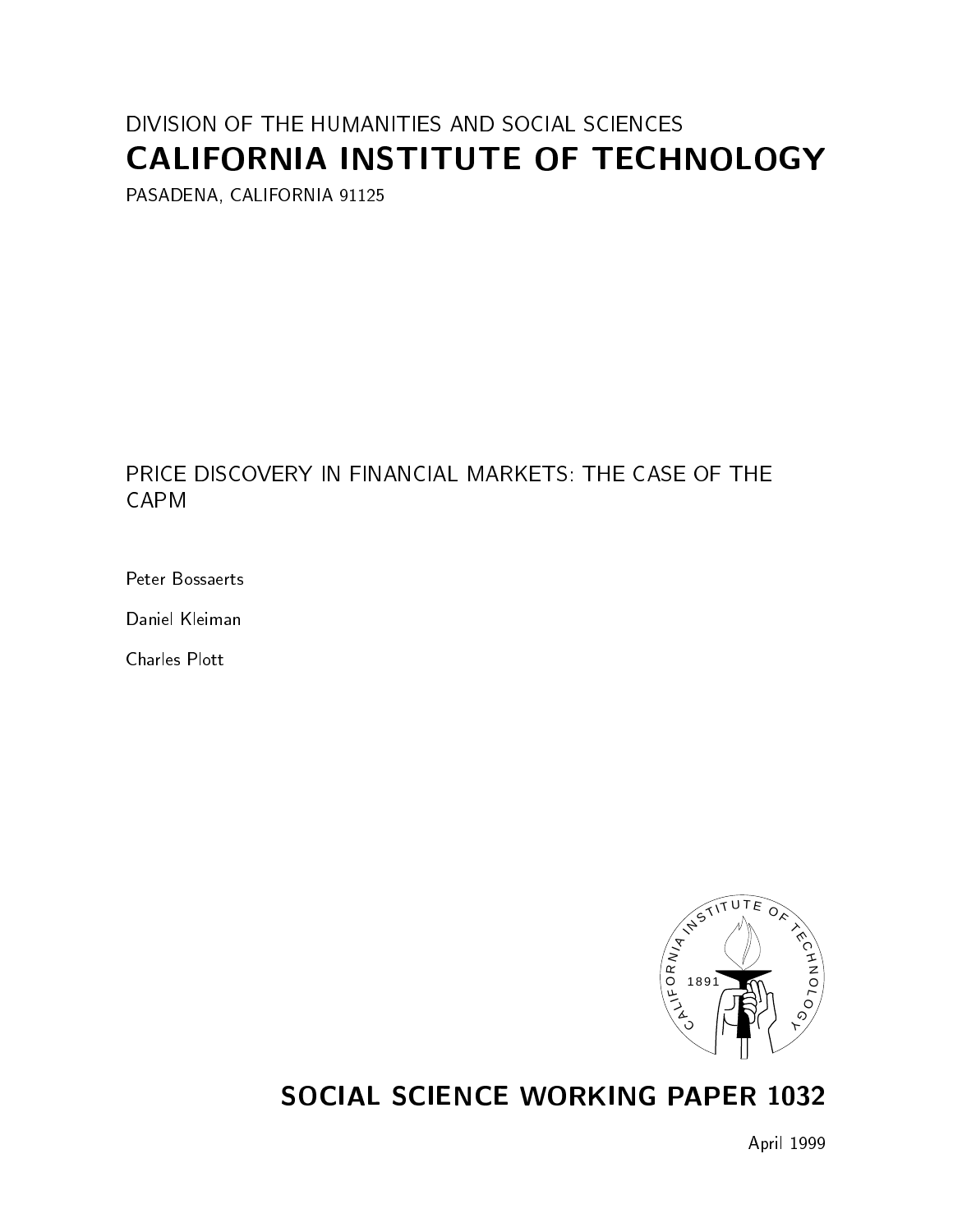# Price Discovery In Financial Markets: Discovery In Financial Mar<br>The Case Of The CAPM<sup>1</sup>

Peter Bossaerts, Daniel Kleiman and Charles Plott

California Institute of technology Institute of tech<br>19 April 1999

<sup>&</sup>lt;sup>1</sup>Bossaerts and Plott: California Institute of Technology; Kleiman: Lehman Brothers. <sup>1</sup>Bossaerts and Plott: California Institute of Technology; Kleiman: Lehman Brothers.<br>Bossaerts thanks the Yale School of Management for their hospitality during the period when<br>this draft was written. Preliminary version <sup>1</sup>Bossaerts and Plott: California Institute of Technology; Kleiman: Lehman Brothers.<br>Bossaerts thanks the Yale School of Management for their hospitality during the period when<br>this draft was written. Preliminary version Bossaerts thanks the Yale School of Management for their hospitality during the period when<br>this draft was written. Preliminary versions of this paper circulated under the title "Ex-<br>perimental Tests Of The CAPM As A Model this draft was written. Preliminary versions of this paper circulated under the title "Experimental Tests Of The CAPM As A Model Of Equilibrium In Financial Markets." The many comments during a seminar at the Yale School o many comments during a seminar at the Yale School of Management, at the Conference on Microstructure and High Frequency Data in Paris (December 1998) and at the Conference on Price Discovery organized by the SFS in Toulous Microstructure and High Frequency Data in Paris (December 1998) and at the Conference on Steve Ross reminded the authors of the opportunities created by the completeness of the Price Discovery organized by the SFS in Toulouse (March 1999) are gratefully acknowledged.<br>Steve Ross reminded the authors of the opportunities created by the completeness of the<br>markets in the experiments. The financial s Steve Ross reminded the authors of the opportunities created by the completeness of the markets in the experiments. The financial support of the National Science Foundation and the California Institute of Technology Labor the California Institute of Technology Laboratory for Experimental Research in Economics and Political Science is gratefully acknowledged. Address:  $m/c$  228-77, California Institute the California Institute of Technology Laboratory for Experimental Research in Economics<br>and Political Science is gratefully acknowledged. Address: m/c 228-77, California Institute<br>of Technology, Pasadena, CA 91125; Phone and Political Science is gratefully acknowledged. Addre<br>of Technology, Pasadena, CA 91125; Phone (626) 395-<br>dkleiman@cco.caltech.edu and cplott@hss.caltech.edu.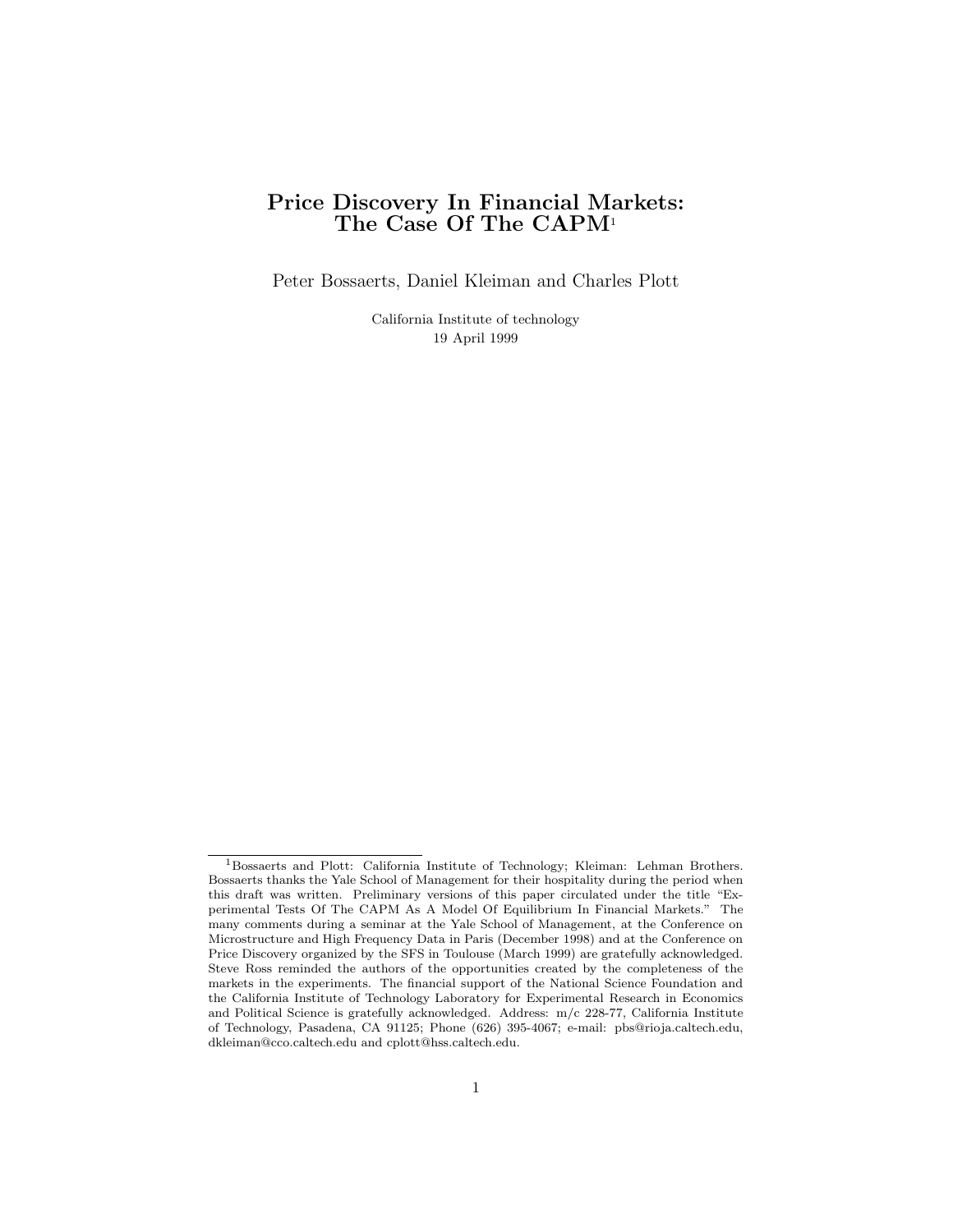# Price Discovery In Financial Markets: Discovery In Financial Markets:<br>The Case Of The CAPM

**The Case Of The CAPM**<br>Abstract: We report on experiments of simple, repeated asset markets in two<br>risky securities and one risk-free security, set up to test the Capital Asset Pricina Abstract: We report on experiments of simple, repeated asset markets in two<br>risky securities and one risk-free security, set up to test the Capital Asset Pricing<br>Model (CAPM), which embeds the two most essential principles risky securities and one risk-free security, set up to test the Capital Asset Pricing<br>Model (CAPM), which embeds the two most essential principles of modern asset risky securities and one risk-free security, set up to test the Capital Asset Pricing<br>Model (CAPM), which embeds the two most essential principles of modern asset<br>pricing theory, namely, (i) financial markets equilibrate, Model (CAPM), which embeds the two most essential principles of modern asset<br>pricing theory, namely, (i) financial markets equilibrate, (ii) in equilibrium,<br>risk premia are solely determined by covariance with aggregate r pricing theory, namely, (i) financial markets equilibrate, (ii) in equilibrium,<br>risk premia are solely determined by covariance with aggregate risk. Slow, but<br>steady convergence towards the CAPM is discovered. The converg risk premia are solely determined by covariance with aggregate risk. Slow, but<br>steady convergence towards the CAPM is discovered. The convergence process,<br>however, halts before reaching the actual equilibrium. There is am steady convergence towards the CAPM is discovered. The convergence process,<br>however, halts before reaching the actual equilibrium. There is ample evidence<br>that subjects gradually move up in mean-variance space, in accordan however, halts before reaching the actual equilibrium. There is ample evidence<br>that subjects gradually move up in mean-variance space, in accordance with the<br>CAPM. Yet, adjustment stops as if the remaining trading time was that subjects gradually move up in mean-variance space, in accordance with the CAPM. Yet, adjustment stops as if the remaining trading time was insufficient to complete all the transactions that are needed to guarantee im  $CAPM$ . Yet, adjustment stops as if the remaining trading time was insufficient<br>to complete all the transactions that are needed to guarantee improvements in<br>positions. We conjecture that this is due to subjects' hesitance to complete all the transactions that are needed to guarantee improvements in positions. We conjecture that this is due to subjects' hesitance in the face of market thinness. Because the convergence process halts, statist positions. W<br>market thinne<br>the CAPM.<br>JEL Classific market thinness. Because the convergence process halts, statistical tests reject<br>the CAPM.<br>JEL Classification: G12, C92, D59. Keywords: Capital Asset Pricing Model<br>(CAPM) Experimental Economics Financial Markets Equilibriu

the CAPM.<br>JEL Classification: G12, C92, D59. Keywords: Capital Asset Pricing Model<br>(CAPM), Experimental Economics, Financial Markets, Equilibrium, Equilibra-<br>tion tion.

## 1 Introduction

**Introduction**<br>In many respects, the Capital Asset Pricing Model (CAPM) of Sharpe [1964]<br>and Lintner [1965] is the cornerstone of modern finance. Its decision-theoretic In many respects, the Capital Asset Pricing Model (CAPM) of Sharpe [1964]<br>and Lintner [1965] is the cornerstone of modern finance. Its decision-theoretic<br>foundation, mean-variance analysis, has become a major guidance to a In many respects, the Capital Asset Pricing Model (CAPM) of Sharpe [1964]<br>and Lintner [1965] is the cornerstone of modern finance. Its decision-theoretic<br>foundation, mean-variance analysis, has become a major guidance to a and Lintner [1965] is the cornerstone of modern finance. Its decision-theoretic<br>foundation, mean-variance analysis, has become a major guidance to asset allo-<br>cation. Its equilibrium restriction provides the most important cation. Its equilibrium restriction provides the most important risk correction in the evaluation of portfolio performance. It is widely applied to determine appropriate discount rates in capital budgeting. Asset pricing models with even greater generality are based on CAPM's key arguments of optimal appropriate discount rates in capital budgeting. Asset pricing models with even appropriate discount rates in capital budgeting. Asset pricing models with even<br>greater generality are based on CAPM's key arguments of optimal portfolio de-<br>mands and market equilibration, and share its main prediction, n greater generality are based on CAPM's key arguments of optimal po<br>mands and market equilibration, and share its main prediction, na<br>expected returns increase with the covariation with aggregate risk.<br>Despite the prestigio expected returns increase with the covariation with aggregate risk.<br>Despite the prestigious theoretical standing of the CAPM (and its more

general offspring), there is far less convincing evidence about its empirical relevance. Fama and French [1992], for instance, discovered a significant, negative general offspring), there is far less convincing evidence about its empirical relevance. Fama and French [1992], for instance, discovered a significant, negative relationship between average returns and covariation with ma vance. Fama and French [1992], for instance, discovered a significant, negative<br>relationship between average returns and covariation with market returns, in<br>contrast with the prediction in the CAPM of a positive relationsh contrast with the prediction in the CAPM of a positive relationship. Frustrated with the productivity of basic model testing, academic finance has ostensibly been drifting towards a purely empirical (statistical) approach to modeling asset prices. E.g., Fama and French [1996], Brennan, Chordia and Sub been drifting towards a purely empirical (statistical) approach to modeling asset been drifting towards a purely empirical (statistical) approach to modeling asset<br>prices. E.g., Fama and French [1996], Brennan, Chordia and Subrahmanyam<br>[1996]. The purpose of this branch of research is to measure average prices. E.g., Fama and French [1996], Brennan, Chordia and Subrahmanyam<br>[1996]. The purpose of this branch of research is to measure average returns,<br>instead of to test the underlying theory. The resulting measurements hav [1996]. The purpose of this branch of research is to measure average returns, instead of to test the underlying theory. The resulting measurements have proven to be very helpful in applied areas, such as capital budgeting instead of to test the underlying theory. The resulting measurements have<br>proven to be very helpful in applied areas, such as capital budgeting and port-<br>folio performance evaluation. Still, the empirical approach is not e folio performance evaluation. Still, the empirical approach is not entirely data driven. Theoretical arguments are often appealed to, mostly to provide a rough indication that the measurements are reasonable. These "realit driven. Theoretical arguments are often appealed to, mostly to provide a rough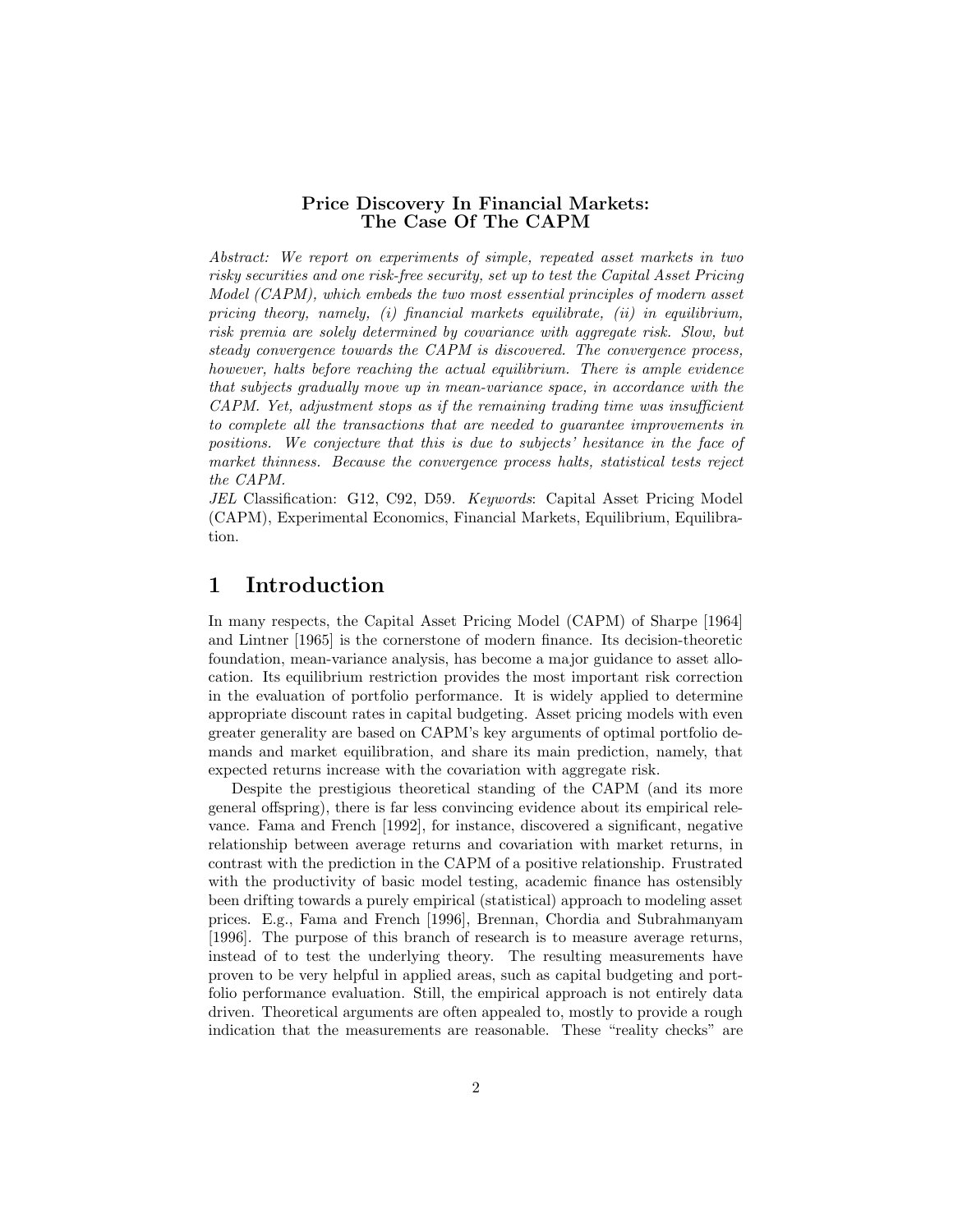necessitated by the limited possibilities of replicating the empirical results on independent samples necessitated by the lim<br>independent samples.<br>The CAPM rests of The CAPM rests on very general principles of market behavior which per-

independent samples.<br>The CAPM rests on very general principles of market behavior which per-<br>meate modeling in asset pricing theory, namely that financial markets equili-<br>hrate, and that only aggregate risk will be priced The CAPM rests on very general principles of market behavior which per-<br>meate modeling in asset pricing theory, namely that financial markets equili-<br>brate, and that only aggregate risk will be priced in equilibrium. There meate modeling in asset pricing theory, namely that financial markets equilibrate, and that only aggregate risk will be priced in equilibrium. Therefore, it is important to know whether the empirical rejections that are do brate, and that only aggregate risk will be priced in equilibrium. Therefore,<br>it is important to know whether the empirical rejections that are documented<br>in the literature are a mere consequence of some auxiliary assumpti in the literature are a mere consequence of some auxiliary assumptions (the maintained hypotheses) that empiricists were forced to make, instead of a reflection of a failure of the general principles behind the model. Several such auxiliary assumptions are dictated by the realities and limitations of empirical work. Some examples are: (i) the empiricist uses a benchmark p auxiliary assumptions are dictated by the realities and limitations of empirical auxiliary assumptions are dictated by the realities and limitations of empirical<br>work. Some examples are: (i) the empiricist uses a benchmark portfolio as a<br>measure of market risk and return that is not the true market por work. Some examples are: (i) the empiricist uses a benchmark portfolio as a measure of market risk and return that is not the true market portfolio and perhaps not a sufficiently close proxy; (ii) the empiricist assumes th perhaps not a sufficiently close proxy; (ii) the empiricist assumes that markets are informationally efficient, in the sense that they hold unbiased beliefs at all<br>times; (iii) the empiricist assumes that markets are continuously in equilibrium,<br>i.e., that observed prices reflect equilibrium; (iv) the times; (iii) the empiricist assumes that markets are continuously in equilibrium, times; (iii) the empiricist assumes that markets are continuously in equilibrium,<br>i.e., that observed prices reflect equilibrium; (iv) the empiricist assumes that in-<br>vestors view the world as essentially static, and that i.e., that observed prices reflect equilibrium; (iv) the empiricist assumes that investors view the world as essentially static, and that their horizon coincides with his/her observation interval. These auxiliary assumptio vestors view the world as essentially static, and that their horizon coincides with<br>his/her observation interval. These auxiliary assumptions come on top of the<br>underlying basic principles and are forced upon the empiricis his/her observation interval. These auxiliar<br>underlying basic principles and are forced u<br>computability or mere lack of information.<br>Empirical rejections amount to rejection Empirical rejections and are forced upon the empiricist by tractability,<br>putability or mere lack of information.<br>Empirical rejections amount to rejections of all the assumptions, basic as<br>Las auxiliary. Field work cannot d

computability or mere lack of information.<br>Empirical rejections amount to rejections of all the assumptions, basic as<br>well as auxiliary. Field work cannot discriminate the causes. The role of ex-<br>periments then is to clari Empirical rejections amount to rejections of all the assumptions, basic as<br>well as auxiliary. Field work cannot discriminate the causes. The role of ex-<br>periments, then, is to clarify whether the basics of the CAPM are mor well as auxiliary. Field work cannot discriminate the causes. The role of ex-<br>periments, then, is to clarify whether the basics of the CAPM are more than<br>elegant mathematical constructions. An examination of the operations periments, then, is to clarify whether the basics of the CAPM are more than<br>elegant mathematical constructions. An examination of the operations of simple<br>markets can help determine if the underpinnings are scientifically elegant mathematical constructions. An examination of the<br>markets can help determine if the underpinnings are scient<br>at the same time revealing some of their critical aspects.<br>The CAPM is based on very general principles a rest can help determine if the underpinnings are scientifically sound, while<br>the same time revealing some of their critical aspects.<br>The CAPM is based on very general principles about market behavior and<br>revealed principle

at the same time revealing some of their critical aspects.<br>The CAPM is based on very general principles about market behavior and<br>clearly general principles should apply in simple and special cases. If they do<br>not then the The CAPM is based on very general principles about market behavior and<br>clearly general principles should apply in simple and special cases. If they do<br>not, then they are not general. Experiments, therefore, represent an at clearly general principles should apply in simple and special cases. If they do<br>not, then they are not general. Experiments, therefore, represent an attempt<br>to go back to basics. By creating real, but simple markets, the o to go back to basics. By creating real, but simple markets, the operation of the principles can be revealed apart from the auxiliary assumptions used as tools for measurement. In this manner the foundations of the model can be studied and the circumstances under which it might be expected to hold can b for measurement. In this manner the foundations of the model can be studied for measurement. In this manner the foundations of the model can be studied<br>and the circumstances under which it might be expected to hold can be isolated<br>with better precision. Knowledge of relationships between model acc and the circumstances under which it might be expected to hold can be isolated<br>with better precision. Knowledge of relationships between model accuracy and<br>circumstances can lead to more successful applications in the more circumstances can lead to more successful applications in the more complex field applications where the model is traditionally applied.

Simple markets were created that featured the major properties used by the applications where the model is traditionally applied.<br>
Simple markets were created that featured the major properties used by the<br>
CAPM model. Only three assets were traded, two risky and one risk-free secu-<br>
rity. The pa Simple markets were created that featured the major properties used by the CAPM model. Only three assets were traded, two risky and one risk-free security. The payoff structure of the risky assets was transparent. Each sit CAPM model. Only three assets were traded, two risky and one risk-free security. The payoff structure of the risky assets was transparent. Each situation was replicated several times. Markets were organized by the computer rity. The payoff structure of the risky assets was transparent. Each situation<br>was replicated several times. Markets were organized by the computerized mul-<br>tiple unit double auctions, which is known to successfully facili was replicated several times. Markets were organized by the computerized mul-<br>tiple unit double auctions, which is known to successfully facilitate rapid price<br>discovery. Participants were drawn from the Caltech student bo tiple unit double auctions, which is known to successfully facilitate rapid price<br>discovery. Participants were drawn from the Caltech student body. All had<br>some rudimentary training in finance (most were participating as p some rudimentary training in finance (most were participating as part of an investments class). They were generously paid for good performance (or incurred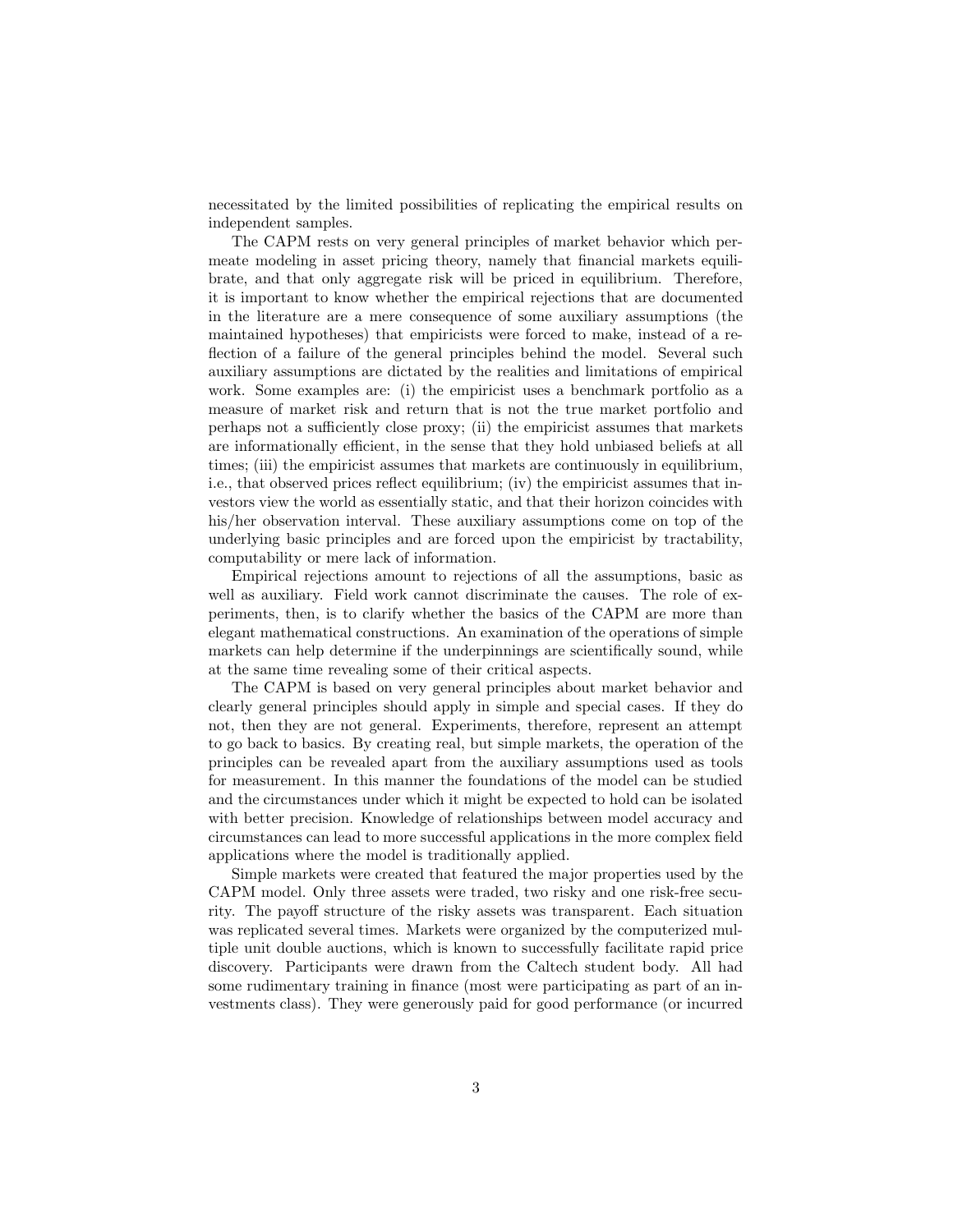significant debts for bad performance).<sup>2</sup> Therefore, in a real sense, an attempt significant debts for bad performance).<sup>2</sup> Therefore, in a real sense, a<br>was made to give the CAPM the best chance of manifesting itself.<br>Even in this tightly controlled environment, the CAPM is not ificant debts for bad performance).<sup>2</sup> Therefore, in a real sense, an attempt<br>made to give the CAPM the best chance of manifesting itself.<br>Even in this tightly controlled environment, the CAPM is not a foregone<br>clusion. Th

was made to give the CAPM the best chance of manifesting itself.<br>Even in this tightly controlled environment, the CAPM is not a foregone<br>conclusion. The model is based on an equilibrium argument: prices, demands<br>and suppli Even in this tightly controlled environment, the CAPM is not a foregone<br>conclusion. The model is based on an equilibrium argument: prices, demands<br>and supplies are revealed simultaneously and coherently, and clearing is in conclusion. The model is based on an equilibrium argument: prices, demands<br>and supplies are revealed simultaneously and coherently, and clearing is instan-<br>taneous. In any realistic market situation, the process of equilib and supplies are revealed simultaneously and coherently, and clearing is instan-<br>taneous. In any realistic market situation, the process of equilibration (if it<br>exists at all) is gradual, with feedback effects from tempora exists at all) is gradual, with feedback effects from temporary prices to demands and supplies. Moreover, the potential profits from speculation about the price discovery process itself (i.e., where prices will move next) may entice some individuals who would otherwise trade up to mean-variance efficient positions. If individuals refrain from mean-variance optimization becau individuals who would otherwise trade up to mean-variance efficient positions. individuals who would otherwise trade up to mean-variance efficient positions.<br>If individuals refrain from mean-variance optimization because they perceive<br>higher profit opportunities from the price discovery process, the If individuals refrain from<br>higher profit opportunities<br>appear to be a lost cause.<br>Finally even if markets Finally, even if markets equilibrate, it is not clear that equilibrium expected

appear to be a lost cause.<br>Finally, even if markets equilibrate, it is not clear that equilibrium expected<br>returns will solely depend on covariation with aggregate risk, which is what the<br>CAPM predicts. In other words, one Finally, even if markets equilibrate, it is not clear that equilibrium expected<br>returns will solely depend on covariation with aggregate risk, which is what the<br>CAPM predicts. In other words, one cannot take for granted th returns will solely depend on covariation with aggregate risk, which is what the CAPM predicts. In other words, one cannot take for granted that the expected returns increase cross-sectionally in the size of the covariatio CAPM predicts. In other words, one cannot take for granted that the expected<br>returns increase cross-sectionally in the size of the covariation with aggregate<br>risk. In the CAPM, aggregate risk is measured by the return on t portfolio. risk. In the CAPM, aggregate risk is measured by the return on the market portfolio.<br>The experiments reported on in this paper were conducted to shed light

portfolio.<br>The experiments reported on in this paper were conducted to shed light<br>on these issues. Section 2 presents an overview. Section 3 provides a detailed<br>discussion of the experimental design. Section 4 elaborates o The experiments reported on in this paper were conducted to shed light<br>on these issues. Section 2 presents an overview. Section 3 provides a detailed<br>discussion of the experimental design. Section 4 elaborates on the predi on these issues. Section 2 presents an overview. Section 3 provides a detailed<br>discussion of the experimental design. Section 4 elaborates on the predictions of<br>the CAPM and more general asset pricing models about the beha discussion of the experimental design. Section 4 elaborates on the predictions of<br>the CAPM and more general asset pricing models about the behavior of returns<br>in the experiments. Section 5 explains how standard tests of th the CAPM and more general asset pricing models about the behavior of returns<br>in the experiments. Section 5 explains how standard tests of the CAPM were<br>adjusted to accommodate the unique features of experimental data. Sect in the experiments. Section 5 explains how standard tests of the CAPM were<br>adjusted to accommodate the unique features of experimental data. Section 6<br>provides a detailed report and analysis of the experimental results. Se provides a detailed report and analysis of the experimental results. Section 7 concludes. The first appendix summarizes important technical facts about the CAPM. The second one provides the instruction sheet that was used in the experiments. experiments.<br>2 Overview

**2 OVETVIEW**<br>The overall results are best captured by the two yardsticks that are tradition-<br>ally used to measure the performance of the  $CAPM$ ; the difference between The overall results are best captured by the two yardsticks that are traditionally used to measure the performance of the CAPM: the difference between the market's Sharpe ratio and the maximum Sharpe ratio and the intercen The overall results are best captured by the two yardsticks that are traditionally used to measure the performance of the CAPM: the difference between the market's Sharpe ratio and the maximum Sharpe ratio, and the interce ally used to measure the performance of the CAPM: the difference between<br>the market's Sharpe ratio and the maximum Sharpe ratio, and the intercept of<br>the Security Market Line (related to Jensen's performance index). Using the Security Market Line (related to Jensen's performance index). Using these measures, we observe a prominent trend towards the CAPM. Convergence is slow, however. Its presence becomes most evident only across sessions. N measures, we observe a prominent trend towards the CAPM. Convergence is measures, we observe a prominent trend towards the CAPM. Convergence is<br>slow, however. Its presence becomes most evident only across sessions. Noise<br>obstructs the trend within experimental sessions. So, there appear to be slow, however. Its presence becomes most evident only across sessions. Noise<br>obstructs the trend within experimental sessions. So, there appear to be pow-<br>erful forces that move the market in the direction of the CAPM, eve erful forces that move the market in the direction of the CAPM, even if they grow only gradually over time.

<sup>2</sup>The best paid subject got away with \$163 for a three-hour experiment; the worst-paid <sup>2</sup>The best paid subject got away with \$163 for a three-hour experiment; the worst-paid incurred \$55 in debt, which was worked off at \$7 per hour and through the earnings from other experiments <sup>2</sup>The best paid s<br>incurred \$55 in debt<br>other experiments.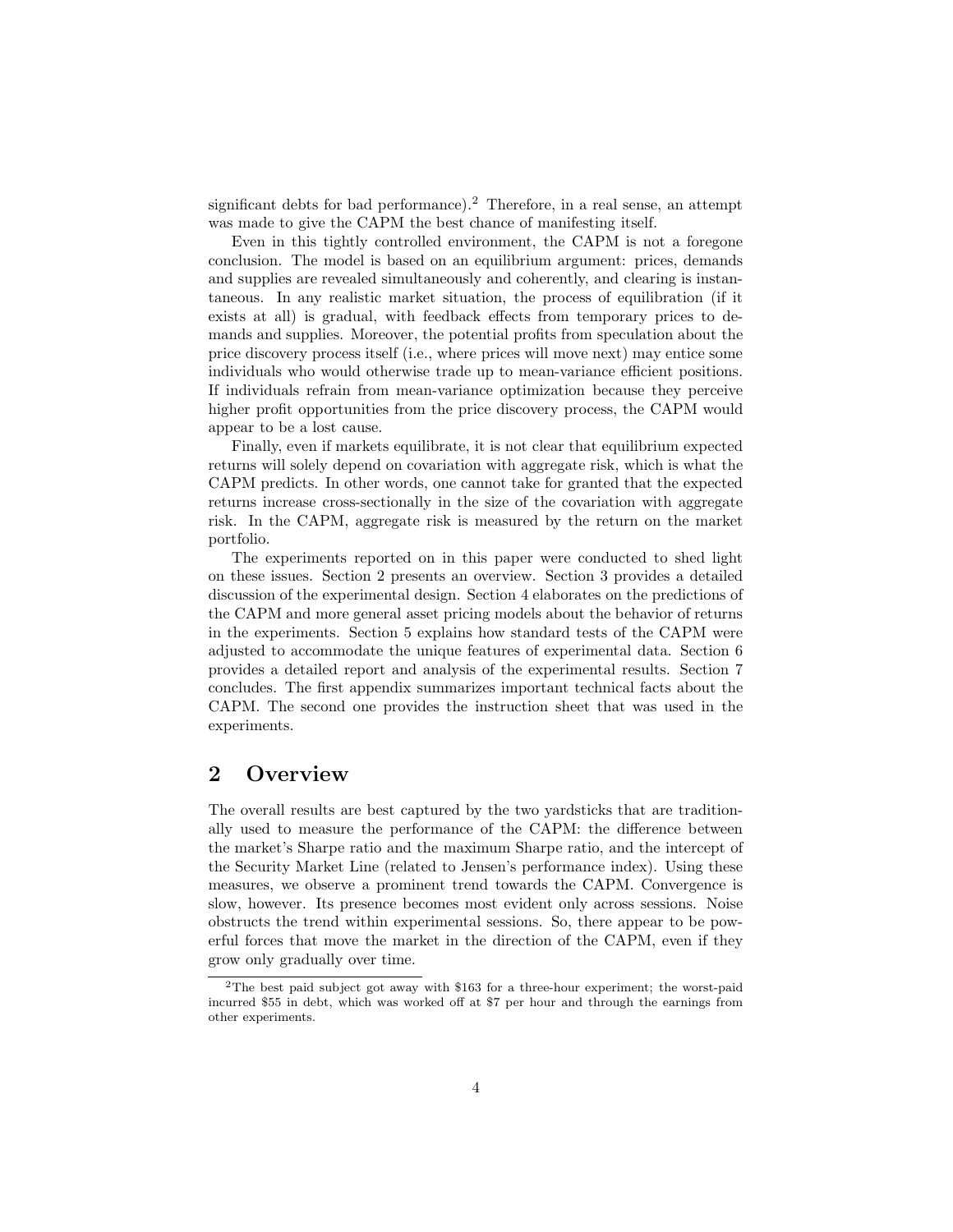One should not be surprised about the low speed of convergence. The CAPM One should not be surprised about the low speed of convergence. The CAPM<br>is a model about multiple markets with complementary goods (in equilibrium,<br>risky securities have to be held in fixed proportions, no matter how much One should not be surprised about the low speed of convergence. The CAPM<br>is a model about multiple markets with complementary goods (in equilibrium,<br>risky securities have to be held in fixed proportions, no matter how much is a model about multiple markets with complementary goods (in equilibrium,<br>risky securities have to be held in fixed proportions, no matter how much one<br>decides to hold in total). The theoretical analysis of some price di risky securities have to be held in fixed proportions, no matter how much one<br>decides to hold in total). The theoretical analysis of some price discovery sys-<br>tems (in particular, tatonnement) has long revealed that conver tems (in particular, tatonnement) has long revealed that convergence may be slow or even nonexistent in multiple markets with complementary goods. is (in particular, tatonnement) has long revealed that convergence may be<br>v or even nonexistent in multiple markets with complementary goods.<br>Yet, prices stop short of the CAPM equilibrium. That is, prices settle at<br>out wh

slow or even nonexistent in multiple markets with complementary goods.<br>
Yet, prices stop short of the CAPM equilibrium. That is, prices settle at<br>
a point when the market portfolio is still statistically and economically m a point when the market portfolio is still statistically and economically meanvariance inefficient. Because the experiments used a complete set of markets, one could verify that markets did not actually reach another equilibrium, by computing implied state-price probabilities from transaction prices one could verify that markets did not actually reach another equilibrium, by one could verify that markets did not actually reach another equilibrium, by<br>computing implied state-price probabilities from transaction prices. These re-<br>flected an unacceptably high probability of arbitrage opportunitie computing implied state-price probabilities<br>flected an unacceptably high probability of<br>that markets were still not in equilibrium.<br>We conjecture that the inability of the that markets were still not in equilibrium.<br>We conjecture that the inability of the market to move all the way to the

that markets were still not in equilibrium.<br>We conjecture that the inability of the market to move all the way to the<br>CAPM equilibrium is caused by market thinness. Participants chose not to<br>rebalance anymore when their po We conjecture that the inability of the market to move all the way to the CAPM equilibrium is caused by market thinness. Participants chose not to rebalance anymore when their portfolios had moved sufficiently close to opt CAPM equilibrium is caused by market thinness. Participants chose not to<br>rebalance anymore when their portfolios had moved sufficiently close to opti-<br>mality. This behavior is optimal, because marginal improvements in a po rebalance anymore when their portfolios had moved sufficiently close to opti-<br>mality. This behavior is optimal, because marginal improvements in a portfolio<br>require one to execute trades simultaneously in at least two mark mality. This behavior is optimal, because marginal improvements in a portfolio<br>require one to execute trades simultaneously in at least two markets. The chosen<br>market architecture does not allow this. When only part of a d require one to execute trades simultaneously in at least two markets. The chosen<br>market architecture does not allow this. When only part of a desired portfolio<br>rebalancing is achieved, the portfolio may actually have moved rebalancing is achieved, the portfolio may actually have moved to a position that is dominated in mean-variance space by the status quo. Hence, partic-<br>ipants sometimes rationally decide not to engage in transactions that that is dominated in mean-variance space by the status quo. Hence, particmove them all the way to the mean-variance frontier.

Much thought was devoted to the statistical tests of the CAPM. Because the move them all the way to the mean-variance frontier.<br>Much thought was devoted to the statistical tests of the CAPM. Because the<br>simple experimental markets do not have many of the unknowns of naturally<br>occurring markets, s Much thought was devoted to the statistical tests of the CAPM. Because the<br>simple experimental markets do not have many of the unknowns of naturally<br>occurring markets, some imagination was required. In empirical studies, occurring markets, some imagination was required. In empirical studies, the transaction price that is observed at a particular moment in time (e.g., the closing price on the last day of a month) is treated as the actual cost of acquiring a transaction price that is observed at a particular moment in time (e.g., the clos-<br>ing price on the last day of a month) is treated as the actual cost of acquiring a<br>share. All uncertainty is attributed to the end-of-perio ing price on the last day of a month) is treated as the actual cost of acquiring a<br>share. All uncertainty is attributed to the end-of-period payoff, whose distribu-<br>tion is unknown. In an experimental setting, the latter i share. All uncertainty is attributed to the end-of-period payoff, whose distribution is unknown. In an experimental setting, the latter is known (being part of the experimental design). Hence, it would be inappropriate to tion is unknown. In an experimental setting, the latter is known (being part of<br>the experimental design). Hence, it would be inappropriate to blindly apply the<br>statistical methodology with which one tests the CAPM in field statistical methodology with which one tests the CAPM in field data. In contrast, the market thinness of the experiments implied a substantial uncertainty statistical methodology with which one tests the CAPM in field data. In con-<br>trast, the market thinness of the experiments implied a substantial uncertainty<br>as to the true cost of acquiring a share. Hence, a statistical me trast, the market thinness of the experiments implied a substantial uncertainty<br>as to the true cost of acquiring a share. Hence, a statistical methodology was<br>built around the randomness of the acquisition cost, and not th built around the randomness of the acquisition cost, and not the uncertainty about the parameters of the distribution of the final payoff.

The CAPM has rarely been the subject of experimental research. Levy about the parameters of the distribution of the final payoff.<br>The CAPM has rarely been the subject of experimental research. Levy<br>[1997], however, has recently reported results from a CAPM experiment. His<br>main argument in The CAPM has rarely been the subject of experimental research. Levy<br>[1997], however, has recently reported results from a CAPM experiment. His<br>main argument in support of the CAPM is based on his observation that the<br>avera [1997], however, has recently reported results from a CAPM experiment. His<br>main argument in support of the CAPM is based on his observation that the<br>average return/beta relationship is positive, and that volatility does no main argument in support of the CAPM is based on his observation that the<br>average return/beta relationship is positive, and that volatility does not pro-<br>vide incremental explanatory power of the cross-section of average r average return/beta relationship is positive, and that volatility does not pro-<br>vide incremental explanatory power of the cross-section of average returns. The<br>present paper is more demanding, by testing the prediction in vide incremental explanatory power of the cross-section of average returns. The<br>present paper is more demanding, by testing the prediction in the CAPM that<br>the average return/beta relationship is *proportional*, or equival the average return/beta relationship is *proportional*, or equivalently, that the reward-to- risk ratio (Sharpe ratio) of the market portfolio be the highest possithe average return/beta relationship is *proportional*, or equivalently, that the reward-to- risk ratio (Sharpe ratio) of the market portfolio be the highest possible. At the same time, Levy's environment is simplified sub reward-to- risk ratio (Sharpe ratio) of the market portfolio be the highest possible. At the same time, Levy's environment is simplified substantially, by limiting the number of risky assets to two and the number of possib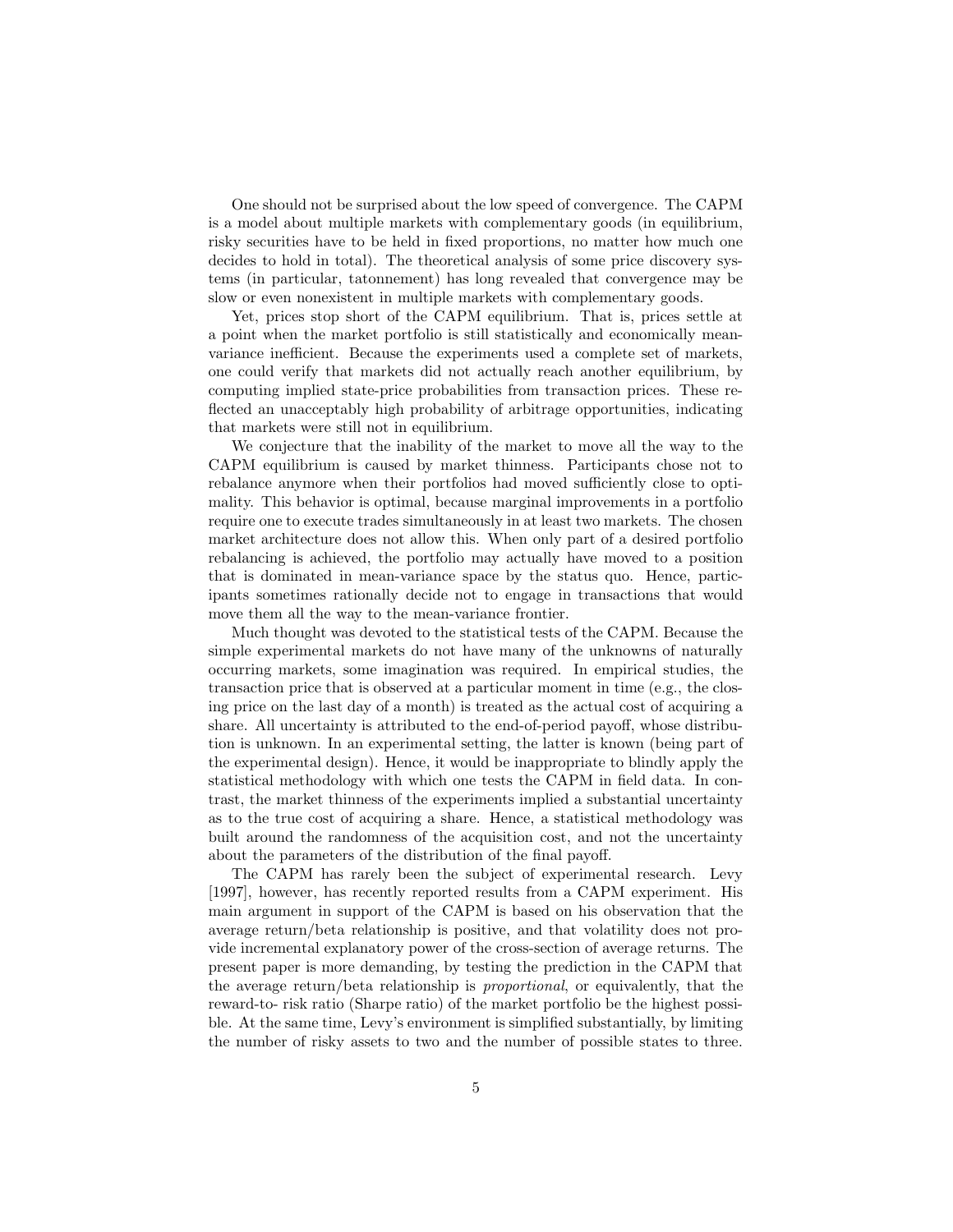In contrast to Levy, payoffs have nonzero correlation. By using the time-tested In contrast to Levy, payoffs have nonzero correlation. By using the time-tested<br>continuous double auction, the price uncertainty that is inherent in Levy's batch<br>market system is reduced substantially. The risk-free rate i In contrast to Levy, payoffs have nonzero correlation. By using the time-tested<br>continuous double auction, the price uncertainty that is inherent in Levy's batch<br>market system is reduced substantially. The risk-free rate i continuous double auction, the price uncertainty that is inherent in Levy's batch<br>market system is reduced substantially. The risk-free rate is made endogenous.<br>With only two risky securities, the risk-free rate plays a pi market system is reduced substantially. The risk-free rate is made endogenous.<br>With only two risky securities, the risk-free rate plays a pivotal role in deter-<br>mining whether the CAPM holds. Experiments were replicated se With only two risky securities, the risk-free rate plays a pivotal role in deter-<br>mining whether the CAPM holds. Experiments were replicated several times,<br>unlike Levy. Finally, the present paper uses a statistical methodo mining whether the CAPM holds. Experiments were replicated seven<br>like Levy. Finally, the present paper uses a statistical methodol<br>better suited for experimental data than standard empirical tests. better suited for experimental data than standard empirical tests.<br>3 Experimental Design

 $3$  Experimental Design<br>The main features of the experiments are summarized in Table 1. A total of<br>seven experiments were conducted. They are indexed by the date of the experi-The main features of the experiments are summarized in Table 1. A total of seven experiments were conducted. They are indexed by the date of the experiment. Subjects were recruited from the Caltech student community. Many seven experiments were conducted. They are indexed by the date of the experiment. Subjects were recruited from the Caltech student community. Many were seven experiments were conducted. They are indexed by the date of the experi-<br>ment. Subjects were recruited from the Caltech student community. Many were<br>familiar with basic investment theory, including mean-variance analy ment. Subjects were recruited from the Caltech student community. Many were<br>familiar with basic investment theory, including mean-variance analysis and the<br>CAPM, through an investment class on campus. About one-third of th familiar with basic investment theory, including mean-variance analysis and the CAPM, through an investment class on campus. About one-third of the subjects were graduate students from the natural sciences. The remainder o CAPM, through an investment class on campus. About one-third of the sub-<br>jects were graduate students from the natural sciences. The remainder of the<br>subjects was undergraduates, mostly in their junior and senior years. S jects were graduate students from the natural sciences. The remainder of the<br>subjects was undergraduates, mostly in their junior and senior years. Subjects<br>in the later experiments (5/19 and 6/9) were drawn exclusively fro subjects was undergraduates, mostly in their junior and senior years. Subjects<br>in the later experiments  $(5/19 \text{ and } 6/9)$  were drawn exclusively from those who<br>participated earlier and were thus experienced with the exper participated earlier and were thus experienced with the experimental setting, markets, etc. The number of subjects varied from a low of 5 (4/30 experiment) participated earlier and were thus experienced with the experimental setting,<br>markets, etc. The number of subjects varied from a low of  $5 \ (4/30$  experiment)<br>to a high of 13 (5/13 experiment). With only five subjects, the markets, etc. The number of subjects varied from a low of 5  $(4/30$  experiment)<br>to a high of 13  $(5/13$  experiment). With only five subjects, there was insufficient<br>trade in the riskfree security to make reliable inferenc trade in the risk free security to make reliable inference, as documented below.<br>While the details of the experiments are outlined in the paragraphs that fol-

trade in the riskfree security to make reliable inference, as documented below.<br>While the details of the experiments are outlined in the paragraphs that fol-<br>low, a brief summary of the setting might be useful. Each experi While the details of the experiments are outlined in the paragraphs that fol-<br>low, a brief summary of the setting might be useful. Each experiment consisted<br>of multiple replications (periods) of the same set of conditions of multiple replications (periods) of the same set of conditions. Three securities were created, denoted A, B and C. They had a life of one period, at the end of multiple replications (periods) of the same set of conditions. Three securities<br>were created, denoted A, B and C. They had a life of one period, at the end<br>of which they paid a single dividend/payoff and after which the were created, denoted A, B and C. They had a life of one period, at the end<br>of which they paid a single dividend/payoff and after which they were removed<br>from the system. The magnitude of the dividends depended upon a rand of which they paid a single dividend/payoff and after which they were removed<br>from the system. The magnitude of the dividends depended upon a random<br>draw of one of three possible states, X, Y and Z. The state was drawn aft from the system. The magnitude of the dividends depended upon a random<br>draw of one of three possible states, X, Y and Z. The state was drawn after<br>the period was closed, so during trading there was no insider or asymmetric draw of one of three possible states,  $X$ ,  $Y$  and  $Z$ . The state was drawn after<br>the period was closed, so during trading there was no insider or asymmetric<br>information in the markets. The magnitude of dividends for each the period was closed, so during trading there was no insider or asymmetric<br>information in the markets. The magnitude of dividends for each of the secu-<br>rities and each state are in Table 1. As can be seen there, the divid information in the markets. The magnitude of dividends for each of the securities and each state are in Table 1. As can be seen there, the dividend of A varies dramatically with the state, the dividend of B varies much les rities and each state are in Table 1. As can be see<br>varies dramatically with the state, the dividend of<br>dividend of C does not vary at all with the state.<br>All trading took place in an experimental currence ies dramatically with the state, the dividend of B varies much less, and the<br>idend of C does not vary at all with the state.<br>All trading took place in an experimental currency called francs, which had a<br>wrn conversion rate

dividend of C does not vary at all with the state.<br>All trading took place in an experimental currency called francs, which had a<br>known conversion rate into U.S. dollars (shown in Table 1 for each experiment).<sup>3</sup><br>Each perio known conversion rate into U.S. dollars (shown in Table 1 for each experiment).<sup>3</sup> Each period traders were endowed with units of A and B (shown in Table 1) and<br>no units of security C. In addition each trader was endowed with a fixed number<br>of francs. It was not possible for holdings of francs, security no units of security C. In addition each trader was endowed with a fixed number go negative (no short sales) but it was possible for holdings of C to go negative.

 $31n$ In the 4/30 experiment, the experimenter changed the exchange rate ex post, from 0.02<br>In the 4/30 experiment, the experimenter changed the exchange rate ex post, from 0.02<br>005 dollar per franc. A bigh number of occurences to 0.005 dollar per franc. A high number of occurences of state X led him to believe that the <sup>9</sup>In the 4/30 experiment, the experimenter changed the exchange rate *ex post*, from 0.02 to 0.005 dollar per franc. A high number of occurences of state X led him to believe that the (five) subjects would have been paid to 0.005 dollar per franc. A high number of occurences of state X led him to believe that the (five) subjects would have been paid too generously under the original exchange rate. At the beginning of subsequent experiments beginning of subsequent experiments, it was explicitly announced that such ex-post changes in the terms of payment would not be made.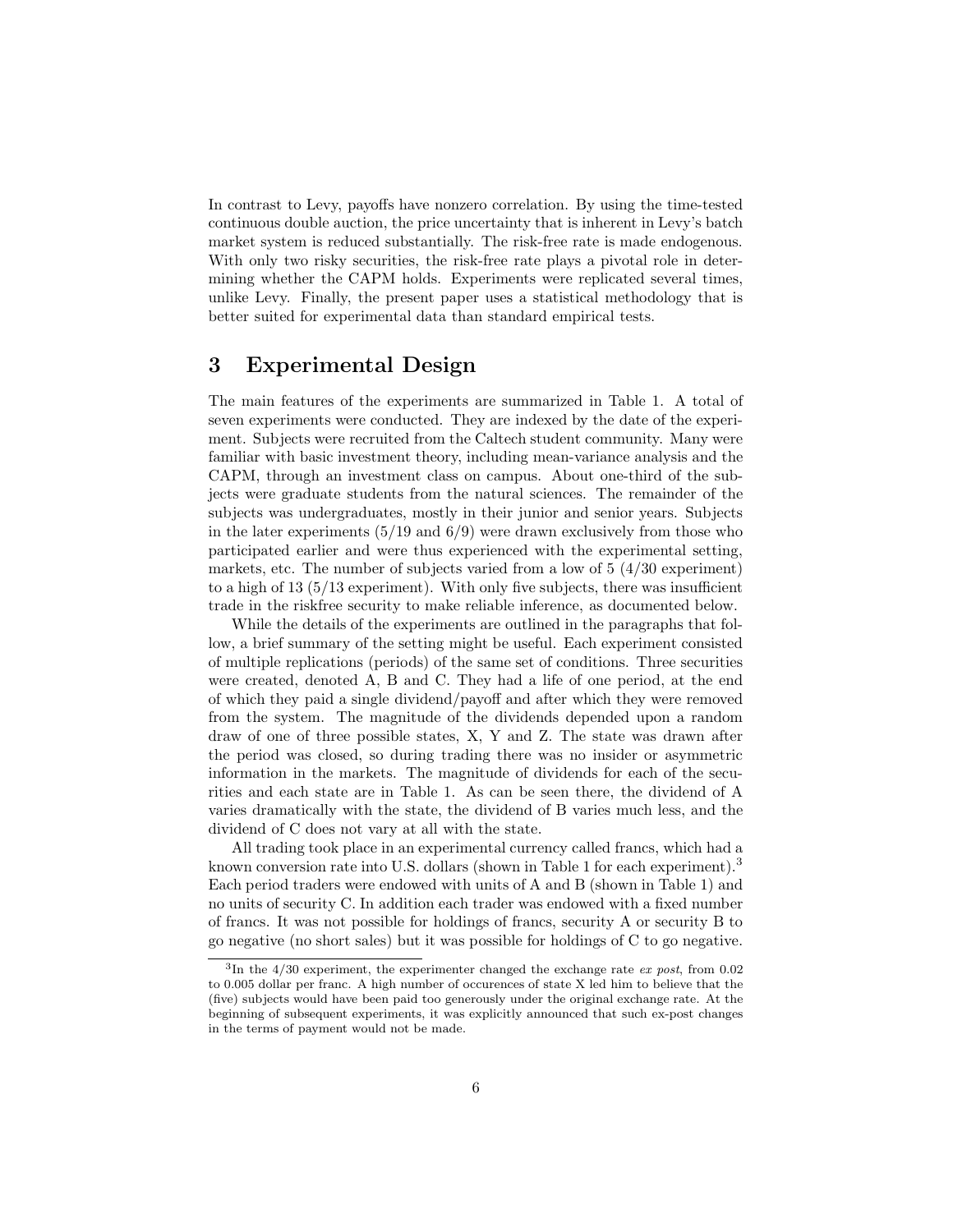Thus, an individual could use francs to buy A and B but the ability to do so Thus, an individual could use francs to buy A and B but the ability to do so was limited by the endowment of francs. If the individual wanted to increase holdings of A and B beyond the implicit holdings of francs it could Thus, an individual could use francs to buy A and B but the ability to do so<br>was limited by the endowment of francs. If the individual wanted to increase<br>holdings of A and B beyond the implicit holdings of francs it could was limited by the endowment of francs. If the individual wanted to increase<br>holdings of A and B beyond the implicit holdings of francs it could be done by<br>selling units of C and paying the dividend, which was the same for holdings of A and B beyond the implicit holdings of francs it could be done by<br>selling units of C and paying the dividend, which was the same for all states.<br>Thus, a sale of C is like borrowing. The amount of the (known) d selling units of C and paying the dividend, which was the same for all states.<br>Thus, a sale of C is like borrowing. The amount of the (known) dividend will be<br>paid by the person who sold the unit of C to the person who bou Thus, a sale of C is like borrowing. The amount of the (known) dividend will be paid by the person who sold the unit of C to the person who bought the unit. Of course, to the buyer the difference between the price paid an Of course, to the buyer the difference between the price paid and the certain dividend is a risk free return since payment is guaranteed by the experimenter.<br>The price of C was determined in the market so the risk-free rate was determined simultaneously with other rates of return. The price of C was determined in the market so the risk-free rate was determined

Table 1 contains the relevant parameters for each experiment. At the beginsimultaneously with other rates of return.<br>Table 1 contains the relevant parameters for each experiment. At the begin-<br>ning of each period, all subjects were endowed with 400 francs and a number<br>of securities  $A$  and/or B Table 1 contains the relevant parameters for each experiment. At the begin-<br>ning of each period, all subjects were endowed with  $400$  francs and a number<br>of securities A and/or B. Each experiment consisted of three market of securities A and/or B. Each experiment consisted of three markets and the dividends were identical and public. These are shown in Table 1. The three of securities A and/or B. Each experiment consisted of three markets and the dividends were identical and public. These are shown in Table 1. The three securities had the same expected value. As can be seen, security A had dividends were identical and public. These are shown in Table 1. The three<br>securities had the same expected value. As can be seen, security A had a higher<br>variance than security B. Security C had no variance at all. The di securities had the same expected value. As can be seen, security A had a higher variance than security B. Security C had no variance at all. The dividends were the same in all experiments, apart from experiment  $6/9$ , whe variance than security B. Security C had no variance at all. The dividends were<br>the same in all experiments, apart from experiment  $6/9$ , when the parameters<br>were changed. Except in the  $6/9$  experiment, subjects were alw the same in all experiments, apart from experiment  $6/9$ , when the parameters<br>were changed. Except in the  $6/9$  experiment, subjects were always endowed<br>with four units of security A and security B and no units of securit were changed. Except in the  $6/9$  experiment, subjects were always endowed<br>with four units of security A and security B and no units of security C (but<br>they could go short in security C). The probability of the states was experiments. they could go short in security C). The probability of the states was  $1/3$  in all experiments.<br>The parameters for experiment  $6/9$  differed from the other experiments in

experiments.<br>The parameters for experiment  $6/9$  differed from the other experiments in<br>two ways. First, the endowments differed. Three groups were formed. Each<br>subject in Group I was given 8 units of security  $A$ : each s The parameters for experiment  $6/9$  differed from the other experiments in<br>two ways. First, the endowments differed. Three groups were formed. Each<br>subject in Group I was given 8 units of security A; each subject in Group two ways. First, the endowments differed. Three groups were formed. Each subject in Group I was given 8 units of security A; each subject in Group II was endowed with 8 units of security B; and the (single) subject in Gro subject in Group I was given 8 units of security A; each subject in Group II<br>was endowed with 8 units of security B; and the (single) subject in Group III<br>was endowed with the market portfolio (4 of A and 4 of B). Groups I was endowed with the market portfolio (4 of A and 4 of B). Groups I and II had an equal number of subjects. This way, the market portfolio consisted of an equal number of securities A and B, as in all other experiments. Se had an equal number of subjects. This way, the market portfolio consisted of had an equal number of subjects. This way, the market portfolio consisted of<br>an equal number of securities A and B, as in all other experiments. Second, the<br>dividends were changed. While the skewness of the A security was an equal number of securities A and B, as in all other experiments. Second, the<br>dividends were changed. While the skewness of the A security was positive in<br>the other experiments, it was negative in  $6/9$ . The distributio dividends were changed. While the skewness of the A security was positive in<br>the other experiments, it was negative in 6/9. The distribution of security B<br>was left unchanged, as were the expected values. The changes were m the other experiments, it was negative in  $6/9$ . The distribution of security B was left unchanged, as were the expected values. The changes were made in an attempt to increase the liquidity of the markets and to check th attempt to increase the liquidity of the markets and to check the robustness of results from the previous experiments.

Each period, earnings were determined as (i) the total payoff (unit dividend times number of units, including the possibility of negative holdings of C) on Each period, earnings were determined as (i) the total payoff (unit dividend<br>times number of units, including the possibility of negative holdings of C) on<br>the securities in inventory at the end of the period, plus (ii) t times number of units, including the possibility of negative holdings of C) on<br>the securities in inventory at the end of the period, plus (ii) the change in cash<br>position of the period (i.e., end-of-period cash holdings m the securities in inventory at the end of the period, plus (ii) the change in cash<br>position of the period (i.e., end-of-period cash holdings minus the beginning-<br>of-period cash holdings of F400), minus (iii) a pre-determin position of the period (i.e., end-of-period cash holdings minus the beginning-<br>of-period cash holdings of F400), minus (iii) a pre-determined payment for the<br>endowments given at the beginning of the period, namely 1500 fra of-period cash holdings of F400), minus (iii) a pre-determined payment for the<br>endowments given at the beginning of the period, namely 1500 francs. At the<br>end of the experiment, subjects calculated their earnings and were endowments given at the beginning of the period, namely 1500 francs. At the<br>end of the experiment, subjects calculated their earnings and were paid in cash.<br>Any subject that lost money was required to work it off. This req end of the experiment, subjects calculated their earnings and were paid in cash.<br>Any subject that lost money was required to work it off. This requirement<br>was especially necessary because of the ability of subjects to borr Any subject that lost money was required to work it off. This requirement<br>was especially necessary because of the ability of subjects to borrow (sell C). It<br>was thus possible for a subject to borrow money, buy securities a was thus possible for a subject to borrow money, buy securities and then suffer losses due to unfortunate draws of the state. In order to prevent the possibility that such bankruptcies would destroy the integrity of the incentive system, the subjects signed an agreement to work off losses. that such bankruptcies would destroy the integrity of the incentive system, the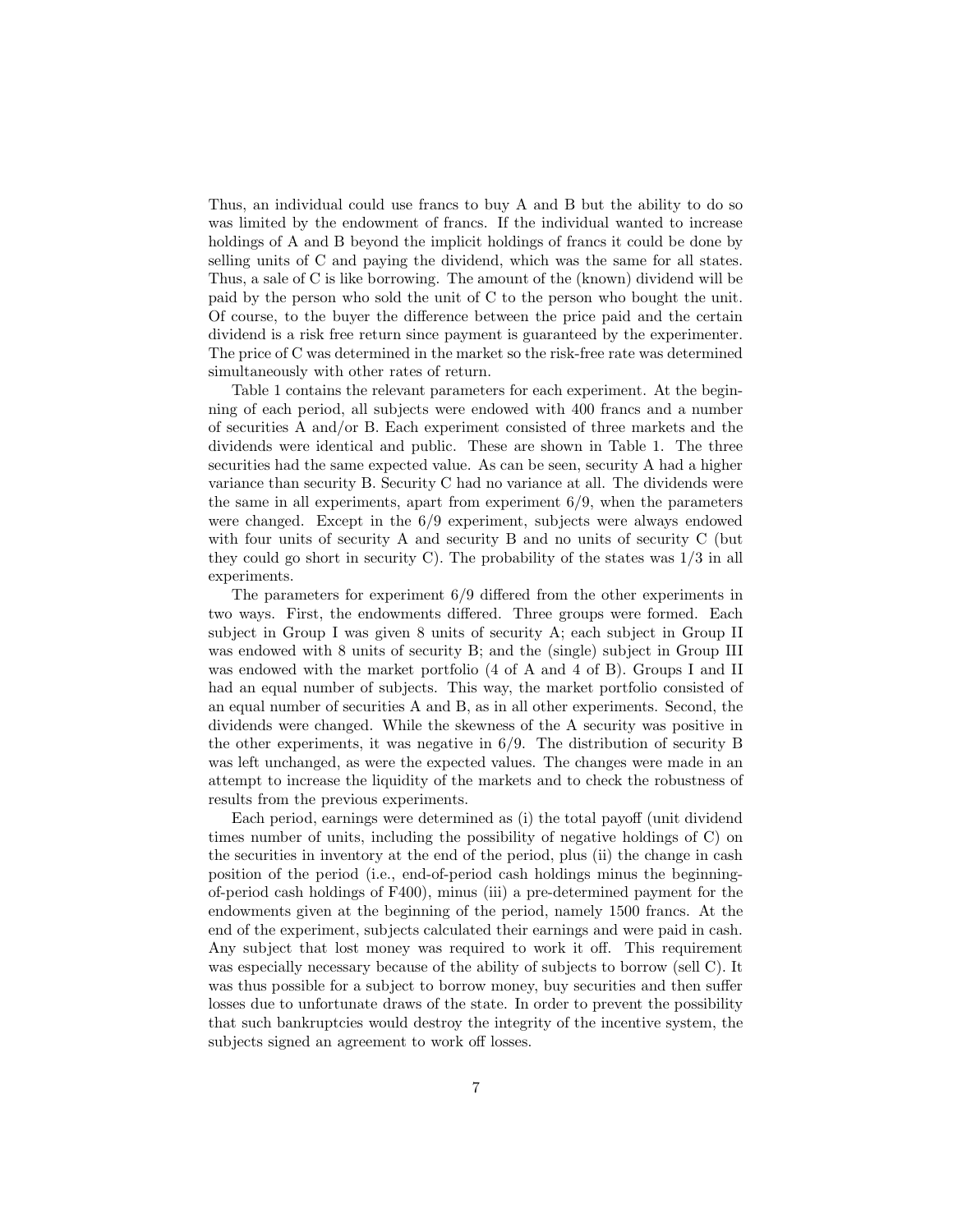Subjects were informed that the experiments could last approximately three Subjects were informed that the experiments could last approximately three<br>hours. Once assembled at the Caltech Laboratory for Experimental Economics<br>and Political Science, instructions, included here as an appendix, were Subjects were informed that the experiments could last approximately three<br>hours. Once assembled at the Caltech Laboratory for Experimental Economics<br>and Political Science, instructions, included here as an appendix, were hours. Once assembled at the Caltech Laboratory for Experimental Economics<br>and Political Science, instructions, included here as an appendix, were read to<br>them. Markets were organized as a computerized, continuous double a and Political Science, instructions, included here as an appendix, were read to<br>them. Markets were organized as a computerized, continuous double auction,<br>employing the MUDA technology (Plott[1991]). The experiment started them. Markets were organized as a computerized, continuous double auction,<br>employing the MUDA technology (Plott[1991]). The experiment started with a<br>trial period in which subjects could familiarize themselves with the tec employing the MUDA technology (Plott[1991]). The experiment started with a<br>trial period in which subjects could familiarize themselves with the technology<br>and procedures by buying and selling with no monetary payoff attach and procedures by buying and selling with no monetary payoff attached. When the actual experiment started the length of each period was pre-announced and fixed  $(8 \text{ minutes in all experiments, except } \frac{4}{30}$ , where it was 6 minutes). The number of periods in the entire experiment was not pre-announced but it was determined by the duration of the experiment, from two to three hours. number of periods in the entire experiment was not pre-announced but it was

# determined by the duration of the experiment, from two to three hours.<br>
4 Outcomes Of The Experimental Environment<br>
Prodicted By Asset Pricing Theory In Con-Outcomes Of The Experimental Environment<br>Predicted By Asset Pricing Theory In Gen-Predicted By Asset Pricing Theory In General And The CAPM In Particular

eral And The CAPM In Particular<br>Modern asset pricing theory was developed with the aim of explaining the em-<br>pirical properties of returns in financial markets such as the ones described in Modern asset pricing theory was developed with the aim of explaining the empirical properties of returns in financial markets such as the ones described in the previous section. It derives necessary properties for returns pirical properties of returns in financial markets such as the ones described in the previous section. It derives necessary properties for returns using a particupirical properties of returns in financial markets such as the ones described in<br>the previous section. It derives necessary properties for returns using a particu-<br>lar logical argument in which equilibrium plays a prominen the previous section. It derives necessary properties for returns using a particular logical argument in which equilibrium plays a prominent role. According to the theory, the nature of financial instruments, financial mar the theory, the nature of financial instruments, financial markets and investor preferences impose special conditions on market equilibrium. The essence can<br>be summarized as follows. Investors demand portfolios that are optimal in a<br>decision-theoretic sense. Prices, and, hence, the distributional prop be summarized as follows. Investors demand portfolios that are optimal in a turns, adjust as dictated by the laws of market equilibration, so demands adjust decision-theoretic sense. Prices, and, hence, the distributional properties of re-<br>turns, adjust as dictated by the laws of market equilibration, so demands adjust<br>to meet a given supply of securities. Therefore, equilibri turns, adjust as dictated by the laws of market equilibration, so demands adjust<br>to meet a given supply of securities. Therefore, equilibrium prices and returns<br>will reflect the origin of investors' demands, namely, the po to meet a given supply of securities. Therefore, equilibrium prices and returns<br>will reflect the origin of investors' demands, namely, the portfolio-theoretic opti-<br>mality. This generally implies that average returns on in will reflect the origin of investors' demands, nam<br>mality. This generally implies that average retu<br>increase with covariation with aggregate risk.<br>While this description of asset pricing theor

increase with covariation with aggregate risk.<br>While this description of asset pricing theory may leave the impression of a<br>sequential process, all stages are supposed to be *simultaneous and instantaneous*. increase with covariation with aggregate risk.<br>While this description of asset pricing theory may leave the impression of a<br>sequential process, all stages are supposed to be *simultaneous and instantaneous*.<br>That is, asset sequential process, all stages are supposed to be *simultaneous and instantaneous*.<br>That is, asset pricing theory focuses on the equilibrium outcome. It is silent<br>about the process of equilibration, and whether the equili That is, asset pricing theory focuses on the equilibrium outcome. It is silent<br>about the process of equilibration, and whether the equilibrium can be reached<br>at all with a simple trading mechanism. Asset pricing theory exc about the process of equilibration, and whether the equilibrium can be reached<br>at all with a simple trading mechanism. Asset pricing theory exclusively studies<br>the characteristics of returns that result from the interactio the characteristics of returns that result from the interaction between demand<br>for optimal portfolios and a given supply of securities under the assumption that<br>they are locked in an equilibrium relationship. for optimal portfolios and a given supply of securities under the assumption that

The CAPM illustrates this in a simple way. Investors demand portfolios they are locked in an equilibrium relationship.<br>The CAPM illustrates this in a simple way. Investors demand portfolios<br>that are optimal in the mean-variance sense, i.e., they minimize variance for a<br>given mean return. At The CAPM illustrates this in a simple way. Investors demand portfolios that are optimal in the mean-variance sense, i.e., they minimize variance for a given mean return. At the core of the derivation of the CAPM is the mat given mean return. At the core of the derivation of the CAPM is the mathematical property that the set of mean-variance efficient portfolios is convex: any<br>weighted average of optimal portfolios is optimal as well. This result facilitates<br>the analysis of equilibrium, as follows. Investors deman weighted average of optimal portfolios is optimal as well. This result facilitates portfolios. Since the combined (aggregate) demand is a convex linear combina-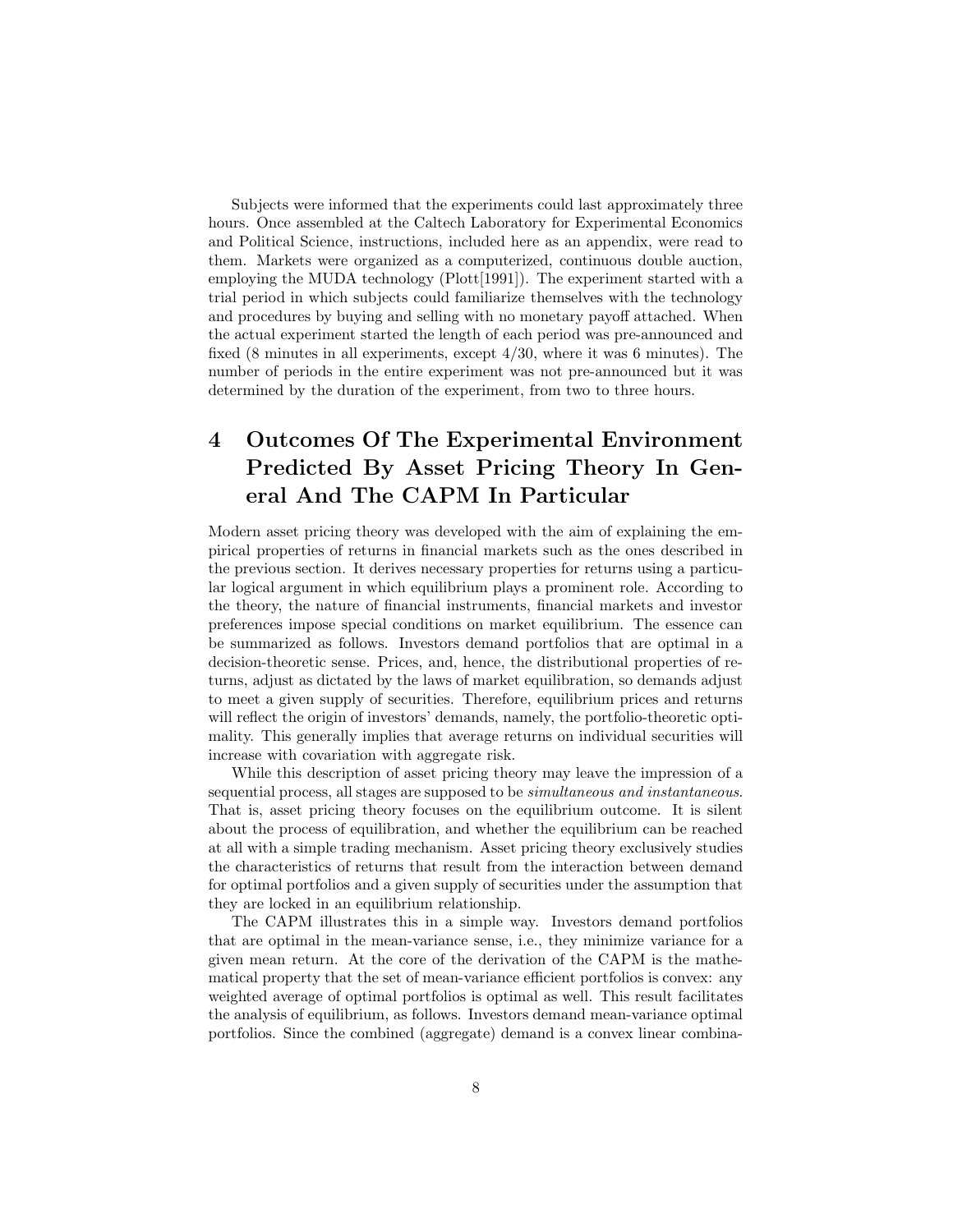tion of the individual demands, the aggregate demand is an optimal portfolio tion of the individual demands, the aggregate demand is an optimal portfolio as well. In equilibrium, demand must meet supply. Consequently, the portfolio that is supplied to the market must be mean-variance optimal for eq tion of the individual demands, the aggregate demand is an optimal portfolio<br>as well. In equilibrium, demand must meet supply. Consequently, the portfolio<br>that is supplied to the market must be mean-variance optimal for eq that is supplied to the market must be mean-variance optimal for equilibrium<br>to hold. The supply is usually referred to as the *market portfolio*.<br>Therefore, the CAPM essentially states that the market portfolio will be

to hold. The supply is usually referred to as the *market portfolio*.<br>Therefore, the CAPM essentially states that the market portfolio will be<br>mean-variance efficient in equilibrium. Mean-variance efficient portfolios are Therefore, the CAPM essentially states that the market portfolio will be<br>mean-variance efficient in equilibrium. Mean-variance efficient portfolios are<br>identified with the property that the expected returns (in excess of t identified with the property that the expected returns (in excess of the riskfree rate) will be proportional to the covariance with the return on the portfolio.<br>Hence, in the CAPM equilibrium, mean excess returns are proportional to co-<br>variance with the return on the market portfolio. Hence, in the CAPM equilibrium, mean excess returns are proportional to co-

Empirical studies have either focused directly on the mean-variance efficiency variance with the return on the market portfolio.<br>
Empirical studies have either focused directly on the mean-variance efficiency<br>
of the market portfolio, or on the proportional relationship between average ex-<br>
cess retu Empirical studies have either focused directly on the mean-variance efficiency<br>of the market portfolio, or on the proportional relationship between average ex-<br>cess returns and covariances that this implies. The first bran cess returns and covariances that this implies. The first branch of empirical work has essentially tested whether the reward-to-risk ratio of the market portfolio cess returns and covariances that this implies. The first branch of empirical work<br>has essentially tested whether the reward-to-risk ratio of the market portfolio<br>is the highest one can get in the marketplace. The reward-t has essentially tested whether the reward-to-risk ratio of the market portfolio<br>is the highest one can get in the marketplace. The reward-to-risk ratio must be<br>the highest possible, otherwise the market portfolio would not is the highest one can get in the marketplace. The reward-to-risk ratio must be<br>the highest possible, otherwise the market portfolio would not be mean-variance<br>optimal. The reward-to-risk ratio is commonly referred to as optimal. The reward-to-risk ratio is commonly referred to as the *Sharpe ratio*.<br>Let  $R_{Ft}$  denote the return on a risk-free security in period t (we will assume<br>throughout that a risk-free asset exists); let  $R_{mt}$  be t throughout that a risk-free asset exists); let  $R_{mt}$  be the return on the market portfolio; let  $\sigma_{mt}$  denote its volatility (standard deviation). The return on the market portfolio is viewed as a random variable and the nature of the parameters on this distribution are part of the auxiliary assumpti market portfolio is viewed as a random variable and the nature of the parammarket portfolio is viewed as a random variable and the nature of the parameters on this distribution are part of the auxiliary assumptions imposed by the practical aspects of empirical work. The Sharpe ratio of the market eters on this dist<br>practical aspects<br>defined to be

$$
\frac{E[R_{mt} - R_{Ft}]}{\sigma_{mt}}.\tag{1}
$$

In practice, the Sharpe ratio of the market portfolio must be estimated, In practice, the Sharpe ratio of the market portfolio must be estimated,<br>and will generally be less than the maximum Sharpe ratio that was recorded<br>in any given period, because of sampling error. Hence, standard tests of In practice, the Sharpe ratio of the market portfolio must be estimated,<br>and will generally be less than the maximum Sharpe ratio that was recorded<br>in any given period, because of sampling error. Hence, standard tests of t and will generally be less than the maximum Sharpe ratio that was recorded<br>in any given period, because of sampling error. Hence, standard tests of the<br>mean-variance optimality of the market portfolio verify whether the di in any given period, because of sampling error. Hence, standard tests of the<br>mean-variance optimality of the market portfolio verify whether the difference<br>between the actual maximum Sharpe ratio and the Sharpe ratio of th mean-variance optimality of the market portfolio verify whether the difference<br>between the actual maximum Sharpe ratio and the Sharpe ratio of the market<br>is statistically significant. If it is, one must reject the CAPM. We between the actual maximum Sharpe ratio and the Sharpe ratio of the market<br>is statistically significant. If it is, one must reject the CAPM. We shall refer to<br>this test as the Sharpe ratio test, SR test. Gibbons, Ross and this test as the Sharpe ratio test, SR test. Gibbons, Ross and Shanken [1989] is an example of an empirical study based on the SR test.

Other studies focus on the implication of mean-variance efficiency for the relationship between mean excess returns and covariances with market returns. Other studies focus on the implication of mean-variance efficiency for the relationship between mean excess returns and covariances with market returns.<br>The latter are usually measured indirectly, by the slope coefficients relationship between mean excess returns and covariances with market returns.<br>The latter are usually measured indirectly, by the slope coefficients of projections<br>of security returns onto those of the market portfolio, re Exercity returns onto those of the market portfolio, referred to as "betas."<br>Specifically, let  $R_{it}$  denote the return on security i in period t, and let  $R_{et}$  be<br>return on a mean-variance efficient portfolio. Consider

of security returns onto those of the market portfolio, referred to as "betas."<br>Specifically, let  $R_{it}$  denote the return on security *i* in period *t*, and let  $R_{et}$  be<br>the return on a mean-variance efficient portfolio the return on a mean-variance efficient portfolio. Consider now the (orthogonal) projection of  $R_{it} - R_{Ft}$  onto  $R_{et} - R_{Ft}$ :  $R_{Ft}$  onto  $R_{et} - R_{Ft}$ :<br>  $R_{it} - R_{Ft} = \alpha_i + \beta_i (R_{et} - R_{Ft}) + \epsilon_{it}.$  (2)

$$
R_{it} - R_{Ft} = \alpha_i + \beta_i (R_{et} - R_{Ft}) + \epsilon_{it}.
$$
\n
$$
(2)
$$

 $R_{it} - R_{Ft} = \alpha_i + \beta_i (R_{et} - R_{Ft}) + \epsilon_{it}.$ <br>The portfolio with return  $R_{et}$  is mean-variance efficient if for all *i*,

$$
F_{et} \text{ is mean-variance efficient if}
$$

$$
E[R_{it} - R_{Ft}] = \beta_i E[R_{et} - R_{Ft}].
$$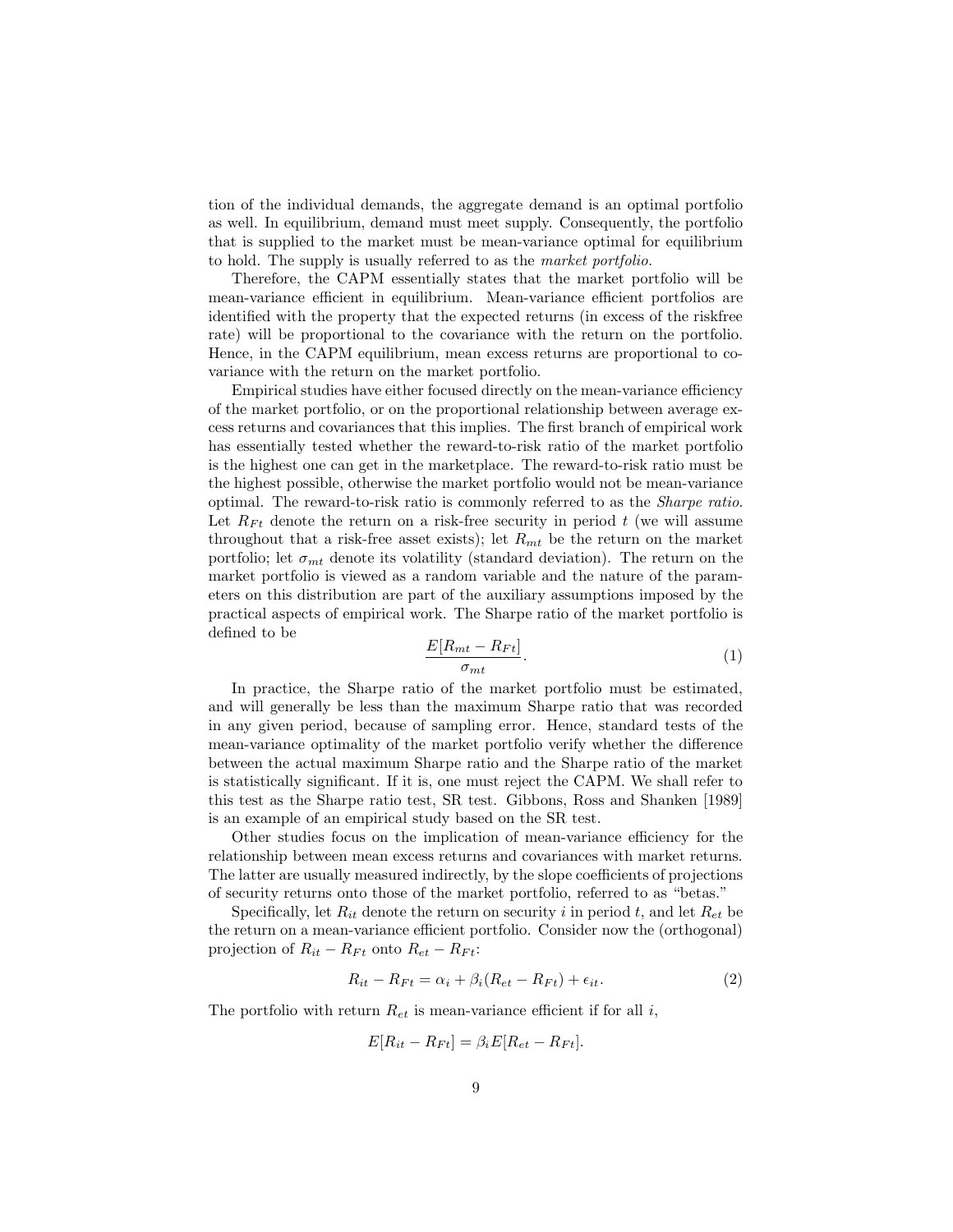In words: there is a proportional relationship between the mean excess return on In words: there is a proportional relationship between the mean excess return on<br>any asset  $i$  and its "beta." Of course, a security's beta is merely its covariance<br>with the return on the optimal portfolio, divided by the In words: there is a proportional relationship between the mean excess return on<br>any asset  $i$  and its "beta." Of course, a security's beta is merely its covariance<br>with the return on the optimal portfolio, divided by the any asset *i* and its "beta." Of course, a security's beta is merely its covariance<br>with the return on the optimal portfolio, divided by the latter's variance. The<br>relationship is proportional, the constant of proportiona with the return on the optimal portfolio, divided by the latter's vari-<br>relationship is proportional, the constant of proportionality being d<br>by the mean-excess return on the mean-variance efficient portfolio.<br>The CAPM sta by the mean excess return on the mean-variance efficient portfolio.<br>The CAPM states that the market portfolio is mean-variance efficient. Hence,

by the mean excess return on the mean-variance efficient portfolio.<br>The CAPM states that the market portfolio is mean-variance efficient. Hence<br>the CAPM implies the following restriction on equilibrium returns: for all  $i$ following restriction on equilibrium returns: for all *i*,<br>  $E[R_{it} - R_{Ft}] = \beta_i E[R_{mt} - R_{Ft}].$  (3)

$$
E[R_{it} - R_{Ft}] = \beta_i E[R_{mt} - R_{Ft}]. \tag{3}
$$

 $E[R_{it} - R_{Ft}] = \beta_i E[R_{mt} - R_{Ft}]$ . (3)<br>Eqn. (3) could readily be tested by projecting excess returns of individual secu-<br>rities onto excess returns of the market portfolio. If the intercent  $(\alpha, \text{ in } (2))$  is Eqn. (3) could readily be tested by projecting excess returns of individual<br>rities onto excess returns of the market portfolio. If the intercept  $(\alpha_i$  in<br>etatistically significant, the CAPM must be rejected. In fact, this ual secu-<br>in  $(2)$ ) is<br>turns out Eqn. (3) could readily be tested by projecting excess returns of individual securities onto excess returns of the market portfolio. If the intercept  $(\alpha_i$  in (2)) is statistically significant, the CAPM must be rejected. I rities onto excess returns of the market portfolio. If the intercept  $(\alpha_i$  in (2)) is<br>statistically significant, the CAPM must be rejected. In fact, this test turns out<br>to be identical to the SR test. See Gibbons, Ross an statistically significant, the CAPM must be rejected. In fact, this test turns out<br>to be identical to the SR test. See Gibbons, Ross and Shanken [1989]. Instead,<br>tests of (3) have focused on what has become known as the to be identical to the SR test. See Gibbons, Ross and Shanken [1989]. Instead, tests of (3) have focused on what has become known as the *security market* line (SML), namely, the plot of mean returns (now *not* in excess tests of (3) have focused on what has become known as the *security market line* (SML), namely, the plot of mean returns (now *not* in excess of the riskfree rate) against market betas. Specifically, the CAPM implies th *line* (SML), namely, the plot of mean returns (now *not* in excess of the riskfree rate) against market betas. Specifically, the CAPM implies that the SML is (i) one-to-one, and (ii) linear, with (iii) intercept equal to rate) against market betas. Specifically, the CAPM implies that the SML is<br>(i) one-to-one, and (ii) linear, with (iii) intercept equal to the riskfree rate, and<br>(iv) a positive slope. Early tests following this route inclu (i) one-to-one, and (ii) linear, with (iii) intercept equal to the riskfree rate, and<br>(iv) a positive slope. Early tests following this route include Black, Jensen and<br>Scholes [1972] and Fama and MacBeth [1973]. We will r (iv) a positive slop<br>Scholes [1972] and<br>as the SML test.<br>While the CA1 While the CAPM can be obtained as a model of equilibrium in financial

as the SML test.<br>While the CAPM can be obtained as a model of equilibrium in financial<br>markets only under specific assumptions about payoffs and preferences, more<br>general seet pricing models use analogous arguments and gen While the CAPM can be obtained as a model of equilibrium in financial<br>markets only under specific assumptions about payoffs and preferences, more<br>general asset pricing models use analogous arguments and generate qualita-<br>t markets only under specific assumptions about payoffs and preferences, more<br>general asset pricing models use analogous arguments and generate qualita-<br>tively similar conclusions, with the exception of Ross' [1976] Arbitrag general asset pricing models use analogous arguments and generate qualitatively similar conclusions, with the exception of Ross' [1976] Arbitrage Pricing Theory (APT). Pricing models are based on market equilibration, and Theory (APT). Pricing models are based on market equilibration, and invariably imply that expected returns increase with the covariation with aggregate Theory (APT). Pricing models are based on market equilibration, and invariably imply that expected returns increase with the covariation with aggregate risk. Consequently, if experiments that are meant to induce the CAPM f ably imply that expected returns increase with the covariation with aggregate<br>risk. Consequently, if experiments that are meant to induce the CAPM fail to<br>generate evidence in its favor, the relevance of more general asset generate evidence in its favor, the relevance of more general asset pricing models must be questioned as well. erate evidence in its favor, the relevance of more general asset pricing models<br>st be questioned as well.<br>Our experiments were designed to provide a favorable environment for the<br>PM i.e., to give it a "best chance." Notice

must be questioned as well.<br>CAPM, i.e., to give it a "best chance." Notice, however, that there were three<br>CAPM, i.e., to give it a "best chance." Notice, however, that there were three<br>possible states. Three securities co Our experiments were designed to provide a favorable environment for the<br>CAPM, i.e., to give it a "best chance." Notice, however, that there were three<br>possible states. Three securities could be traded, with linearly indep CAPM, i.e., to give it a "best chance." Notice, however, that there were three<br>possible states. Three securities could be traded, with linearly independent<br>payoffs (see Table 1). Consequently, the markets were complete. T possible states. Three securities could be traded, with linearly independent<br>payoffs (see Table 1). Consequently, the markets were complete. This has<br>a major advantage, namely, that *all* equilibria can be characterized, w payoffs (see Table 1). Consequently, the markets were complete. This has<br>a major advantage, namely, that *all* equilibria can be characterized, whether<br>CAPM or not. Indeed, the complete-market structure implies the existen a major advantage, namely, that *all* equilibria can be characterized, whether CAPM or not. Indeed, the complete-market structure implies the existence of a representative agent with expected-utility preferences who suppor CAPM or not. Indeed, the complete-market structure implies the existence of a<br>representative agent with expected-utility preferences who supports equilibrium<br>prices. While it is impossible to determine the preferences of t representative agent with expected-utility preferences who supports equilibrium<br>prices. While it is impossible to determine the preferences of this representative<br>agent, in the absence of information on subjects' preferenc prices. While it is impossible to determine the preferences of this representative agent, in the absence of information on subjects' preferences, prices will not be consistent with the preferences of any representative age agent, in the absence of information on subjects' preferences, prices will not<br>be consistent with the preferences of any representative agent if there are ar-<br>bitrage opportunities (Harrison and Kreps [1979]). The latter w be consistent with the preferences of any representative agent if there are ar-<br>bitrage opportunities (Harrison and Kreps [1979]). The latter will occur when<br>the (unique) state-price probabilities are not strictly inside t the (unique) state-price probabilities are not strictly inside the unit interval.<br>Therefore, it is possible to verify that one is at any equilibrium, whether CAPM or not, by checking that the state-price probabilities are all strictly within  $(0, 1)$ .

State-price probabilities are prices of securities that pay one dollar in one state, and zero in all other, normalized such that they add up to one. State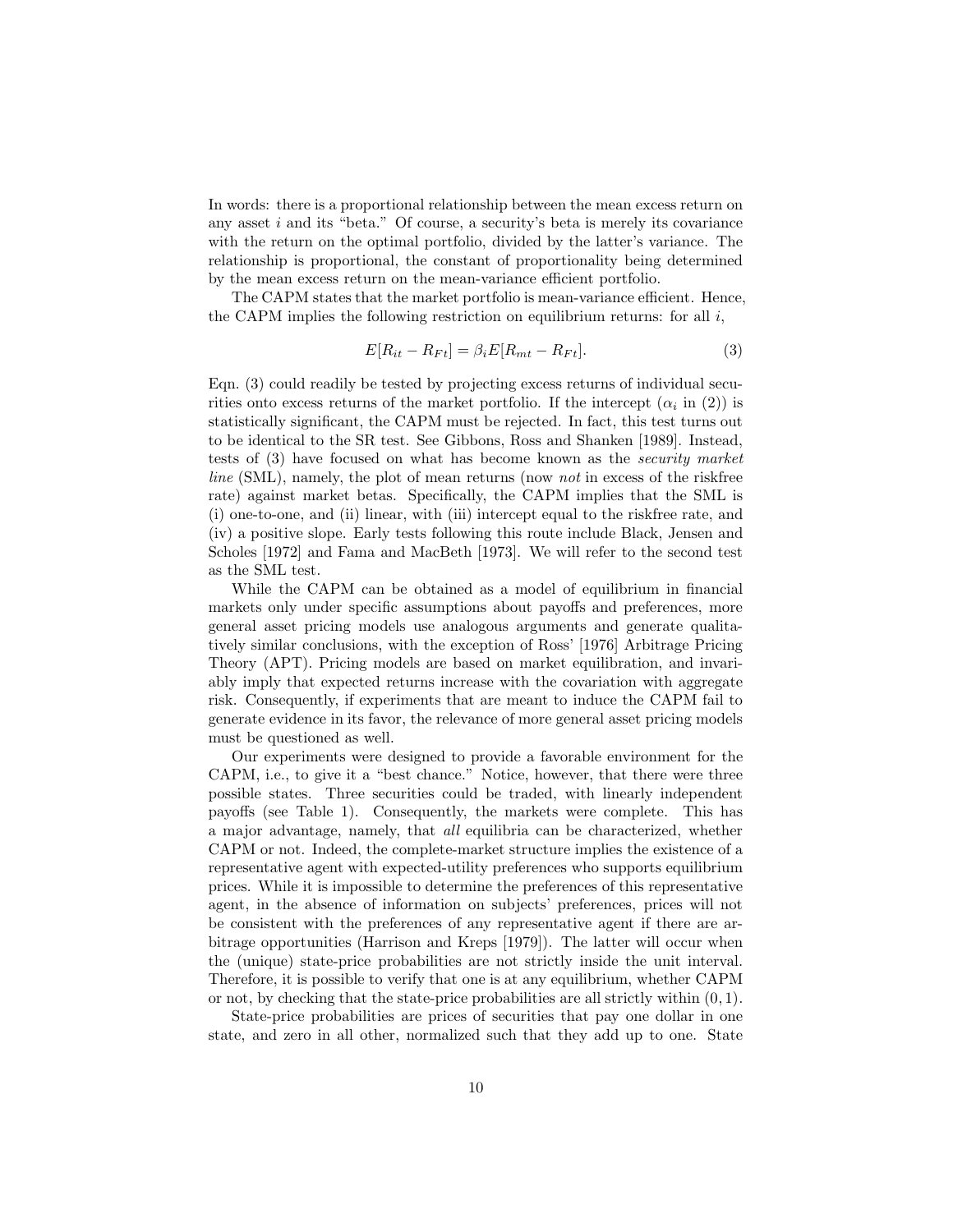security prices can be implied from the prices of the securities  $A$ ,  $B$  and  $C$  by inverting the above pavoff matrices security prices can be implied from the inverting the above payoff matrices.<br>Why do we care about equilibria the inverting the above payoff matrices.<br>Why do we care about equilibria that differ from the CAPM? As will be doc-

inverting the above payoff matrices.<br>Why do we care about equilibria that differ from the CAPM? As will be doc-<br>umented in Section 6, prices often did not converge all the way to the CAPM<br>equilibrium. This may reflect one Why do we care about equilibria that differ from the CAPM? As will be documented in Section 6, prices often did not converge all the way to the CAPM equilibrium. This may reflect one of two phenomena: (i) the market has no umented in Section 6, prices often did not converge all the way to the CAPM<br>equilibrium. This may reflect one of two phenomena: (i) the market has not<br>converged yet, i.e., the market is still in disequilibrium; (ii) the ma equilibrium. This may reflect one of two phenomena: (i) the market has not converged yet, i.e., the market is still in disequilibrium; (ii) the market has converged to an equilibrium that is close to, yet distinct from, th converged to an equilibrium that is close to, yet distinct from, the CAPM equilibrium. By checking the state-price probabilities, these two potential explanations can be distinguished. Nonconvergence to the CAPM can be attributed to the second cause only if all state-price probabilities are reliably tions can be distinguished. Nonconvergence to the CAPM can be attributed unit interval. If not, one cannot confidently conclude that any equilibrium was reached. t interval. If not, one cannot confidently conclude that any equilibrium was<br>thed.<br>Theoretically, there are reasons to expect that prices may converge to an<br>ilibrium that differs from the CAPM. If subjects do not have quad

reached.<br>Theoretically, there are reasons to expect that prices may converge to an<br>equilibrium that differs from the CAPM. If subjects do not have quadratic util-<br>ity expected-utility maximization translates into mean-vari Theoretically, there are reasons to expect that prices may converge to an<br>equilibrium that differs from the CAPM. If subjects do not have quadratic util-<br>ity, expected-utility maximization translates into mean-variance opt equilibrium that differs from the CAPM. If subjects do not have quadratic utility, expected-utility maximization translates into mean-variance optimization<br>only if returns are normally distributed. Therefore, the resulting ity, expected-utility maximization translates into mean-variance optimization<br>only if returns are normally distributed. Therefore, the resulting equilibrium,<br>the CAPM, would obtain only for normally distributed returns. To only if returns are normally distributed. Therefore, the resulting equilibrium,<br>the CAPM, would obtain only for normally distributed returns. To keep the<br>payoff structure as transparent as possible, however, we chose a thr the CAPM, would obtain only for normally distributed returns. To keep the<br>payoff structure as transparent as possible, however, we chose a three-point dis-<br>tribution. Hence, if one doubts that subjects had quadratic utilit payoff structure as transparent as possible, however, we chose a three-point dis-<br>tribution. Hence, if one doubts that subjects had quadratic utility, then one<br>would not expect the CAPM to emerge in the first place. From t tribution. Hence, if one doubts that subjects had quadratic utility, then one<br>would not expect the CAPM to emerge in the first place. From this point of<br>view, it seems that the experimental design did not give the CAPM the would not expect the CAPM to emerge in the first place. From this point of<br>view, it seems that the experimental design did not give the CAPM the best<br>chances to manifest itself. Normally distributed payoffs should have bee chances to manifest itself. Normally distributed payoffs should have been used.<br>There is a trade-off, however, between simplicity of a three-point distribution

chances to manifest itself. Normally distributed payoffs should have been used.<br>There is a trade-off, however, between simplicity of a three-point distribution<br>and the best parametrization for the CAPM to obtain. We opted There is a trade-off, however, between simplicity of a three-point distribution<br>and the best parametrization for the CAPM to obtain. We opted for simplicity,<br>in order not to confuse the subjects. Moreover, the risks from p in order not to confuse the subjects. Moreover, the risks from participating<br>in the experiment were not substantial, certainly not career-threatening (nor<br>were they trivial). This means that a quadratic function may provid in the experiment were not substantial, certainly not career-threatening (nor local approximation of subjects' actual preferences. If so, the CAPM would still obtain, despite non-normalities in the payoff distributions.

Security C was risk-free and in zero net supply. Its price was not set, but obtain, despite non-normalities in the payoff distributions.<br>Security C was risk-free and in zero net supply. Its price was not set, but<br>would be determined by equilibrating demand and supply. Because there was<br>no time val Security C was risk-free and in zero net supply. Its price was not set, but<br>would be determined by equilibrating demand and supply. Because there was<br>no time value of money, the equilibrium riskfree rate will generally be no time value of money, the equilibrium riskfree rate will generally be zero.<br>Often, however, we observed a positive interest rate. That in itself would lead no time value of money, the equilibrium riskfree rate will generally be zero.<br>Often, however, we observed a positive interest rate. That in itself would lead<br>one to reject equilibrium outright. However, it appeared that su Often, however, we observed a positive interest rate. That in itself would lead<br>one to reject equilibrium outright. However, it appeared that subjects felt cash<br>constrained, and, hence, started to borrow money in order to one to reject equilibrium outright. However, it appeared that subjects felt cash<br>constrained, and, hence, started to borrow money in order to execute their<br>buy orders, without waiting for any sell orders to be filled. (As constrained, and, hence, started to borrow money in order to execute their<br>buy orders, without waiting for any sell orders to be filled. (As a matter of<br>fact, an understanding of this coordination effort is important to ex fact, an understanding of this coordination effort is important to explain the experimental results.) After that, interest rates gradually declined.

## 5 Determining Statistical And Economic Significance

As mentioned in the Introduction, statistical tests of the CAPM on field data attribute all uncertainty to the final payoff. This is natural, as the parameters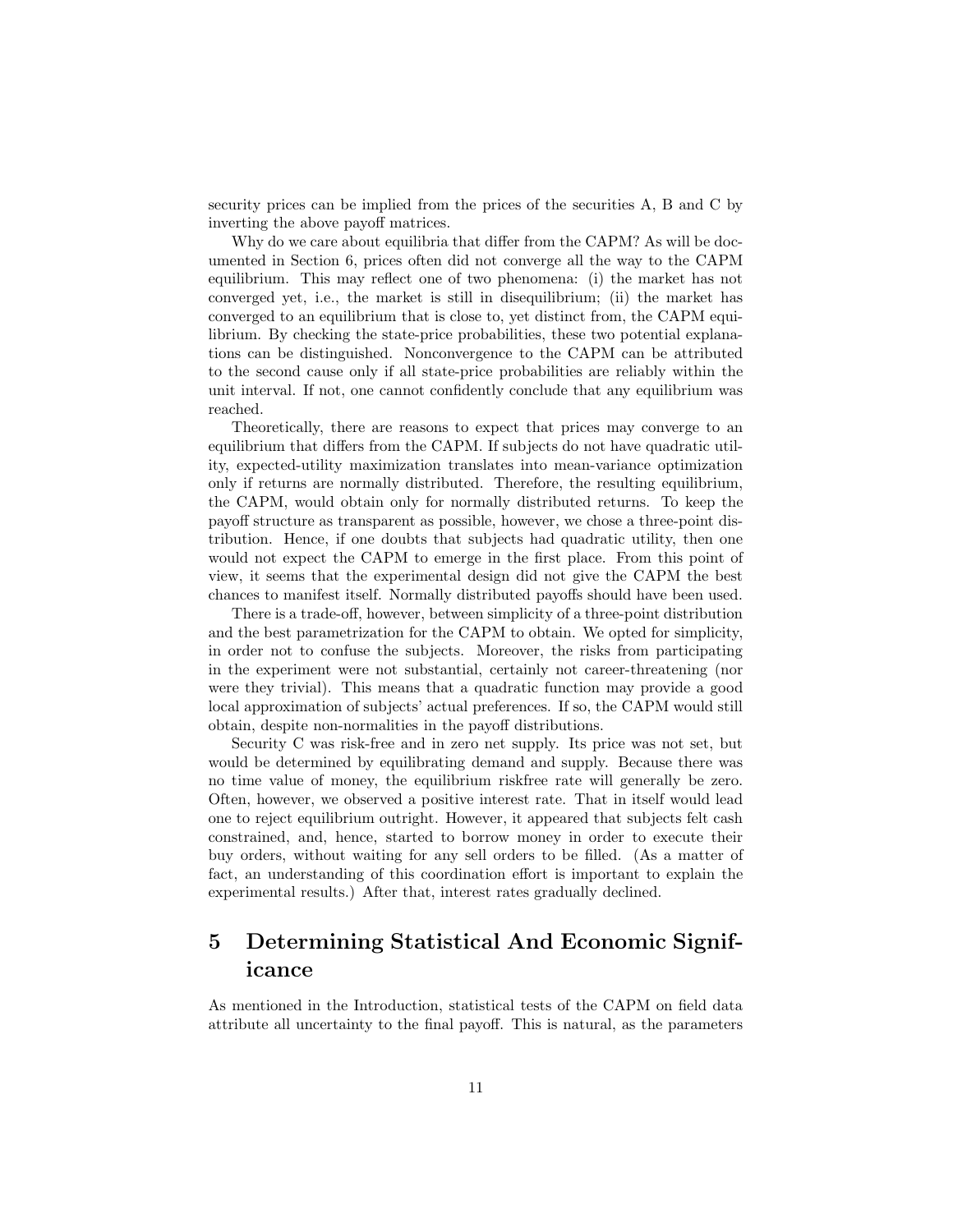of the distribution of the final payoff are unknown. In experiments, however, of the distribution of the final payoff are unknown. In experiments, however, those parameters are part of the design, and, hence, it would be incoherent to use a statistical methodology that assumes them to be unknown. of the distribution of the final payoff are unknown. In experimenthose parameters are part of the design, and, hence, it would be in use a statistical methodology that assumes them to be unknown. Unlike some naturally occu se parameters are part of the design, and, hence, it would be incoherent to<br>a statistical methodology that assumes them to be unknown.<br>Unlike some naturally occurring financial markets, however, trade in our ex-<br>imental ma

use a statistical methodology that assumes them to be unknown.<br>Unlike some naturally occurring financial markets, however, trade in our ex-<br>perimental markets was thin. This leads to a substantial amount of transaction<br>pri Unlike some naturally occurring financial markets, however, trade in our ex-<br>perimental markets was thin. This leads to a substantial amount of transaction<br>price uncertainty. In particular, the closing price can hardly be perimental markets was thin. This leads to a substantial amount of transaction<br>price uncertainty. In particular, the closing price can hardly be taken to be<br>representative for the cost of acquiring a share. We take this pr representative for the cost of acquiring a share. We take this price uncertainty as an opportunity, however, and build a statistical methodology with which we can coherently test the CAPM on our data. as an opportunity, however, and build a statistical methodology with which we In opportunity, however, and build a statistical methodology with which we coherently test the CAPM on our data.<br>We proceeded as follows. First, the empirical distribution of the transaction  $\cos$  was constructed. A weight

can coherently test the CAPM on our data.<br>We proceeded as follows. First, the empirical distribution of the transaction<br>prices was constructed. A weighting scheme was used, because there was often<br>a clear pattern of conver We proceeded as follows. First, the empirical distribution of the transaction<br>prices was constructed. A weighting scheme was used, because there was often<br>a clear pattern of convergence in transaction prices, so that early prices was constructed. A weighting scheme was used, because there was often<br>a clear pattern of convergence in transaction prices, so that early observations<br>were less representative of the average cost of a security. Earl were less representative of the average cost of a security. Early observations were<br>weighted less heavily. More precisely, if there were T observations in a period,<br>we constructed a new sample with observation t replicate were less representative of the average cost of a security. Early observations were<br>weighted less heavily. More precisely, if there were T observations in a period,<br>we constructed a new sample with observation t replicate weighted less heavily. More precisely, if there were T observations in a period,<br>we constructed a new sample with observation t replicated  $\max(t, T/2)$  times<br> $(T \text{ even})$  or  $\max(t, (T + 1)/2)$  times  $(T \text{ odd})$ . This generates  $\sum_{t=1$ (T even) or  $\max(t, (T+1)/2)$  times (T odd). This generates  $\sum_{t=1}^{T} \max(t, T/2)$ <br>(if T even) or  $\sum_{t=1}^{T} \max(t, (T+1)/2)$  (if T odd) sample points. The new sample<br>formed the basis for the usual (unweighted) empirical distributi (*I* even) or  $\max(t, (I + 1)/2)$  times (*I* odd). Inis generates  $\sum_{t=1}^T \max(t, I/2)$ <br>(if *T* even) or  $\sum_{t=1}^T \max(t, (T+1)/2)$  (if *T* odd) sample points. The new sample<br>formed the basis for the usual (unweighted) empirical dis (if T even) or  $\sum_{t=1}^{t} \max(t, (T+1)/2)$  (if T odd) sample points. The new sample<br>formed the basis for the usual (unweighted) empirical distribution. This partic-<br>ular scheme would generate unbiased estimates even when ther formed the basis for the usual (unweighted) empirical distribution. This particular scheme would generate unbiased estimates even when there is no real trend in transaction prices. (The efficiency would be affected, though

Second, the weighted empirical distribution was bootstrapped. The mean of in transaction prices. (The efficiency would be affected, though.)<br>Second, the weighted empirical distribution was bootstrapped. The mean of<br>the two hundred bootstraps was taken to be an estimate of the actual cost of a<br>po Second, the weighted empirical distribution was bootstrapped. The mean of<br>the two hundred bootstraps was taken to be an estimate of the actual cost of a<br>position. From it, an estimate of the expected return was obtained by position. From it, an estimate of the expected return was obtained by dividing the expected payoff by the mean bootstrapped transaction price. Likewise, to obtain an estimate of the beta of a security, we divided the covariance between the expected payoff by the mean bootstrapped transaction price. Likewise, to obtain an estimate of the beta of a security, we divided the covariance between its payoff and that of the market by the bootstrap-based mean tra obtain an estimate of the beta of a security, we divided the covariance between<br>its payoff and that of the market by the bootstrap-based mean transaction<br>price of the security and of the market. The return volatility was e its payoff and that of the market by the bootstrap-based mean transaction<br>price of the security and of the market. The return volatility was estimated by<br>the standard deviation of the payoff divided by the square root of t price of the security and of the market. The return volatility was estimated by<br>the standard deviation of the payoff divided by the square root of the average<br>transaction price. The riskfree rate was estimated by the payof transaction price. The risk free rate was estimated by the payoff on the risk free asset divided by the mean bootstrapped transaction price.

To test the CAPM, the two approaches from the empirical literature were asset divided by the mean bootstrapped transaction price.<br>To test the CAPM, the two approaches from the empirical literature were<br>used. To implement the Sharpe ratio test, the difference between the maximum<br>Sharpe ratio an To test the CAPM, the two approaches from the empirical literature were<br>used. To implement the Sharpe ratio test, the difference between the maximum<br>Sharpe ratio and that of the market portfolio was computed. For the SML<br>t Sharpe ratio and that of the market portfolio was computed. For the SML test, the SML was estimated from the (estimated) mean returns and betas of the end-of-period positions of all the subjects. Confidence intervals that cover 95% of the outcomes were obtained by bootstrapping the (weighted) the end-of-period positions of all the subjects. Confidence intervals that cover distribution, re-deriving the Sharpe ratio test or estimates of the parameters of the SML two hundred times, and computing standard deviations across the outcomes.

Under the null hypothesis that the CAPM holds, the intercept of the SML outcomes.<br>Under the null hypothesis that the CAPM holds, the intercept of the SML<br>should be equal to the riskfree rate, and its slope should be positive. The<br>hootstrap-based 95% confidence intervals formed the basis to dec Under the null hypothesis that the CAPM holds, the intercept of the SML<br>should be equal to the riskfree rate, and its slope should be positive. The<br>bootstrap-based 95% confidence intervals formed the basis to decide when t should be equal to the riskfree rate, and its slope should be positive. The<br>bootstrap-based 95% confidence intervals formed the basis to decide when to<br>reject. One is in a less comfortable situation for the SR test, howeve bootstrap-based 95% confidence intervals formed the basis to decide when to<br>reject. One is in a less comfortable situation for the SR test, however. Absent a<br>theory about the distribution of transaction prices in CAPM expe theory about the distribution of transaction prices in CAPM experiments, one cannot describe the (random) behavior of the average difference between the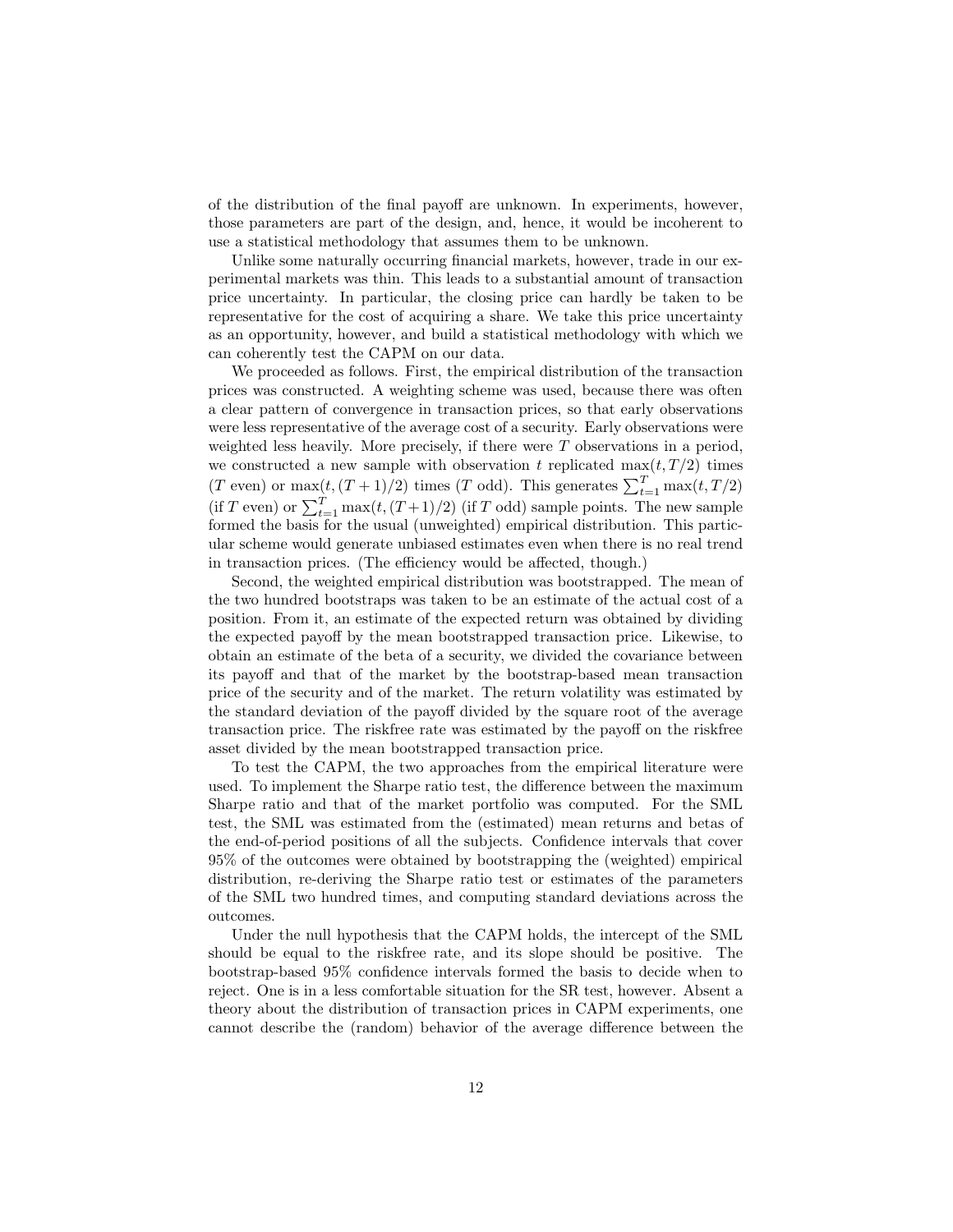maximum Sharpe ratio and the market's Sharpe ratio under the null that the maximum Sharpe ratio and the market's Sharpe ratio under the null that the CAPM holds. While this may seem annoying, it is also an opportunity to use purely *economic* arguments to construct a decision rule for the SB test maximum Sharpe ratio and the market's Sharpe ratio under the null that<br>CAPM holds. While this may seem annoying, it is also an opportunity t<br>purely *economic* arguments to construct a decision rule for the SR test.<br>Let  $\$ purely *economic* arguments to construct a decision rule for the SR test.<br>Let  $\Delta_L$  denote the left end of the 95% confidence interval of the difference

between the maximum Sharpe ratio and that of the market.  $\Delta_H$  denotes the Let  $\Delta_L$  denote the left end of the 95% confidence interval of the difference<br>between the maximum Sharpe ratio and that of the market.  $\Delta_H$  denotes the<br>right end. The decision rule is as follows. *Reject the CAPM* if  $\$ between the maximum Sharpe ratio and that of the market.  $\Delta_H$  denotes the right end. The decision rule is as follows. *Reject the CAPM* if  $\Delta_L > 0.05$ . The volatility of the market portfolio was almost invariably close t volatility of the market portfolio was almost invariably close to  $0.40<sup>4</sup>$  When  $\Delta_L > 0.05$ , there is more than 97.5% probability that an investor holding the market portfolio could improve her return (at average transaction prices) with  $2\% (= 0.05 * 0.40)$  or more, keeping volatility constant. market portfolio could improve her return (at average transaction prices) with

Why is this a reasonable economic benchmark? The 2% benchmark on  $2\%$  (= 0.05  $*$  0.40) or more, keeping volatility constant.<br>Why is this a reasonable economic benchmark? The  $2\%$  benchmark on<br>the improvement in the average return may seem marginal. However, consider<br>subjects who dec Why is this a reasonable economic benchmark? The 2% benchmark on<br>the improvement in the average return may seem marginal. However, consider<br>subjects who decide to hold the market portfolio. They had to pay F1500 at the<br>end subjects who decide to hold the market portfolio. They had to pay F1500 at the end of the experiment for a portfolio with an average payoff of F1600. Hence, subjects who decide to hold the market portfolio. They had to pay F1500 at the<br>end of the experiment for a portfolio with an average payoff of F1600. Hence,<br>their expected income was F100. Their portfolio sold for between end of the experiment for a portfolio with an average payoff of F1600. Hence,<br>their expected income was F100. Their portfolio sold for between F1500 and<br>F1600 in the marketplace, which means that a 200 basis point (2%) imp their expected income was F100. Their portfolio sold for between F1500 and F1600 in the marketplace, which means that a 200 basis point  $(2\%)$  improvement<br>in the average return corresponds to an additional income of betwe F1600 in the marketplace, which means that a 200 basis point  $(2\%)$  improvement<br>in the average return corresponds to an additional income of between F30 and<br>F32, which translates to a 30-32% improvement in income. This is F32, which translates to a 30-32% improvement in income. This is considered to be large enough to reject the CAPM. l, which translates to a 30-32% improvement in income. This is considered<br>be large enough to reject the CAPM.<br>Likewise, do not to reject the CAPM if  $\Delta_L \leq 0.05 < \Delta_H$ . Finally, state<br>t there is *strong evidence in four of* 

to be large enough to reject the CAPM.<br>Likewise, do not to reject the CAPM if  $\Delta_L \leq 0.05 < \Delta_H$ . Finally, state<br>that there is *strong evidence in favor of the CAPM* if  $0.05 \geq \Delta_H$ . The latter<br>means: "There is less than 2 that there is *strong evidence in favor of the CAPM* if  $0.05 \geq \Delta_H$ . The latter means: "There is less than 2.5% probability that an investor holding the market that there is *strong evidence in favor of the CAPM* if  $0.05 \geq \Delta_H$ . The latter means: "There is less than 2.5% probability that an investor holding the market portfolio could have improved her average income with 30% or means: "There is less than 2.5% probability that an<br>portfolio could have improved her average income w<br>transaction prices), keeping volatility constant." % transaction prices), keeping volatility constant."<br> $\bf{6}$  Results

Presentation and analysis of the experimental results will proceed in four steps. Presentation and analysis of the experimental results will proceed in four steps.<br>Following the tradition of the experimental literature, a visual impression of the performance of the CAPM in the experiments will be provid Presentation and analysis of the experimental results will proceed in four steps.<br>Following the tradition of the experimental literature, a visual impression of the<br>performance of the CAPM in the experiments will be provid Following the tradition of the experimental literature, a visual impression of the<br>performance of the CAPM in the experiments will be provided first. For that<br>purpose, a plot of the (dynamic) evolution of the difference be performance of the CAPM in the experiments will be provided first. For that<br>purpose, a plot of the (dynamic) evolution of the difference between the maximal<br>Sharpe ratio and that of the market will be presented. Likewise, purpose, a plot of the (dynamic) evolution of the difference between the maximal<br>Sharpe ratio and that of the market will be presented. Likewise, the evolution<br>of the intercept of the SML will be plotted against that of th Sharpe ratio and that of the market will be presented. Likewise, the evolution<br>of the intercept of the SML will be plotted against that of the riskfree rate. Sec-<br>ond, the results will be evaluated statistically and econom of the intercept of the SML will be plotted against that of the riskfree rate. Second, the results will be evaluated statistically and economically, ignoring any dynamics, as if the market equilibrates instantaneously. Thi ond, the results will be evaluated statistically and economically, ignoring any<br>dynamics, as if the market equilibrates instantaneously. Third, the (static) sta-<br>tistical and economic evaluation will be contrasted with the tistical and economic evaluation will be contrasted with the (dynamic) graphical evidence, and discrepancies are interpreted as evidence of disequilibrium. That is, convergence to other equilibria than the CAPM is ruled out. Fourth, its evidence, and discrepancies are interpreted as evidence of disequilibrium. That<br>is, convergence to other equilibria than the CAPM is ruled out. Fourth, its<br>is conjectured that the halted convergence is caused by market thi is, convergence to other equilibria than the CAPM is ruled out. Fourth, its<br>is conjectured that the halted convergence is caused by market thinness. The<br>arguments will be substantiated by an analysis of the evolution of po arguments will be substantiated by an analysis of the evolution of potential improvements in the position of individuals and that of the market portfolio.

provements in the position of individuals and that of the market portfolio.<br>
<sup>4</sup>This lack of variation in the volatility of the market portfolio contrasts with substantial<br>
wements in mean returns. It is not clear why this  $4$ This lack of variation in the volatility of the market p movements in mean returns. It is not clear why this is.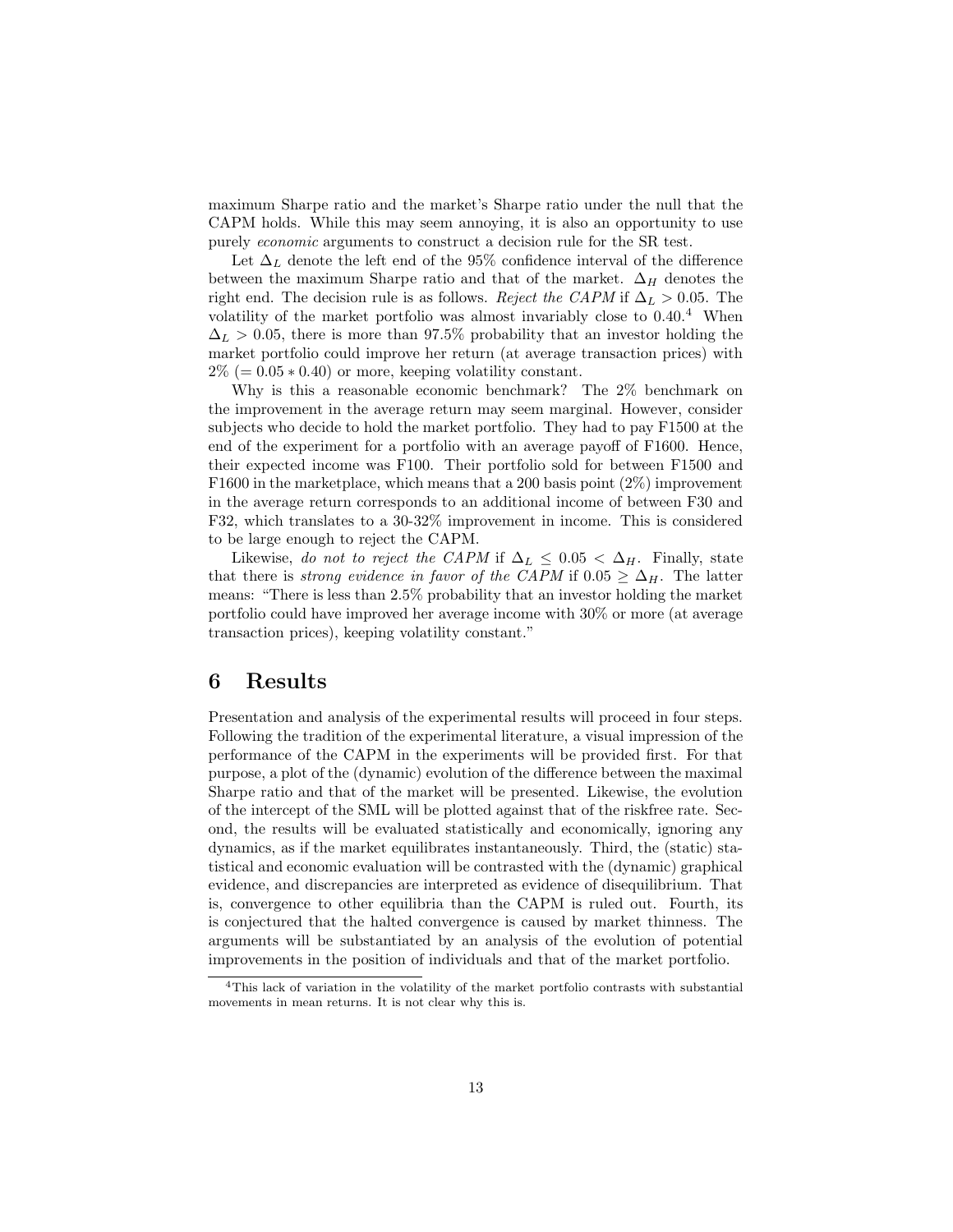# 6.1 Visual Representation Of The Experimental Results

**6.1 Visual Representation Of The Experimental Results**<br>It is standard practice in the experimental finance literature to provide plots of<br>the evolution of the prices of the different securities in order to gauge evidence It is standard practice in the experimental finance literature to provide plots of the evolution of the prices of the different securities, in order to gauge evidence of convergence. Figure 1 provides an example. It depic It is standard practice in the experimental finance literature to provide plots of<br>the evolution of the prices of the different securities, in order to gauge evidence<br>of convergence. Figure 1 provides an example. It depic the evolution of the prices of the different securities, in order to gauge evidence<br>of convergence. Figure 1 provides an example. It depicts the evolution of the<br>prices in the 5/13 experiment. As is typical in experimental of convergence. Figure 1 provides an example. It depicts the evolution of the<br>prices in the  $5/13$  experiment. As is typical in experimental financial markets,<br>one observes within-period convergence patterns. Across perio one observes within-period convergence patterns. Across periods, however, there are clear trends (e.g., the price of security B drifts upwards), despite the fact that the environment remained identical. are clear trends (e.g., the price of security B drifts upwards), despite the fact

In contrast with earlier experiments, however, the dynamics of transaction that the environment remained identical.<br>In contrast with earlier experiments, however, the dynamics of transaction<br>prices cannot be plotted against clearly defined price levels that equilibrium<br>theory predicts. Indeed, th In contrast with earlier experiments, however, the dynamics of transaction<br>prices cannot be plotted against clearly defined price levels that equilibrium<br>theory predicts. Indeed, the CAPM equilibrium does not translate int theory predicts. Indeed, the CAPM equilibrium does not translate into specific equilibrium price levels, absent knowledge of subjects' preferences. Worse, even<br>if subjects' preferences are known, there are generally multiple equilibria, each<br>corresponding to particular price levels. See the Appendix if subjects' preferences are known, there are generally multiple equilibria, each if subjects' preferences are known, there are generally multiple equilibria, each<br>corresponding to particular price levels. See the Appendix for a discussion of<br>equilibrium multiplicity. So, we cannot easily interpret the corresponding to par<br>equilibrium multiplic<br>such as Figure 1.<br>Therefore, we dee Therefore, we decided to focus on metrics that unequivocally characterize

such as Figure 1.<br>Therefore, we decided to focus on metrics that unequivocally characterize<br>the CAPM equilibrium, namely, (i) the distance between the maximum Sharpe<br>ratio and the Sharpe ratio of the market portfolio. (ii) Therefore, we decided to focus on metrics that unequivocally characterize<br>the CAPM equilibrium, namely, (i) the distance between the maximum Sharpe<br>ratio and the Sharpe ratio of the market portfolio, (ii) the intercept of the CAPM equilibrium, namely, (i) the distance between the maximum Sharpe<br>ratio and the Sharpe ratio of the market portfolio, (ii) the intercept of the SML.<br>These metrics are uniquely defined in the CAPM equilibrium, unaff ratio and the Sharpe ratio of the market portfolio, (ii) the intercept of the SML.<br>These metrics are uniquely defined in the CAPM equilibrium, unaffected by<br>preferences and/or multiplicity of equilibria. Except for samplin These metrics are uniquely defined in the CAPM equilibrium, unaffected by<br>preferences and/or multiplicity of equilibria. Except for sampling error, the for-<br>mer should be zero, and the latter should equal the riskfree rate preferences and/or multiplicity of equilibria. Except for sampling error, the for-<br>mer should be zero, and the latter should equal the riskfree rate. In experiments,<br>however, price discovery is a very apparent phenomenon. mer should be zero, and the latter should equal the riskfree rate. In experiments,<br>however, price discovery is a very apparent phenomenon. So, we must not ex-<br>pect initial prices to be such that the Sharpe ratio of the mar however, price discovery is a very apparent phenomenon. So, we must not expect initial prices to be such that the Sharpe ratio of the market is economically an insignificant distance below the maximum Sharpe ratio; likewis pect initial prices to be such that the Sharpe ratio of the market is economically<br>an insignificant distance below the maximum Sharpe ratio; likewise, we must<br>not expect initial prices to generate a SML with an intercept t an insignificant distance below the maximum Sharpe ratio; likewise, we must<br>not expect initial prices to generate a SML with an intercept that is statistically<br>insignificantly different from the riskfree rate. Rather, evid insignificantly different from the riskfree rate. Rather, evidence of convergence must be looked for. The emphasis is on dynamics, i.e., on tendencies.

To obtain the evolution of the two metrics, we proceeded as follows. At the must be looked for. The emphasis is on dynamics, i.e., on tendencies.<br>To obtain the evolution of the two metrics, we proceeded as follows. At the<br>beginning of each period within an experiment, we wait until all three secur To obtain the evolution of the two metrics, we proceeded as follows. At the beginning of each period within an experiment, we wait until all three securities traded at least once. Using the most recent transaction prices, traded at least once. Using the most recent transaction prices, we compute the maximum Sharpe ratio, as well as the market's Sharpe ratio. Likewise, we esti-<br>mate the intercept of the SML from an OLS regression, projecting maximum Sharpe ratio, as well as the market's Sharpe ratio. Likewise, we estimaximum Sharpe ratio, as well as the market's Sharpe ratio. Likewise, we estimate the intercept of the SML from an OLS regression, projecting the expected return of individual positions onto their respective betas. Expecte mate the intercept of the SML from an OLS regression, projecting the expected<br>return of individual positions onto their respective betas. Expected returns and<br>betas are computed on the basis of the most recent transaction betas are computed on the basis of the most recent transaction prices.<sup>5</sup> Subsequently, Sharpe ratio differences and SML intercepts are re-computed whenever<br>a new transaction takes place. When repeated across periods and experiments,<br>this produces a plot of the evolution of the difference between the a new transaction takes place. When repeated across periods and experiments, a new transaction takes place. When repeated across periods and experiments,<br>this produces a plot of the evolution of the difference between the maximum<br>Sharpe ratio and the Sharpe ratio of the market, as well as that of t this produces<br>Sharpe ratio a<br>of the SML.<br>Neither me rpe ratio and the Sharpe ratio of the market, as well as that of the intercept<br>he SML.<br>Neither metric could be computed in the few experimental periods that one<br>he securities was not traded. For instance, during several p

of the SML.<br>Neither metric could be computed in the few experimental periods that one<br>of the securities was not traded. For instance, during several periods in the  $4/30$ 

the securities was not traded. For instance, during several periods in the  $4/30$ <br> $\frac{5}{\text{The procedure differs from the statistical analysis in the next subsection, where we use}$  $5$ The procedure differs from the statistical analysis in the next subsection, where we use average (bootstrapped) transaction prices to compute Sharpe ratios, expected returns and heter. This methodology was explained in average (bootstrapped) transaction prices to compute Sharpe ratios, expected returns and betas. This methodology was explained in the previous section.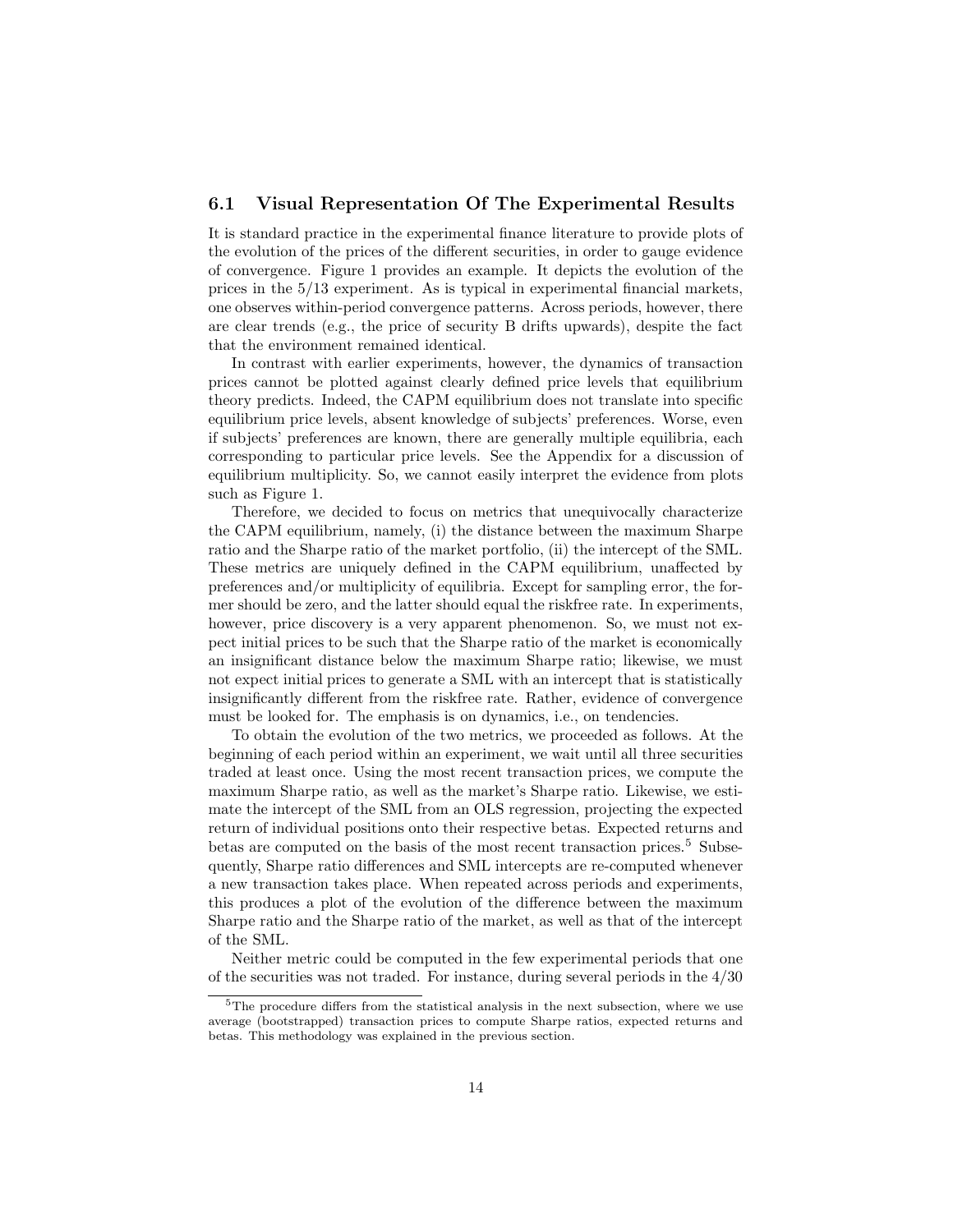experiment, the riskfree security (asset C) was not traded. So, no transaction experiment, the riskfree security (asset C) was not traded. So, no transaction<br>prices were recorded, and, hence, the Sharpe ratios could not be calculated. In<br>that case, we did not estimate the SML either, because its inte experiment, the riskfree security (asset C) was not traded. So, no transaction<br>prices were recorded, and, hence, the Sharpe ratios could not be calculated. In<br>that case, we did not estimate the SML either, because its int prices were recorded, and, hence, the Sharpe ratios could not be calculated. In that case, we did not estimate the SML either, because its intercept could not be evaluated against a riskfree rate (which would be the retur t case, we did not estimate the SML either, because its intercept could not<br>evaluated against a riskfree rate (which would be the return on asset C).<sup>6</sup><br>Figure 2 displays the dynamics of the difference between the two Shar

Figure 2 displays the dynamics of the difference between the two Sharpe ratios. Experiments are delineated with vertical lines and labeled with the Figure 2 displays the dynamics of the difference between the two Sharpe<br>ratios. Experiments are delineated with vertical lines and labeled with the<br>date when they took place. The horizontal axis measures time in experiment ratios. Experiments are delineated with vertical lines and labeled with the<br>date when they took place. The horizontal axis measures time in experimental<br>periods. In other words, each period within an experiment covers one periods. In other words, each period within an experiment covers one unit of time. Zero is the minimum difference between the two Sharpe ratios. Most often, however, the market's Sharpe ratio is below the maximum one, as suggested by the negative Sharpe ratio differences. however, the market's Sharpe ratio is below the maximum one, as suggested by

Figure 2 exposes a pronounced tendency for the difference between the the negative Sharpe ratio differences.<br>
Figure 2 exposes a pronounced tendency for the difference between the<br>
Sharpe ratios to diminish over time. This is apparent within experiments, but<br>
the trend is most manifest acros Figure 2 exposes a pronounced tendency for the difference between the<br>Sharpe ratios to diminish over time. This is apparent within experiments, but<br>the trend is most manifest across the seven experiments (which were arrang Sharpe ratios to diminish over time. This is apparent within experiments, but<br>the trend is most manifest across the seven experiments (which were arranged<br>in chronological order). Because of the scale, within- period conve the trend is most manifest across the seven experiments (which were arranged<br>in chronological order). Because of the scale, within- period convergence is less<br>visible. In fact, Sharpe ratio differences often moved erratica in chronological order). Because of the scale, within- period convergence is less<br>visible. In fact, Sharpe ratio differences often moved erratically within periods,<br>with no clear sign of convergence. Hence, the trend towar visible. In fact, Sharpe ratio different<br>with no clear sign of convergence. Hovident over longer time horizons.<br>With the 5/10 experiment the r h no clear sign of convergence. Hence, the trend towards the CAPM is most<br>lent over longer time horizons.<br>With the 5/19 experiment, the market appears to have reached the CAPM<br>ilibrium. To evaluate the robustness of this f

evident over longer time horizons.<br>With the 5/19 experiment, the market appears to have reached the CAPM<br>equilibrium. To evaluate the robustness of this finding, we altered the payoff<br>structure (roversing the skewness of t With the 5/19 experiment, the market appears to have reached the CAPM<br>equilibrium. To evaluate the robustness of this finding, we altered the payoff<br>structure (reversing the skewness of the payoff of one of the risky secur equilibrium. To evaluate the robustness of this finding, we altered the payoff<br>structure (reversing the skewness of the payoff of one of the risky securities), as<br>well as individual endowments (allocating only one of the t structure (reversing the skewness of the payoff of one of the risky securities), as<br>well as individual endowments (allocating only one of the two risky securities<br>to each subject, instead of the market portfolio), as expla well as individual endowments (allocating only one of the two risky securities<br>to each subject, instead of the market portfolio), as explained in Section 3.<br>Figure 2 clearly suggests that this has no impact on the results: Figure 2 clearly suggests that this has no impact on the results: the market's Sharpe ratio is as close to the maximum Sharpe ratio in the  $6/9$  experiment as it was in the  $5/19$  experiment. Sharpe ratio is as close to the maximum Sharpe ratio in the  $6/9$  experiment as

Figure 3 displays the evolution of the intercept of the SML. To gain perspective, we also plot an estimate of the riskfree rate in each period. See the solid Figure 3 displays the evolution of the intercept of the SML. To gain perspec-<br>tive, we also plot an estimate of the riskfree rate in each period. See the solid<br>line. This estimate is based on the average transaction prices tive, we also plot an estimate of the riskfree rate in each period. See the solid<br>line. This estimate is based on the average transaction prices of security C (the<br>riskfree security). The average is computed from two hundr riskfree security). The average is computed from two hundred draws from the (weighted) empirical distribution. In other words, the estimate is identical to the one that will be used in the next subsection, to evaluate the statistical and economic significance of any deviations from the CAPM that w the one that will be used in the next subsection, to evaluate the statistical and one that will be used in the next subsection, to evaluate the statistical and<br>nomic significance of any deviations from the CAPM that we are observing.<br>While there is evidence that the intercept of the SML converges, the

economic significance of any deviations from the CAPM that we are observing.<br>While there is evidence that the intercept of the SML converges, the riskfree<br>rate is often not the target. In the  $1/27$ ,  $4/20$ ,  $4/30$  and  $6$ While there is evidence that the intercept of the SML converges, the riskfree<br>rate is often not the target. In the  $1/27$ ,  $4/20$ ,  $4/30$  and  $6/9$  experiments, we do<br>observe convergence. While the intercept follows the t rate is often not the target. In the  $1/27$ ,  $4/20$ ,  $4/30$  and  $6/9$  experiments, we do<br>observe convergence. While the intercept follows the trend of the riskfree rate<br>in the  $5/13$  and  $5/19$  experiments, it remains ten observe convergence. While the intercept follows the trend of the riskfree rate<br>in the  $5/13$  and  $5/19$  experiments, it remains tenaciously too low. The reverse<br>occurs in the  $1/18$  experiment. Nevertheless, the range of in the  $5/13$  and  $5/19$  experiments, it remains tenaciously too low. The revocurs in the  $1/18$  experiment. Nevertheless, the range of the intercept contrared gradually, with the last two experiments producing hardly any gradually, with the last two experiments producing hardly any variation.<br>In summary:

• The evidence from Figure 2 is unequivocally in support of the CAPM,

 $6$  Tf  $\pm$ • The evidence from Figure 2 is unequivocally in support of the CAPM,<br>If the riskfree security (asset C) did not trade, all subjects could only have had a position<br>sky securities. Since there are only two risky securities <sup>6</sup>If the riskfree security (asset C) did not trade, all subjects could only have had a position in risky securities. Since there are only two risky securities, the market would trivially be on the mean-variance efficient in risky securities. Since there are only two risky securities, the market would trivially be on the mean-variance efficient frontier of risky assets only. Hence, the SML would fit perfectly. See the Appendix for further d the mean-variance efficient frontier of risky assets only. Hence, the SML would fit perfectly.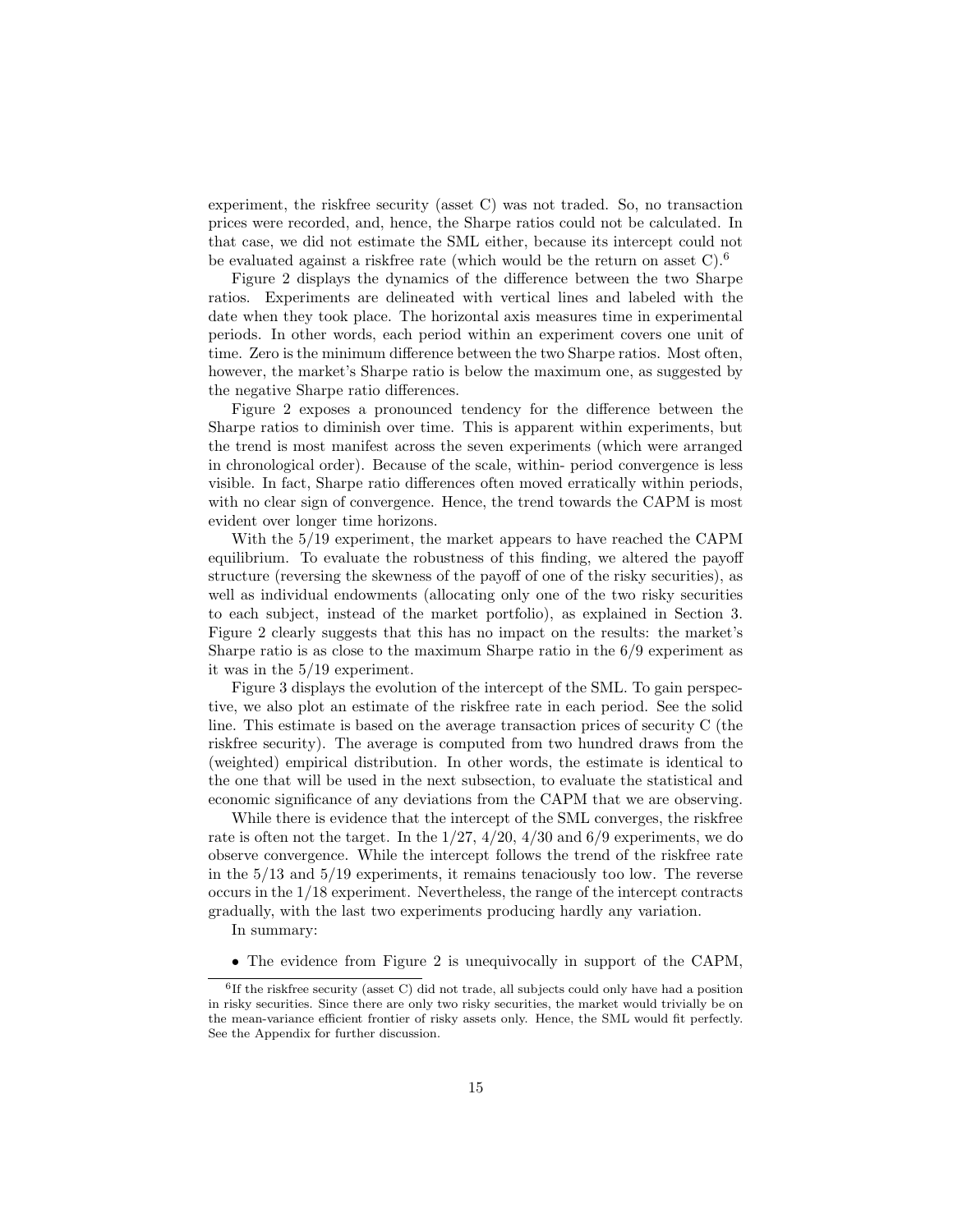whereas that of Figure 3 is mixed. Both figures do demonstrate converwhereas that of Figure 3 is mixed. Both figures do demonstrate convergence, but they indicate that it is slow. It takes several experiments for the game of the Sharpe ratio difference and the intercent of the SML to whereas that of Figure 3 is mixed. Both figures do demonstrate convergence, but they indicate that it is slow. It takes several experiments for the range of the Sharpe ratio difference and the intercept of the SML to decli decline.

The slow convergence may suggest that experience is necessary for the CAPM The slow convergence may suggest that experience is necessary for the CAPM<br>to emerge (remember that the subjects in later experiments had all participated<br>in earlier ones). Still a peculiarity of the CAPM may have played a The slow convergence may suggest that experience is necessary for the CAPM<br>to emerge (remember that the subjects in later experiments had all participated<br>in earlier ones). Still, a peculiarity of the CAPM may have played in earlier ones). Still, a peculiarity of the CAPM may have played a role. Indeed, in the CAPM equilibrium, risky securities are like complementary goods (the more one wants of one, the higher the optimal investment in another). deed, in the CAPM equilibrium, risky securities are like complementary goods<br>(the more one wants of one, the higher the optimal investment in another).<br>Simple tatonnement convergence has long been known to be problematic i (the more one wants of one, the higher the optimal investment in another).<br>Simple tatonnement convergence has long been known to be problematic in the<br>presence of complementary goods.<sup>7</sup> Of course, our experiments were or presence of complementary goods.<sup>7</sup> Of course, our experiments were organized as a computerized double auction, as opposed to a standard tatonnement. Nevertheless, earlier experiments with computerized double auctions have produced analogous instabilities (Plott and George [1997]). Which leads one t ertheless, earlier experiments with computerized double auctions have produced ertheless, earlier experiments with computerized double auctions have produced<br>analogous instabilities (Plott and George [1997]). Which leads one to suspect<br>that complementarity may in part have caused the slow convergence analogous instabilities<br>that complementarity<br>CAPM experiments. CAPM experiments.<br>6.2 Statistical Tests

6.2 Statistical Tests<br>Let us now turn to tests of the CAPM along standard empirical methodology.<br>As mentioned in Section 5, however, we do alter the methodology, because a Let us now turn to tests of the CAPM along standard empirical methodology.<br>As mentioned in Section 5, however, we do alter the methodology, because a<br>blind application on experimental data would be inappropriate. In partic Let us now turn to tests of the CAPM along standard empirical methodology.<br>As mentioned in Section 5, however, we do alter the methodology, because a<br>blind application on experimental data would be inappropriate. In partic As mentioned in Section 5, however, we do alter the methodology, because a<br>blind application on experimental data would be inappropriate. In particular,<br>we gauge statistical significance using the randomness in transaction blind application on experimental data would be inappropriate. In particular,<br>we gauge statistical significance using the randomness in transaction prices, as<br>opposed to the randomness in final payoffs. Also, absent a clea we gauge statistical significance using the randomness in transaction prices, as<br>opposed to the randomness in final payoffs. Also, absent a clear model about<br>transaction price uncertainty under the null that the CAPM holds transaction price uncertainty under the null that the CAPM holds, our decisions to reject or accept the CAPM are based on the economic magnitude of the observed deviations. to reject or accept the CAPM are based on the economic magnitude of the

Standard empirical methodology assumes, however, that the market is conobserved deviations.<br>
Standard empirical methodology assumes, however, that the market is con-<br>
tinuously in equilibrium. The plots that we discussed in the previous section<br>
clearly indicate the presence of price discover Standard empirical methodology assumes, however, that the market is con-<br>tinuously in equilibrium. The plots that we discussed in the previous section<br>clearly indicate the presence of price discovery: while there is strong tinuously in equilibrium. The plots that we discussed in the previous section<br>clearly indicate the presence of price discovery: while there is strong evidence<br>of convergence, it is implausible to hold on to the empiricist' clearly indicate the presence of price discovery: while there is strong evidence<br>of convergence, it is implausible to hold on to the empiricist's assumption of<br>continuous equilibrium. Nevertheless, we do want to generate s continuous equilibrium. Nevertheless, we do want to generate statistics that are directly comparable with the empirical literature. Hence, to mitigate the impact of price discovery, we weigh early transactions in an experi are directly comparable with the empirical literature. Hence, to mitigate the are directly comparable with the empirical literature. Hence, to mitigate the<br>impact of price discovery, we weigh early transactions in an experimental period<br>less heavily, along the lines of the procedure explained in Sec impact of price discovery, we weigh early transactions in an experimental period<br>less heavily, along the lines of the procedure explained in Section 5. In some<br>experimental periods, we could not perform the tests, because experimental periods, we could not perform the tests, because transaction prices for the riskfree security were missing.

Table 2 lists the end-points of the 95% confidence intervals for the difference between the maximum Sharpe ratio and the Sharpe ratio of the difference<br>between the maximum Sharpe ratio and the Sharpe ratio of the market, along<br>with our decision to reject (fail to reject (accept the CAPM (using the rul Table 2 lists the end-points of the 95% confidence intervals for the difference<br>between the maximum Sharpe ratio and the Sharpe ratio of the market, along<br>with our decision to reject/fail to reject/accept the CAPM (using between the maximum Sharpe ratio and the Sharpe ratio of the market, along<br>with our decision to reject/fail to reject/accept the CAPM (using the rule sug-<br>gested in Section 5). Only occasionally do we find clear acceptance with our decision to reject/fail to reject/accept the CAPM (using the rule suggested in Section 5). Only occasionally do we find clear acceptance (when the entire 95% confidence interval is below 0.05). Most often, howeve entire  $95\%$  confidence interval is below 0.05). Most often, however, we observe clear rejections. These occur when the entire  $95\%$  confidence interval is above

<sup>7</sup>H. Scarf was the first to point this out. A recent reference in this line of research is Hens [1997].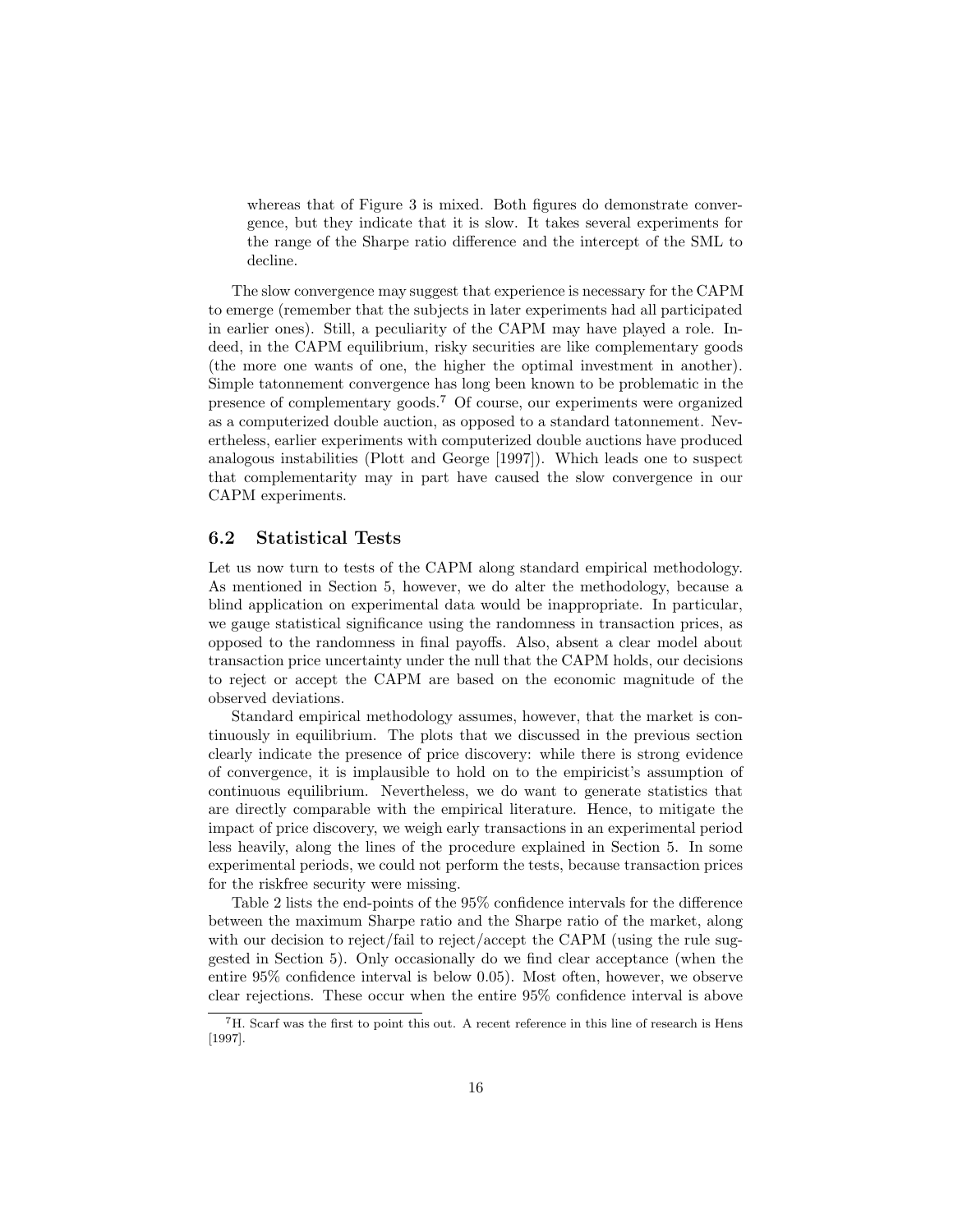0.05. In economic terms, this would mean that there is a 97.5% probability 0.05. In economic terms, this would mean that there is a  $97.5\%$  probability that average transaction prices are such that an individual holding the market portfolio could improve his/her income by more than  $30\%$  (see 0.05. In economic terms, this would mean that there is a 97.5% probabili<br>that average transaction prices are such that an individual holding the mark<br>portfolio could improve his/her income by more than  $30\%$  (see section t average transaction prices are such that an individual holding the market<br>tfolio could improve his/her income by more than 30% (see section 5).<br>We emphasize the sharp contrast between the statistical evidence obtained<br>in

portfolio could improve his/her income by more than 30% (see section 5).<br>We emphasize the sharp contrast between the statistical evidence obtained<br>from standard empirical tests and the strong visual testimony of convergenc We emphasize the sharp contrast between the statistical evidence obtained<br>from standard empirical tests and the strong visual testimony of convergence<br>towards the CAPM equilibrium from a plot of the evolution of the Sharpe from standard empirical tests and the strong visual testimony of convergence<br>towards the CAPM equilibrium from a plot of the evolution of the Sharpe<br>ratio (see Figure 2). When evaluating this discrepancy, one must bear in ratio (see Figure 2). When evaluating this discrepancy, one must bear in mind that the statistical tests assume that the market is continuously in equilibrium. ratio (see Figure 2). When evaluating this discrepancy, one must bear in mind<br>that the statistical tests assume that the market is continuously in equilibrium.<br>Figure 2 clearly proves this assumption wrong. We did try to a that the statistical tests assume that the market is continuously in equilibrium.<br>Figure 2 clearly proves this assumption wrong. We did try to accommodate<br>an element of price discovery by downweighing early transaction pri an element of price discovery by downweighing early transaction prices in each experimental period, but this appears to be insufficient. Of course, Figure 2 demonstrates that equilibrium discovery usually takes several periods, so that downweighing a few observations within a period won't address the problem adequately. mweighing a few observations within a period won't address the problem<br>quately.<br>Table 3 displays the confidence intervals of the intercept of the SML, and<br>trasts them with the riskfree rate. In addition 95% confidence inte

adequately.<br>Table 3 displays the confidence intervals of the intercept of the SML, and<br>contrasts them with the riskfree rate. In addition, 95% confidence intervals for<br>the slope coefficient are provided as well. According Table 3 displays the confidence intervals of the intercept of the SML, and<br>contrasts them with the riskfree rate. In addition, 95% confidence intervals for<br>the slope coefficient are provided as well. According to the CAPM, contrasts them with the riskfree rate. In addition, 95% confidence intervals for<br>the slope coefficient are provided as well. According to the CAPM, the intercept<br>of the SML should be equal to the riskfree rate, and its slo the slope coefficient are provided as well. According to the CAPM, the intercept<br>of the SML should be equal to the riskfree rate, and its slope should be positive.<br>Table 3 suggests that the latter is almost never violated of the SML should be equal to the riskfree rate, and its slope should be positive.<br>Table 3 suggests that the latter is almost never violated: with two exceptions,<br>the 95% confidence interval is entirely above zero. The CA Table 3 suggests that the latter is almost never violated: with two exceptions,<br>the 95% confidence interval is entirely above zero. The CAPM receives far less<br>support from the intercept, however: the riskfree rate is often the 95% confidence is<br>support from the interval.<br>Again the statistic port from the intercept, however: the riskfree rate is often outside its 95%<br>fidence interval.<br>Again, the statistical tests in Table 3 assume that the market is continuously<br>be CAPM equilibrium (although we did weigh early

confidence interval.<br>
Again, the statistical tests in Table 3 assume that the market is continuously<br>
in the CAPM equilibrium (although we did weigh early transaction prices less<br>
heavily). So, the rejections could be attr Again, the statistical tests in Table 3 assume that the market is continuously<br>in the CAPM equilibrium (although we did weigh early transaction prices less<br>heavily). So, the rejections could be attributed to the methodolog in the CAPM equilibrium (although we did weigh early transaction prices less<br>heavily). So, the rejections could be attributed to the methodology's inability to<br>capture price dynamics. In contrast, the plot in Figure 3 capt capture price dynamics. In contrast, the plot in Figure 3 captures equilibrium discovery far more aptly. Still, the evidence from Figure 3 matches the statistical capture price dynamics. In contrast, the plot in Figure 3 captures equilibrium<br>discovery far more aptly. Still, the evidence from Figure 3 matches the statistical<br>results reported in Table 3. For instance, the intercept of discovery far more aptly. Still, the evidence from Figure 3 matches the statistical<br>results reported in Table 3. For instance, the intercept of the SML stayed<br>below the riskfree rate during the entire 5/13 and 5/19 experim below the riskfree rate during the entire  $5/13$  and  $5/19$  experiments. Table 3 demonstrates that the distance between the intercept and the riskfree rate over those experiment is significant. On the other hand, Figure 3 may leave one with the impression that the CAPM obtained in the  $6/9$  experiment. Yet, Table 3 demonstrates that the distance between the intercept of the SML a with the impression that the CAPM obtained in the  $6/9$  experiment. Yet, with the impression that the CAPM obtained in the 6/9 ex<br>Table 3 demonstrates that the distance between the intercept of<br>the riskfree rate was significant during the whole experiment.<br>In summary: ble 3 demonstra<br>riskfree rate w<br>In summary:

• The overall evidence from standard statistical tests is discouraging for the<br>CAPM. In part, this should be attributed to the inability of those tests to The overall evidence from standard statistical tests is discouraging for the CAPM. In part, this should be attributed to the inability of those tests to capture dynamics. Indeed, they assume that the market is continuously The overall evidence from standard statistical tests is discouraging for the CAPM. In part, this should be attributed to the inability of those tests to capture dynamics. Indeed, they assume that the market is continuousl CAPM. In part, this should be attributed to the inability of those tests to capture dynamics. Indeed, they assume that the market is continuously in the CAPM equilibrium. Figures 2 and 3 prove that this assumption is wrong capture dynamics. Indeed, they assume that the market is continuously<br>in the CAPM equilibrium. Figures 2 and 3 prove that this assumption is<br>wrong. Nevertheless, Figure 3 revealed discrepancies between the intercept<br>of the in the CAPM equilibrium. Figures 2 and 3 prove that this assumption is<br>wrong. Nevertheless, Figure 3 revealed discrepancies between the intercept<br>of the SML and the riskfree rate even after the market had apparently<br>conver of the SML and the risk free rate even after the market had apparently converged. The statistical tests demonstrate that these discrepancies are significant.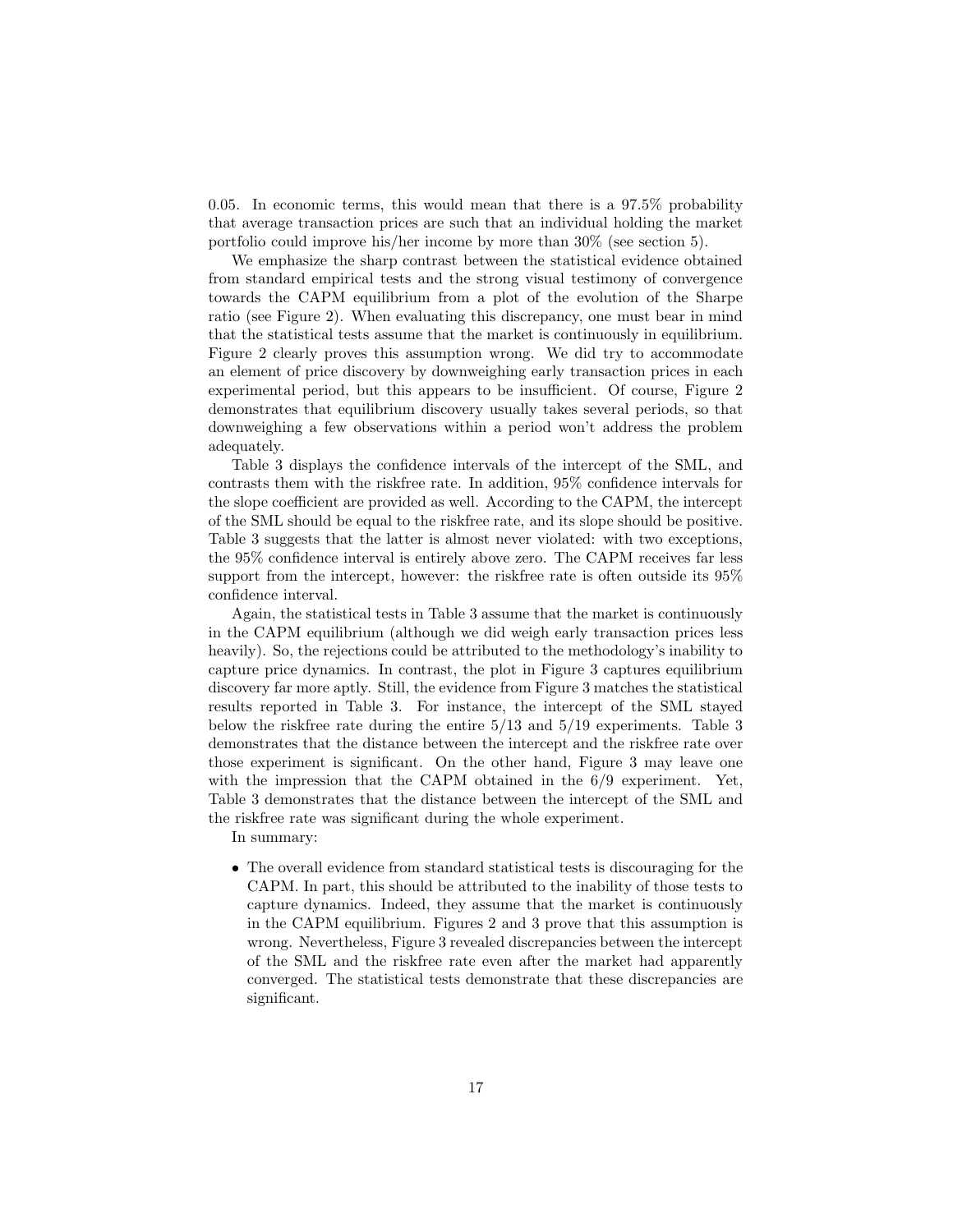## 6.3 Summarizing The Evidence And Ruling Out Other Equilibria

Equilibria<br>Let us combine the evidence from Figures 2 and 3 with the statistical results<br>displayed in Tables 2 and 3. It is fair to conclude that the figures suggest strong Let us combine the evidence from Figures 2 and 3 with the statistical results displayed in Tables 2 and 3. It is fair to conclude that the figures suggest strong, even if slow, tendencies toward the CAPM equilibrium. Vet displayed in Tables 2 and 3. It is fair to conclude that the figures suggest strong, even if slow, tendencies toward the CAPM equilibrium. Yet, at the same time, the process of convergence appears to stop short of the CAPM even if slow, tendencies toward the CAPM equilibrium. Yet, at the same time, even if slow, tendencies toward the CAPM equilibrium. Yet, at the same time,<br>the process of convergence appears to stop short of the CAPM equilibrium. This<br>explains the statistical rejections reported in Tables 2 and 3. On the process of convergence appears to stop short of the CAPM equilibrium.<br>explains the statistical rejections reported in Tables 2 and 3. One obvid<br>wonders what keeps the market from moving all the way to the CAPM.<br>The sho Iains the statistical rejections reported in Tables 2 and 3. One obviously<br>nders what keeps the market from moving all the way to the CAPM.<br>The aborted convergence process suggests that the market remains in dise-<br>ibrium.

wonders what keeps the market from moving all the way to the CAPM.<br>The aborted convergence process suggests that the market remains in dise-<br>quilibrium. In other words, the market does not equilibrate. Before investigating The aborted convergence process suggests that the market remains in dise-<br>quilibrium. In other words, the market does not equilibrate. Before investigating<br>the causes of this disequilibrium, one does want to rule out the quilibrium. In other words, the market does not equilibrate. Before investigating<br>the causes of this disequilibrium, one does want to rule out the possibility that<br>markets actually converged to another equilibrium than the the causes of this disequilibrium, one does want to rule out the possibility that<br>markets actually converged to another equilibrium than the CAPM. That is,<br>whenever lack of convergence to the CAPM is observed, one must che markets actually converged to another equilibrium than the CAPM. That is,<br>whenever lack of convergence to the CAPM is observed, one must check whether<br>this indeed reflects disequilibrium, because markets may have settled a whenever lack of convergence to the CAPM is observed, one must check whether<br>this indeed reflects disequilibrium. because markets may have settled at another<br>(expected-utility) equilibrium. This question is imperative in this indeed reflects disequilibrium, because markets may have settled at another (expected-utility) equilibrium. This question is imperative in the  $5/13$  and  $5/19$  experiments, as well as the end of the  $1/18$  and  $1/27$ experiments, as well as the end of the  $1/18$  and  $1/27$  experiments: according to the Sharpe ratio differences plotted in Figure 2, the market seems to have converged. The evidence from Figure 3 and Tables 2 and 3, however, indicates that the CAPM has not been reached. Maybe another equilibrium was atta verged. The evidence from Figure 3 and Tables 2 and 3, however, indicates that

In the experiments, a complete set of markets was used. This enables one the CAPM has not been reached. Maybe another equilibrium was attained?<br>In the experiments, a complete set of markets was used. This enables one<br>to reject that prices would not conform to any equilibrium configuration when<br> In the experiments, a complete set of markets was used. This enables one<br>to reject that prices would not conform to any equilibrium configuration when<br>all state-price probabilities are found to be reliably inside the unit all state-price probabilities are found to be reliably inside the unit interval. We implied state-price probabilities from the transaction prices of the three traded securities whenever a new transaction occured. In each period, we started computing state-price probabilities only after all three securi traded securities whenever a new transaction occurred. In each period, we started once.

The behavior of the state-price probabilities in each experiment is plotted once.<br>The behavior of the state-price probabilities in each experiment is plotted<br>in Figure 4. The circles indicate the values of the price probabilities of state X<br>(borizontal) and state X (vertical). For these state-pric The behavior of the state-price probabilities in each experiment is plotted<br>in Figure 4. The circles indicate the values of the price probabilities of state X<br>(horizontal) and state Y (vertical). For these state-price pro in Figure 4. The circles indicate the values of the price probabilities of state X (horizontal) and state Y (vertical). For these state-price probabilities to be in the unit interval, and for the third state-price probabi (horizontal) and state Y (vertical). For these state-price pro<br>the unit interval, and for the third state-price probability to<br>well, the circles have to be inside the triangles in the plots.<br>Except for the  $6/9$  experimen well, the circles have to be inside the triangles in the plots.<br>Except for the  $6/9$  experiment, the state-price probabilities frequently lie

well, the circles have to be inside the triangles in the plots.<br>Except for the  $6/9$  experiment, the state-price probabilities frequently lie<br>outside the triangle, thereby violating the no-arbitrage condition and indicati Except for the  $6/9$  experiment, the state-price probabilities frequently lie<br>outside the triangle, thereby violating the no-arbitrage condition and indicating<br>that the market cannot have been in equilibrium. Take the  $5/$ that the market cannot have been in equilibrium. Take the  $5/19$  experiment, for instance. Figure 2 suggested that markets had settled, but Figure 3 and Tables 2 and 3 provided ample evidence against the CAPM. Figure 4 de instance. Figure 2 suggested that markets had settled, but Figure 3 and Tables 2 instance. Figure 2 suggested that markets had settled, but Figure 3 and Tables 2<br>and 3 provided ample evidence against the CAPM. Figure 4 demonstrates that<br>the market had not settled at an equilibrium, because state-price and 3 provided ample evidence against the CAPM. Figure 4 de<br>the market had not settled at an equilibrium, because state-pr<br>violated the no-arbitrage restriction in almost half the cases.<br>Eigure 5 provides a hetter view of violated the no-arbitrage restriction in almost half the cases.<br>Figure 5 provides a better view of how the state-price probabilities evolved

violated the no-arbitrage restriction in almost half the cases.<br>Figure 5 provides a better view of how the state-price probabilities evolved<br>over time. The price probability for state X is often fairly high and that for st Figure 5 provides a better view of how the state-price probabilities evolved<br>over time. The price probability for state X is well behaved, fluctuating around<br> $1/3$ . The price probability for state Y is often fairly high,  $1/3$ . The price probability for state Y is often fairly high, and that for state Z frequently moves outside the unit interval. In the  $5/19$ , experiment, for instance, 1/3. The price probability for state Y is often fairly high, and that for state Z<br>frequently moves outside the unit interval. In the  $5/19$ , experiment, for instance,<br>the price probability for state Z fluctuates around ze frequently moves outside the unit interval. In the 5/19, experiment, for instance,<br>the price probability for state Z fluctuates around zero until the last few periods,<br>when it moves reliably inside the unit interval. This when it moves reliably inside the unit interval. This implies that markets where out of equilibrium for most of the  $5/19$  experiment. It is interesting to notice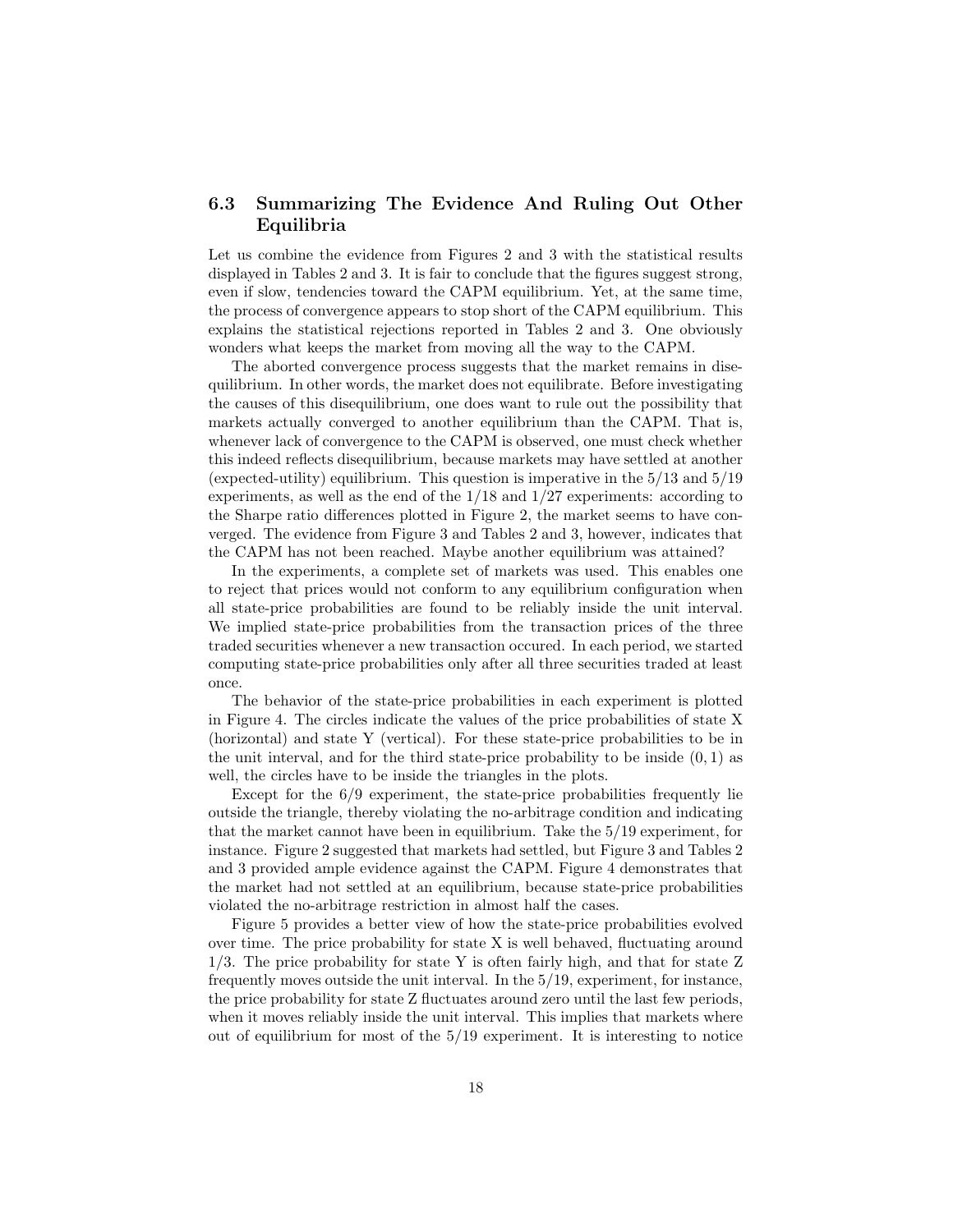that the Sharpe ratio difference and the intercept of the SML in Figures 2 and 3 that the Sharpe ratio difference and the intercept of the SML in Figures 2 and 3 evolve correspondingly: both metrics suggest that the markets moved closer to the CAPM equilibrium by the end of the experiment that the Sharpe ratio difference and the intercept of the<br>evolve correspondingly: both metrics suggest that the r<br>the CAPM equilibrium by the end of the experiment.<br>Eigures 2 and 3 and Tables 2 and 3 revealed that the Figures 2 and 3 and Tables 2 and 3 revealed that the markets moved closer to CAPM equilibrium by the end of the experiment.<br>Figures 2 and 3 and Tables 2 and 3 revealed that the  $6/9$  experiment gener-<br>d most evidence in s

the CAPM equilibrium by the end of the experiment.<br>Figures 2 and 3 and Tables 2 and 3 revealed that the  $6/9$  experiment generated most evidence in support of the CAPM. It deserves emphasis that Figures 4 and 5 indicate t Figures 2 and 3 and Tables 2 and 3 revealed that the  $6/9$  experiment generated most evidence in support of the CAPM. It deserves emphasis that Figures 4 and 5 indicate that this is also the only experiment where one can ated most evidence in support of the CAPM. It deserves emphasis that Figures 4<br>and 5 indicate that this is also the only experiment where one can clearly reject<br>disequilibrium: all state-price probabilities are reliably in disequilibrium: all state-price probabilities are reliably inside the unit interval.<br>Table 4 provides  $95\%$  confidence intervals for the three state-price prob-

disequilibrium: all state-price probabilities are reliably inside the unit interval.<br>Table 4 provides 95% confidence intervals for the three state-price prob-<br>abilities. These were obtained by resampling from the (weighted Table 4 provides 95% confidence intervals for the three state-price prob-<br>abilities. These were obtained by resampling from the (weighted) empirical<br>distribution of transaction prices. The table confirms the visual eviden distribution of transaction prices. The table confirms the visual evidence from Figures 4 and 5: the state-price probabilities are not always reliably inside the distribution of transaction prices. The table confirms the visual evidence from<br>Figures 4 and 5: the state-price probabilities are not always reliably inside the<br>unit interval. The confidence intervals in Table 4 are univa Figures 4 and 5: the state-price probabilities are not always reliably inside the<br>unit interval. The confidence intervals in Table 4 are univariate. That is, they<br>indicate the middle 95% of the mass of the marginal (boots indicate the middle  $95\%$  of the mass of the *marginal* (bootstrap) density of each state-price probability, as opposed to the middle  $95\%$  mass of the joint density of the three state-price probabilities together. When zero or one is outside the confidence interval, one must conclude that there is less of the three state-price probabilities together. When zero or one is outside the that transaction prices imply arbitrage opportunities, thereby rejecting the hypothesis that no equilibrium will support the observed prices. Of course, even if that transaction prices imply arbitrage opportunities, thereby rejecting the hypothesis that no equilibrium will support the observed prices. Of course, even if the confidence intervals are entirely within the unit interva pothesis that no equilibrium will support the observed prices. Of course, even if<br>the confidence intervals are entirely within the unit interval, markets may still<br>be in disequilibrium. But the fact that we tend to accept be in disequilibrium. But the fact that we tend to accept the CAPM whenenver this occurs (see, e.g., the  $6/9$  experiment) proves that one can rule out this possibility.

In summary:

• The apparent arrests in the convergence process towards the CAPM must<br>not be interpreted as evidence that markets actually reached another The apparent arrests in the convergence process towards the CAPM must<br>not be interpreted as evidence that markets actually reached another<br>(expected-utility) equilibrium. When these arrests occur transaction prices not be interpreted as evidence that markets actually reached another (expected-utility) equilibrium. When these arrests occur, transaction prices not be interpreted as evidence that markets actually reached another (expected-utility) equilibrium. When these arrests occur, transaction price still reveal a high probability of arbitrage opportunities, which is incon-<br>s (expected-utility) equilibrium. When these<br>still reveal a high probability of arbitrage<br>sistent with any equilibrium whatsoever. Sistent with any equilibrium whatsoever.<br> **6.4 Interpreting Halted Convergence** 

6.4 Interpreting Halted Convergence<br>Altogether, we have strong evidence that markets steadily move towards the<br>CAPM but that the convergence process often stops short of the CAPM equi-Altogether, we have strong evidence that markets steadily move towards the CAPM, but that the convergence process often stops short of the CAPM equilibrium. One cannot interpret this as evidence that the market reaches oth CAPM, but that the convergence process often stops short of the CAPM equilibrium. One cannot interpret this as evidence that the market reaches other CAPM, but that the convergence process often stops short of the CAPM equi-<br>librium. One cannot interpret this as evidence that the market reaches other<br>equilibria, because state-price probabilities frequently reveal arbitr librium. One cannot interpret this as evidence that the market<br>equilibria, because state-price probabilities frequently reveal arb<br>nities, indicating that markets must still be in disequilibrium.<br>One could be tempted to su nities, indicating that markets must still be in disequilibrium.<br>One could be tempted to suggest that the relatively low stakes that subjects

are exposed to in the experiments lead to satisficing behavior, as opposed to full One could be tempted to suggest that the relatively low stakes that subjects<br>are exposed to in the experiments lead to satisficing behavior, as opposed to full<br>optimization.<sup>8</sup> In fact, a closer investigation of the costs are exposed to in the experiments lead to satisficing behavior, as opposed to full<br>optimization.<sup>8</sup> In fact, a closer investigation of the costs and benefits that our<br>subjects faced reveals a more fundamental reason for ar subjects faced reveals a more fundamental reason for arrests in the convergence process, one that is fully consistent with the foundation of the CAPM, namely,

<sup>&</sup>lt;sup>8</sup>The stakes were really not that small. As mentioned before, the subject that performed  $8$ The stakes were really not that small. As mentioned before, the subject that performed best collected \$163 (for an experiment that took about 3 hours); the worst performing subject lost \$55 The stress collections  $\frac{1}{2}$ <br>lost \$55.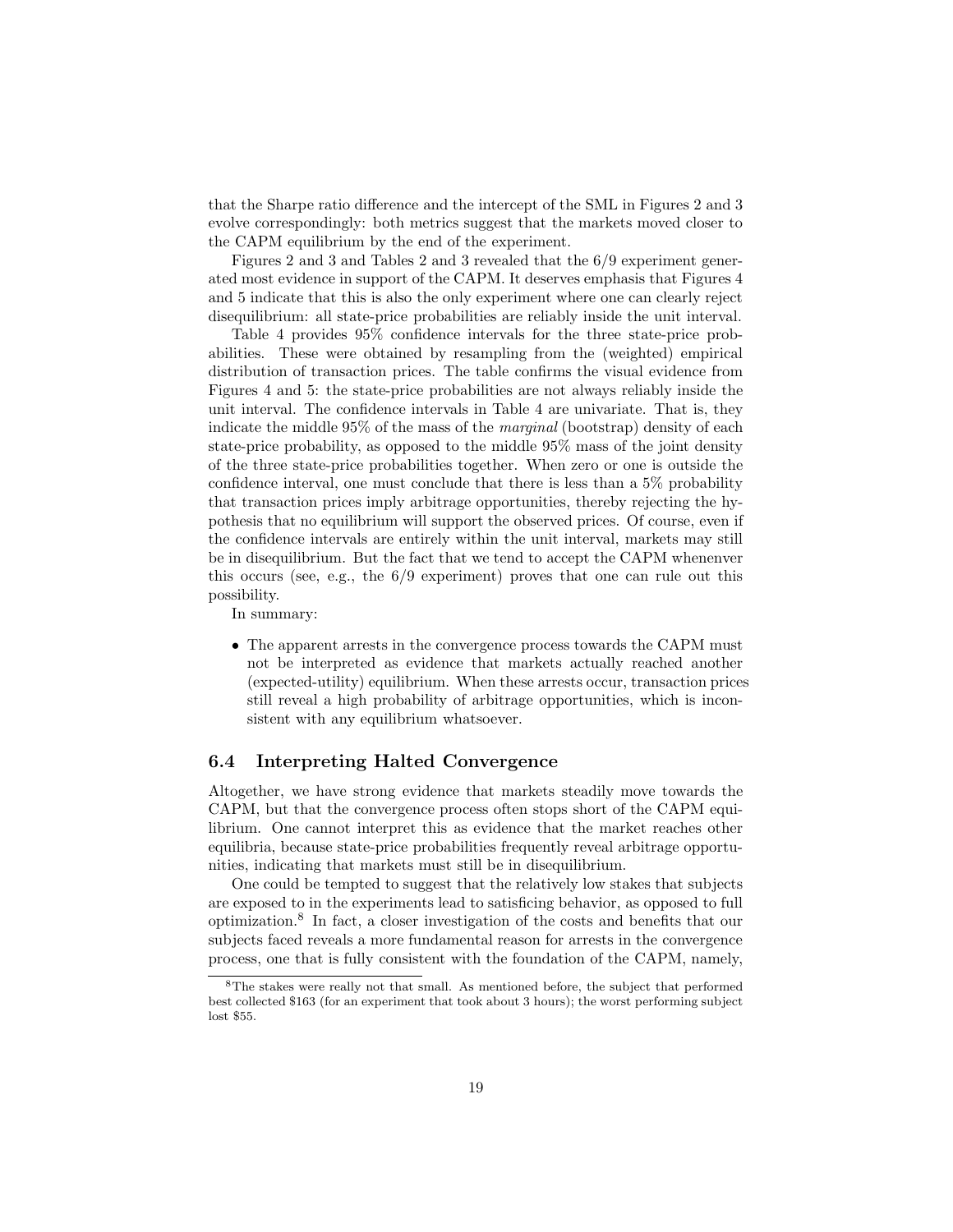mean-variance optimization.<sup>9</sup>

 $\frac{1}{2}$ <br>With only a limited number of subjects in the experiments, our market mech-<br>am (the double auction) forces participants to actively seek out transactions mean-variance optimization."<br>With only a limited number of subjects in the experiments, our market mechanism (the double auction) forces participants to actively seek out transactions<br>when they wish to reallocate their por With only a limited number of subjects in the experiments, our market mechanism (the double auction) forces participants to actively seek out transactions<br>when they wish to reallocate their portfolios. This involves postin anism (the double auction) forces participants to actively seek out transactions<br>when they wish to reallocate their portfolios. This involves posting bids (if<br>buying) or asks (if selling) that are aggressive enough to soli when they wish to reallocate their portfolios. This involves posting bids (if buying) or asks (if selling) that are aggressive enough to solicit trade. Portfolio reallocations, however, usually require one to simultaneousl buying) or asks (if selling) that are aggressive enough to solicit trade. Portfolio<br>reallocations, however, usually require one to simultaneously execute trades in<br>several markets. Because of the thinness of our markets, t several markets. Because of the thinness of our markets, there is a fair chance that some of the trades may not be executed, despite efforts to make the quotes as attractive as possible. Unfortunately, the resulting portfolio may sometimes be dominated in mean-variance space by the previous allocation. The risk of ending up with an inferior portfolio may induce an optimizing agen be dominated in mean-variance space by the previous allocation. The risk of be dominated in mean-variance space by the previous allocation. The risk of ending up with an inferior portfolio may induce an optimizing agent not to try to improve his/her position, refraining him/her from moving all the ending up with an interior portfol<br>to improve his/her position, refra<br>mean-variance efficient frontier.<br>This can easily be illustrated mean-variance efficient frontier.<br>This can easily be illustrated graphically. For instance, consider position X

mean-variance efficient frontier.<br>
This can easily be illustrated graphically. For instance, consider position X<br>
in Figure 6. The corresponding portfolio consists of a combination of the risk-<br>
free security (security C) This can easily be illustrated graphically. For instance, consider position X<br>in Figure 6. The corresponding portfolio consists of a combination of the risk-<br>free security (security C) and the two risky securities (securit in Figure 6. The corresponding portfolio consists of a combination of the risk-<br>free security (security C) and the two risky securities (securities A and B). This<br>portfolio is clearly dominated by the riskfree asset, whic free security (security C) and the two risky securities (securities A and B). This<br>portfolio is clearly dominated by the riskfree asset, which earns more despite<br>lower (no) risk. So, the holder may want to improve his/her portfolio is clearly dominated by the riskfree asset, which earns more despite<br>lower (no) risk. So, the holder may want to improve his/her portfolio's perfor-<br>mance, moving towards an all riskfree portfolio, by selling the Iower (no) risk. So, the holder may want to improve his/her portfolio's performance, moving towards an all riskfree portfolio, by selling the risky securities.<br>If, however, the holder succeeds in selling only holdings of s mance, moving towards an all riskfree portfolio, by selling the risky securities.<br>If, however, the holder succeeds in selling only holdings of security A, s/he moves<br>down in mean-variance space, towards position Y. His/he If, however, the holder succeeds in selling only holdings of security A, s/he moves *down* in mean-variance space, towards position Y. His/her new position is dominated by the old one. If she only manages to sell security *down* in mean-variance space, towards position Y. His/her new position is dominated by the old one. If she only manages to sell security B, the new position (Z in Figure 6) is not dominated in mean-variance space by the inated by the old one. If she only manages to sell security B, the new position  $(Z \text{ in } \text{Figure 6})$  is not dominated in mean-variance space by the old one, but the holder definitely incurs more risk, which s/he may be averse holder definitely incurs more risk, which  $s/h$ e may be averse to. Consequently, the holder decides not to engage in any attempt to improve his/her position, even if it is clearly dominated in mean-variance space. It is the transaction risk caused by market thinness that induces a seemingly satisficing even if it is clearly dominated in mean-variance space. It is the transaction risk

There is more. If all subjects are content with a marginally inefficient pocaused by market thinness that induces a seemingly satisficing attitude.<br>There is more. If all subjects are content with a marginally inefficient po-<br>sition, one wonders how the position of the market portfolio is affected There is more. If all subjects are content with a marginally inefficient position, one wonders how the position of the market portfolio is affected. Take, for instance, a situation where all individuals move up to positio for instance, a situation where all individuals move up to positions that are  $200$ basis points  $(2\%)$  below the mean-variance efficient frontier, where the distance is measured in terms of forgone mean return for a given volatility (the vertical distance in plots like Figure  $6$ ). Would the market also be 200 basis points off the frontier? distance in plots like Figure  $6$ ). Would the market also be 200 basis points of

Unfortunately, the answer is no. The market portfolio can be far inferior. the frontier?<br>Unfortunately, the answer is no. The market portfolio can be far inferior.<br>Technically, this is because convexity is lost off the frontier.<sup>10</sup> Intuitively, the<br>market portfolio may be at an inferior positio Unfortunately, the answer is no. The market portfolio can be far inferior.<br>Technically, this is because convexity is lost off the frontier.<sup>10</sup> Intuitively, the market portfolio may be at an inferior position because it o market portfolio may be at an inferior position because it only includes the risky securities. Figure 7 illustrates this. In both Panels in Figure 7, individuals are positioned along a line that is 200 basis points below t securities. Figure 7 illustrates this. In both Panels in Figure 7, individuals are

sitioned along a line that is 200 basis points below the mean-variance efficient<br> $\frac{9}{9}$ Kroll, Levy and Rapaport [1988], however, did report experimental evidence of plain<br>isfoing behavior in a portfolio context; when i <sup>9</sup>Kroll, Levy and Rapaport [1988], however, did report experimental evidence of plain satisficing behavior in a portfolio context: when investors were given the opportunity to simultaneously change the allocations for se <sup>9</sup>Kroll, Levy and Rapaport [1988], however, did report experimental evidence of plain satisficing behavior in a portfolio context: when investors were given the opportunity to simultaneously change the allocations for sev satisficing behavior in a portfolio context: when investors were given the opportunity to simultaneously change the allocations for several assets, they appeared not to move all the way to full and Ross [1994] also made t

way to full optimality.<br> $^{10}$ Roll and Ross [1994] also made this point. Remember that convexity was crucial to derive the CAPM: individuals demand mean-variance efficient portfolios, so, by convexity, the aggregate demand must be mean-variance efficient; in equilibrium, demand must equal supply, and the latter is referred to as the market portfolio.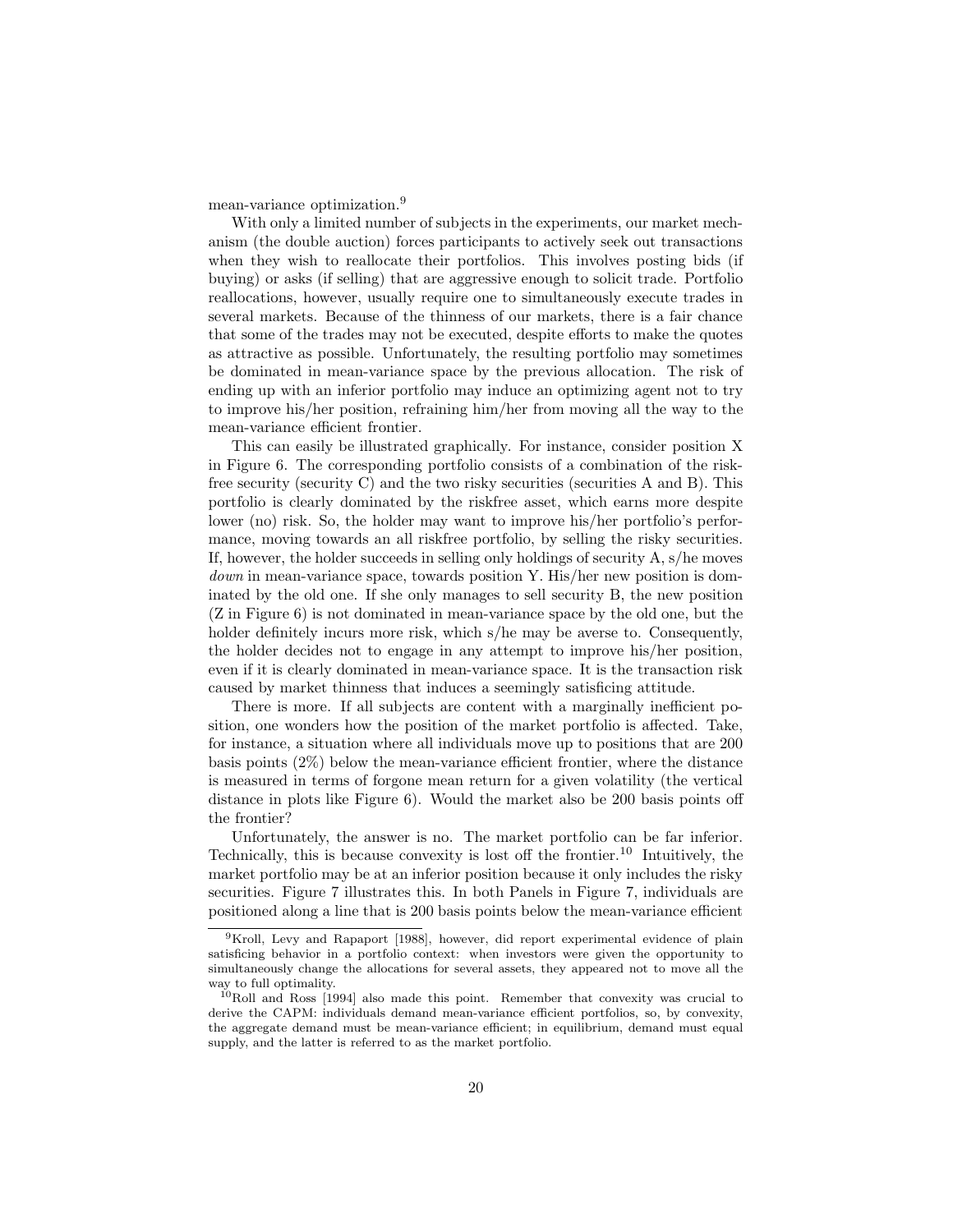frontier. The solid portion of the mean-variance frontier of risky securities only frontier. The solid portion of the mean-variance frontier of risky securities only<br>(the parabola) traces the possible positions of the market portfolio. It is clear<br>that the market portfolio can be far more than 200 basis frontier. The solid portion of the mean-variance frontier of risky securities only<br>(the parabola) traces the possible positions of the market portfolio. It is clear<br>that the market portfolio can be far more than 200 basis (the parabola) traces the possible positions of the market portfolio. It is clear<br>that the market portfolio can be far more than 200 basis points below the actual<br>mean-variance frontier (of all securities, including the r that the market portfolio can be far more than 200 basis points below the actual<br>mean-variance frontier (of all securities, including the riskfree one). In fact, a<br>comparison of Panels A and B of Figure 7 indicates that th comparison of Panels A and B of Figure 7 indicates that the range of possible positions of the market portfolio increases as investors are spread out in terms of comparison of Panels A and B of Figure 7 indicates that the range of possible<br>positions of the market portfolio increases as investors are spread out in terms of<br>volatility. Since investors purchase more volatile portfolio positions of the market portfolio increases as investors are spread out in terms of<br>volatility. Since investors purchase more volatile portfolios as their risk aversion<br>decreases, one could re-state this as follows: the ra decreases, one could re-state this as follows: the range of possible positions of the market portfolio augments with the range of risk aversion in the marketplace. The Appendix discusses this in more detail. market portfolio augments with the range of risk aversion in the marketplace.

Of course, our explanation makes sense only if there is indeed a substantial amount of price uncertainty. Figure 8 proves this. It plots the evolution of the Of course, our explanation makes sense only if there is indeed a substantial<br>amount of price uncertainty. Figure 8 proves this. It plots the evolution of the<br>prices of the three securities. The plot is generated like Figur amount of price uncertainty. Figure 8 proves this. It plots the evolution of the<br>prices of the three securities. The plot is generated like Figures 2, 3 and 5:<br>transaction prices were updated after each transaction; if a s prices of the three securities. The plot is generated like Figures 2, 3 and 5:<br>transaction prices were updated after each transaction; if a security did not<br>trade, the previous transaction price was taken; the first observ transaction prices were updated after each transaction; if a security did not<br>trade, the previous transaction price was taken; the first observation in a period<br>occurs after each security traded at least once. Figure 8 rev trade, the previous transaction price was taken; the first observation in a period<br>occurs after each security traded at least once. Figure 8 reveals a high level of<br>transaction price uncertainty. Most of the uncertainty is occurs after each security traded at least once<br>transaction price uncertainty. Most of the ur<br>prices of the two risky securities, A and B.<br>In conclusion: prices of the two risky securities,  $A$  and  $B$ .<br>In conclusion:

• It is perfectly consistent with optimizing behavior that subjects do not<br>trade all the way up to the mean-variance frontier. Transaction price It is perfectly consistent with optimizing behavior that subjects do not trade all the way up to the mean-variance frontier. Transaction price uncertainty caused by market thinness restrains them. This affects the trade all the way up to the mean-variance frontier. Transaction price<br>uncertainty caused by market thinness restrains them. This affects the trade all the way up to the mean-variance frontier. Transaction price<br>uncertainty caused by market thinness restrains them. This affects the<br>position of the market portfolio, which could now be far below the mean-<br>variance uncertainty caused by market thinness restrains them. This affects the position of the market portfolio, which could now be far below the mean-<br>variance efficient frontier, even far below the position of the average sub-<br>j ject. variance efficient frontier, even far below the position of the average sub-<br>ject.<br>The detrimental effect of seemingly satisficing individual behavior on the

position of the market portfolio does have important repercussions on standard The detrimental effect of seemingly satisficing individual behavior on the<br>position of the market portfolio does have important repercussions on standard<br>statistical tests of the CAPM. Remember that they test exclusively w position of the market portfolio does have important repercussions on standard<br>statistical tests of the CAPM. Remember that they test exclusively whether the<br>market portfolio is mean-variance efficient, either by comparing market portfolio is mean-variance efficient, either by comparing its Sharpe ratio with the maximum one (the SR test), or by checking the properties of the SML (in particular, whether its slope is positive, and whether its intercept equals the riskfree rate). The tests can easily reject, even if the inve (in particular, whether its slope is positive, and whether its intercept equals (in particular, whether its slope is positive, and whether its intercept equality the model. The tests can easily reject, even if the investors follow prescriptions dictated by the model, namely, mean-variance optimizatio riskfree rate). The tests can easily reject, even if the investors follow the<br>scriptions dictated by the model, namely, mean-variance optimization.<br>The evidence from Figures 2 and 3 and Tables 2 and 3 support the above<br>cri

prescriptions dictated by the model, namely, mean-variance optimization.<br>The evidence from Figures 2 and 3 and Tables 2 and 3 support the above<br>description of problems caused by market thinness. On the one hand, we see<br>str The evidence from Figures 2 and 3 and Tables 2 and 3 support the above<br>description of problems caused by market thinness. On the one hand, we see<br>strong convergence patterns in the Sharpe ratio differences (Figure 2) and t description of problems caused by market thinness. On the one hand, we see<br>strong convergence patterns in the Sharpe ratio differences (Figure 2) and the<br>intercept of the SML (Figure 3). This indicates that the forces behi strong convergence patterns in the Sharpe ratio differences (Figure 2) and the<br>intercept of the SML (Figure 3). This indicates that the forces behind the<br>CAPM (individuals moving up in mean-variance space) are at work. On CAPM (individuals moving up in mean-variance space) are at work. On the other hand, the figures show that the process stops short of the CAPM equilibrium. Tables 2 and 3 corroborate this statistically. In fact, the strength of other hand, the figures show that the process stops short of the CAPM equilibrium. Tables 2 and 3 corroborate this statistically. In fact, the strength of the rejections of the CAPM could be related to the annoying propert librium. Tables 2 and 3 corroborate this statistically. In fact, the strength of<br>the rejections of the CAPM could be related to the annoying property that the<br>market portfolio may be way below the mean-variance efficient f market portfolio may be way below the mean-variance efficient frontier even if most, if not all individuals are reasonably close to the frontier.

We can illustrate this reasoning in a different way. Figure 9 displays the evolution of the potential gain for each subject in the 5/19 experiment. The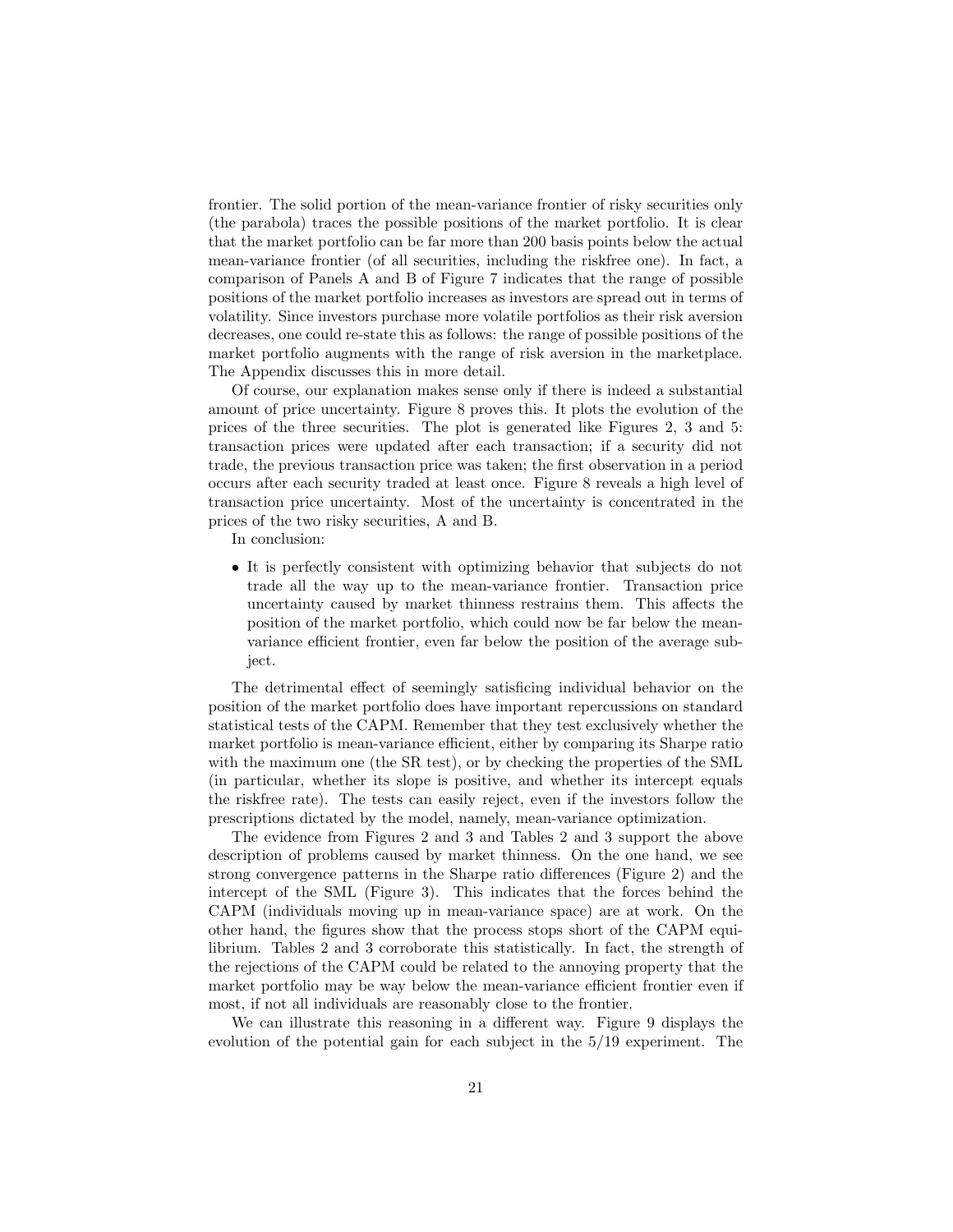potential gain is expressed as the difference in expected return between the potential gain is expressed as the difference in expected return between the subject's actual position and the mean-variance efficient portfolio with the same volatility. In other words it is the vertical distance between potential gain is expressed as the difference in expected return between the<br>subject's actual position and the mean-variance efficient portfolio with the same<br>volatility. In other words, it is the vertical distance between subject's actual position and the mean-variance efficient portfolio with the same<br>volatility. In other words, it is the vertical distance between a subject's position<br>and the frontier in plots like Figure 4. Because of its volatility. In other words, it is the vertical distance between a subject's position<br>and the frontier in plots like Figure 4. Because of its importance in tests of<br>the CAPM, we also plot the evolution of the potential gain and the frontier in plots like Figure 4. Because of its importance in tests of<br>the CAPM, we also plot the evolution of the potential gain for the position<br>taken by the market portfolio. As mentioned before, the potential g the CAPM, we also plot the evolution of the potential gain for the position<br>taken by the market portfolio. As mentioned before, the potential gain of the<br>market portfolio is not necessarily a simple average of the potentia market portfolio is not necessarily a simple average of the potential gains of the individual subjects. It can be as bad or even worse as the potential gain of the worst performing subject, i.e., the subject that is farthe individual subjects. It can be as bad or even worse as the potential gain of the

Figure 9 was generated like Figures 2, 3, 5 and 8: after each transaction, the worst performing subject, i.e., the subject that is farthest off the frontier.<br>Figure 9 was generated like Figures 2, 3, 5 and 8: after each transaction, the<br>mean- variance frontier is re-computed, and subjects' positions Figure 9 was generated like Figures 2, 3, 5 and 8: after each transaction, the<br>mean-variance frontier is re-computed, and subjects' positions (as well as that<br>of the market portfolio) are re-evaluated. The first observatio % of the market portfolio) are re-evaluated. The first observation in each period does not reflect the first transaction; at least one transaction in each security is needed. Unlike in Figures 2,  $3$ ,  $5$  and  $8$ , however does not reflect the first transaction; at least one transaction in each security is of transactions.

Figure 9 depicts how subjects gradually move up in mean-variance space. of transactions.<br>Figure 9 depicts how subjects gradually move up in mean-variance space.<br>There is a clear tendency for most individuals to decrease their potential gain<br>as time progresses. The convergence is not always mon Figure 9 depicts how subjects gradually move up in mean-variance space.<br>There is a clear tendency for most individuals to decrease their potential gain<br>as time progresses. The convergence is not always monotonous. For inst There is a clear tendency for most individuals to decrease their potential gain<br>as time progresses. The convergence is not always monotonous. For instance,<br>in periods 1, 3 and 6, subjects' positions become worse before imp as time progresses. The convergence is not always monotonous. For instance,<br>in periods 1, 3 and 6, subjects' positions become worse before improving. Also,<br>transaction prices sometimes move drastically against a subject's in periods 1, 3 and 6, subjects' positions become worse before improving. Also,<br>transaction prices sometimes move drastically against a subject's position, lead-<br>ing to a sharp increase in the potential gain. Apparently, t transaction prices sometimes move drastically against a subject's position, leading to a sharp increase in the potential gain. Apparently, these subjects often did not attempt much to reverse the situation. This occurs mai ing to a sharp increase in the potential gain. Apparently, these subjects often<br>did not attempt much to reverse the situation. This occurs mainly when there is<br>little time left to trade (the end of the trading period appro did not attempt much to reverse the situation. This occurs mainly when there is<br>little time left to trade (the end of the trading period approaches). As mentioned<br>before, this superficial evidence of satisficing behavior m before, this superficial evidence of satisficing behavior masks optimization in the face of transaction uncertainty (market thinness). be, this superficial evidence of satisficing behavior masks optimization in the<br>  $\epsilon$  of transaction uncertainty (market thinness).<br>
The evolution of the potential gain of the market in Figure 9 (the plus signs)<br>
lains why

face of transaction uncertainty (market thinness).<br>The evolution of the potential gain of the market in Figure 9 (the plus signs)<br>explains why the statistical tests in Tables 2 and 3 reject the CAPM every<br>single period in The evolution of the potential gain of the market in Figure 9 (the plus signs) explains why the statistical tests in Tables 2 and 3 reject the CAPM every single period in the  $5/19$  experiment. The market apparently does explains why the statistical tests in Tables 2 and 3 reject the CAPM every<br>single period in the  $5/19$  experiment. The market apparently does not follow<br>the best performers. Most often, its potential gain is a simple aver the best performers. Most often, its potential gain is a simple average of that of the individuals, which means that it is pulled up by the worst performing subjects. Also, convergence of the potential gain of the market is often non-<br>monotonous. Hence, our simple correction of weighting early transactions less<br>does not work effectively to eliminate biases caused by convergenc monotonous. Hence, our simple correction of weighting early transactions less to the significance of the statistical tests recorded in Tables 2 and 3.

Although a theoretical possibility (as pointed out earlier), we never observed to the significance of the statistical tests recorded in Tables 2 and 3.<br>Although a theoretical possibility (as pointed out earlier), we never observed<br>that the market's potential gain was higher than that of the worst per Although a theoretical possibility (as pointed out earlier), we never observed<br>that the market's potential gain was higher than that of the worst performing<br>subject. Nevertheless, individuals with high potential gains ofte that the market's potential gain was higher than that of the worst performing<br>subject. Nevertheless, individuals with high potential gains often did draw the<br>market's potential gain upwards. A clear example is the last per subject. Nevertheless, individuals with high potential gains often did draw the<br>market's potential gain upwards. A clear example is the last period of the<br>4/20 experiment. Figure 10 depicts the potential gains for that per market's potential gain upwards. A clear example is the last period of the 4/20 experiment. Figure 10 depicts the potential gains for that period directly in mean-variance space, based on average transaction prices (comput 4/20 experiment. Figure 10 depicts the potential gains for that period directly<br>in mean-variance space, based on average transaction prices (computed on the<br>basis of our bootstrap, like the statistical results in Tables 2 in mean-variance space, based on average transaction prices (computed on the basis of our bootstrap, like the statistical results in Tables 2 and 3). Individual positions as of the close of that period are indicated with c basis of our bootstrap, like the statistical results in Tables 2 and 3). Individual<br>positions as of the close of that period are indicated with circles; an arrow points<br>to the position of the market portfolio; one individu to the position of the market portfolio; one individual held the market. Only two subjects held positions below the line through the market portfolio. Half the to the position of the market portfolio; one individual held the market. Only<br>two subjects held positions below the line through the market portfolio. Half the<br>subjects (four) held almost perfectly efficient portfolios. Th two subjects held positions below the line through the market portfolio. If subjects (four) held almost perfectly efficient portfolios. This is a nice e of how the market portfolio is dragged down by the worst performers.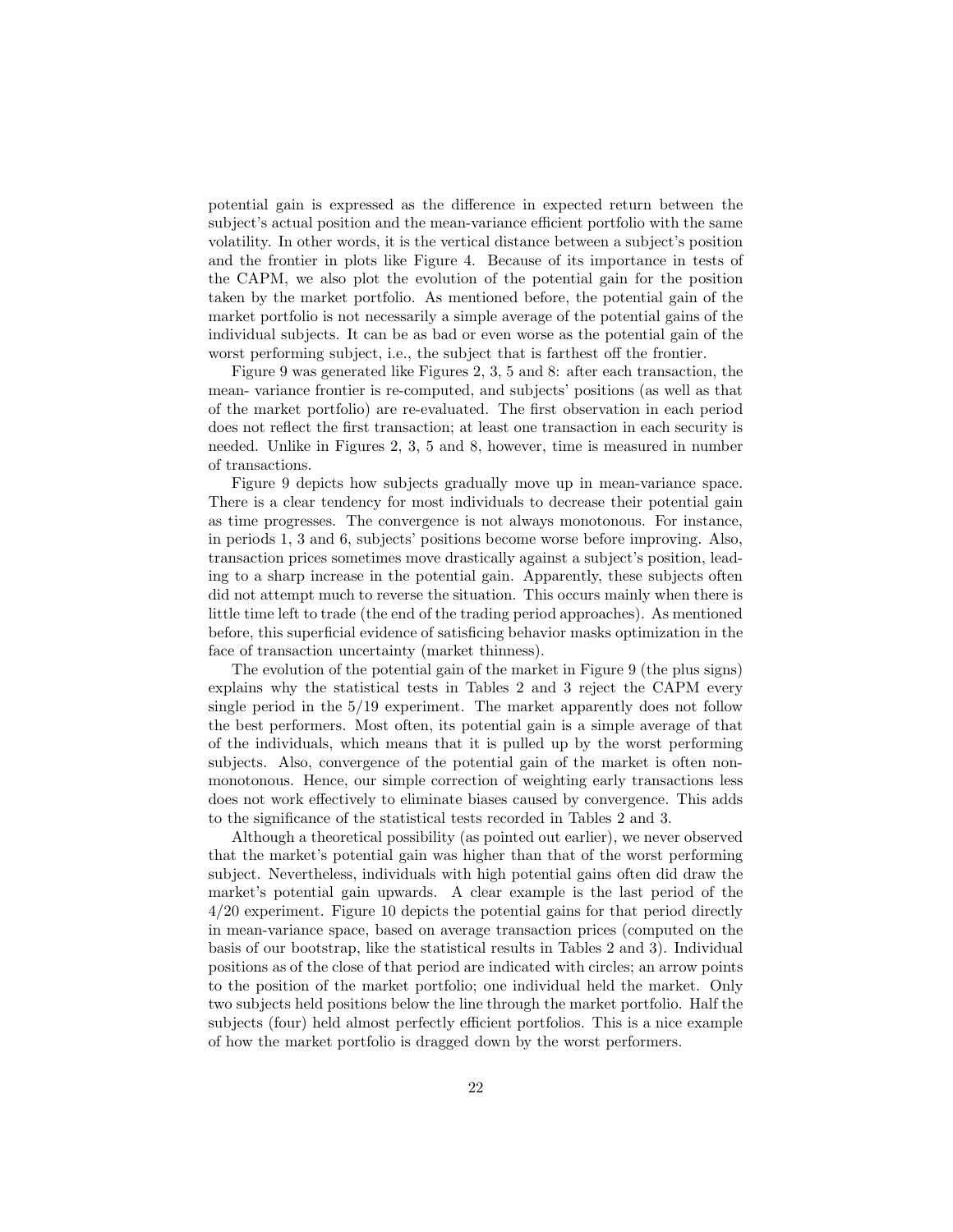An investigation of the evolution of potential gains in other experiments confirmed these findings. We can summarize the evidence as follows.

• Plots of individual gains reveal ample evidence that subjects attempt to Plots of individual gains reveal ample evidence that subjects attempt to move up in mean-variance space, in accordance with the CAPM. They stop their quest however, if there is insufficient time left, and, hence when they Plots of individual gains reveal ample evidence that subjects attempt to<br>move up in mean-variance space, in accordance with the CAPM. They stop<br>their quest, however, if there is insufficient time left, and, hence, when the their quest, however, if there is insufficient time left, and, hence, when they lack opportunities to complete all the necessary trades to improve their portfolio. In this process, the market's position is heavily influenced by the worst performing subjects.<br> **7** Conclusion

 $\begin{array}{l} \textbf{7} \quad \textbf{Conclusion} \end{array}$ <br>It is fair to conclude that market forces pushed prices in the experiments towards<br>the relationship predicted by the CAPM. The convergence process often stopped It is fair to conclude that market forces pushed prices in the experiments towards<br>the relationship predicted by the CAPM. The convergence process often stopped<br>short of the CAPM, however. One can conjecture that this is c It is fair to conclude that market forces pushed prices in the experiments towards<br>the relationship predicted by the CAPM. The convergence process often stopped<br>short of the CAPM, however. One can conjecture that this is c the relationship predicted by the CAPM. The converge<br>short of the CAPM, however. One can conjecture that<br>thinness and the associated transaction uncertainty.<br>Let the reader would infer otherwise the experim rt of the CAPM, however. One can conjecture that this is caused by market<br>ness and the associated transaction uncertainty.<br>Lest the reader would infer otherwise, the experimental results must not be<br>percented as evidence d

thinness and the associated transaction uncertainty.<br>Lest the reader would infer otherwise, the experimental results must not be<br>interpreted as evidence demonstrating the validity of the CAPM in naturally<br>occuring markets Lest the reader would infer otherwise, the experimental results must not be<br>interpreted as evidence demonstrating the validity of the CAPM in naturally<br>occuring markets like the NYSE. Instead, they would merely demonstrate interpreted as evidence demonstrating the validity of the CAPM in naturally<br>occuring markets like the NYSE. Instead, they would merely demonstrate the<br>soundness of the general principles of modern asset pricing theory, nam soundness of the general principles of modern asset pricing theory, namely, that (i) markets equilibrate, and (ii) in equilibrium, expected returns are solely desoundness of the general principles of modern asset pricing theory, namely, that<br>(i) markets equilibrate, and (ii) in equilibrium, expected returns are solely de-<br>termined by covariation with aggregate risk. These princip (i) markets equilibrate, and (ii) in equilibrium, expected returns are solely de-<br>termined by covariation with aggregate risk. These principles are captured by,<br>among other models, the CAPM. The simplicity of CAPM's frame among other models, the CAPM. The simplicity of CAPM's framework makes it amenable to experimental examination, and that is what this paper reports on.

Demonstration that the general principles of modern finance are sound comes on.<br>Demonstration that the general principles of modern finance are sound comes<br>at an opportune moment. This is because evidence on their validity from natu-<br>rally occuring markets has been mixed at best. Empirical tests o Demonstration that the general principles of modern finance are sound comes<br>at an opportune moment. This is because evidence on their validity from natu-<br>rally occuring markets has been mixed at best. Empirical tests of th rally occuring markets has been mixed at best. Empirical tests of the CAPM are a prime example. Yet, the general principles of asset pricing theory are widely used as a basis of actual financial decision making, in areas such as portfolio management, capital budgeting and performance analysis. used as a basis of actual financial decision making, in areas such as portfolio d as a basis of actual financial decision making, in areas such as portfolio nagement, capital budgeting and performance analysis.<br>Further experiments could shed light on the role of market thinness. Re-<br>thy the technology

management, capital budgeting and performance analysis.<br>Further experiments could shed light on the role of market thinness. Recently, the technology to conduct economic experiments on a larger scale has<br>become available. cently, the technology to conduct economic experiments on a larger scale has become available. Therefore, it has become possible to extend experimentation to much larger groups of subjects. The conjecture is that more liquid markets facilitate (equilibrium) price discovery and its investigation awaits the application of the new technology. cilitate (equilibrium) price discovery and its investigation awaits the application rate (equilibrium) price discovery and its investigation awaits the application<br>he new technology.<br>Further experiments should clarify the low speed of convergence. It was<br>phasized that one cannot expect equilibration to be

of the new technology.<br>Further experiments should clarify the low speed of convergence. It was<br>emphasized that one cannot expect equilibration to be fast. After all, the ad-<br>instments suggested by the CAPM are very difficu Further experiments should clarify the low speed of convergence. It was<br>emphasized that one cannot expect equilibration to be fast. After all, the ad-<br>justments suggested by the CAPM are very difficult to implement. They i emphasized that one cannot expect equilibration to be fast. After all, the adjustments suggested by the CAPM are very difficult to implement. They involve simultaneous trades in different markets. Moreover, absent common k simultaneous trades in different markets. Moreover, absent common knowledge about other subjects' risk aversion, it is never clear a priori at what prices these alternative markets will settle. Feedback effects on the ultimate equilibrium about other subjects' risk aversion, it is never clear a priori at what prices these<br>alternative markets will settle. Feedback effects on the ultimate equilibrium<br>from changes in the endowments during the price discovery p alternative markets will settle. Feedback effects on the ultimate equilibrium<br>from changes in the endowments during the price discovery process might exac-<br>erbate these difficulties. Worse, equilibrium multiplicity is a de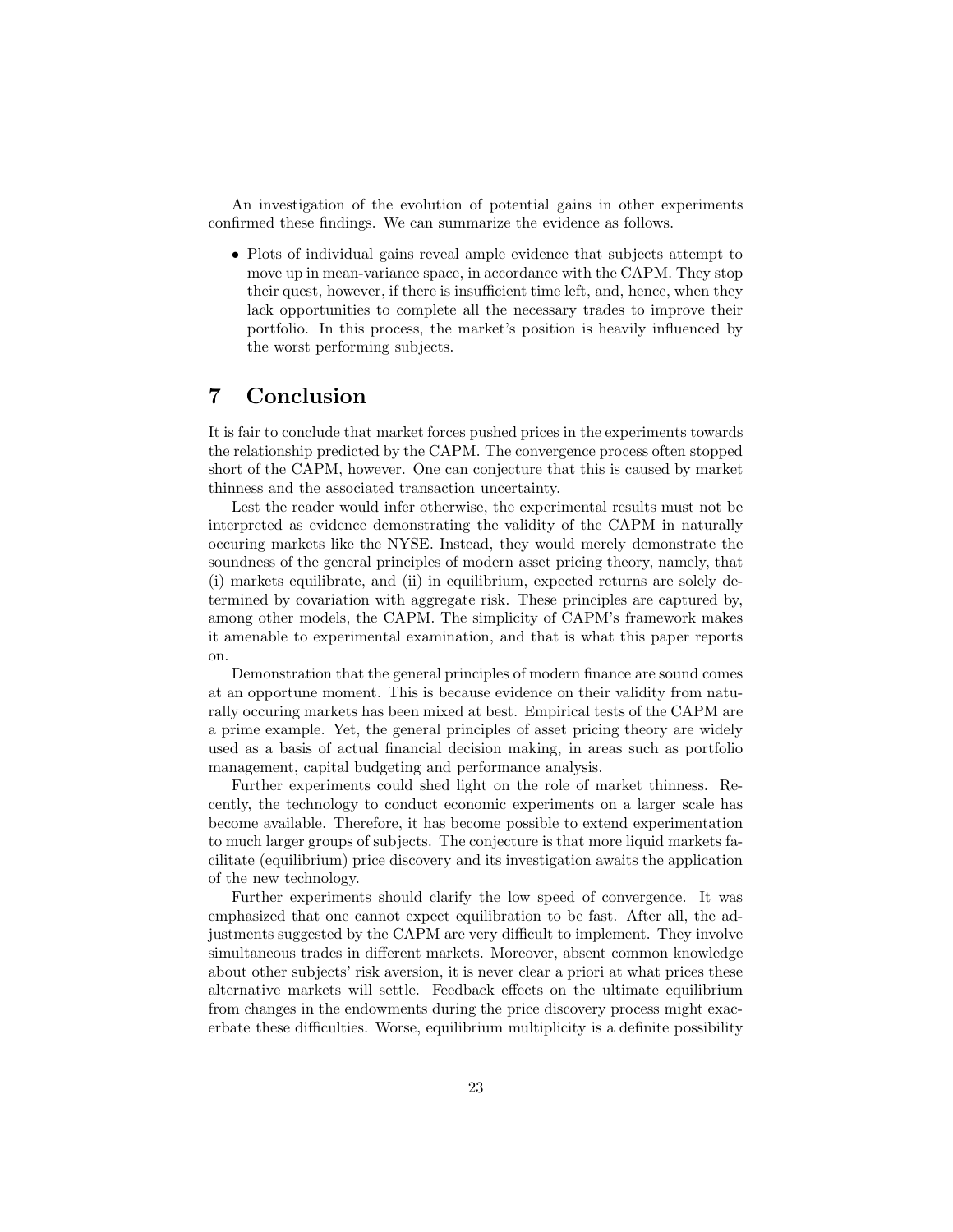and complementarities between the risky securities may impede market coordination. Of course, experiments could be designed to test the idea that various and complementarities between the risky securities may impede market coordination. Of course, experiments could be designed to test the idea that various market instruments facilitate equilibration, such as the introductio nation. Of course, experiments could be designed to test the idea that various market instruments facilitate equilibration, such as the introduction of derivative markets on baskets (indices) of risky securities. Index derivatives may play market instruments facilitate equilibration, such as the introduction of deriva-<br>tive markets on baskets (indices) of risky securities. Index derivatives may play<br>a role beyond the one that is traditionally associated with tive markets on baskets (indices) of risky securities. Index derivatives may play<br>a role beyond the one that is traditionally associated with them (in fact, theory<br>usually assigns no role to derivatives markets whatsoever) usually assigns no role to derivatives markets whatsoever). Namely, derivatives could be catalysts in the price discovery process. If this is the case, then one usually assigns no role to derivatives markets whatsoever). Namely, derivatives<br>could be catalysts in the price discovery process. If this is the case, then one<br>might expect a relationship between the presence of derivativ could be catalysts in the price discove<br>might expect a relationship between the<br>of the CAPM in predicting outcome.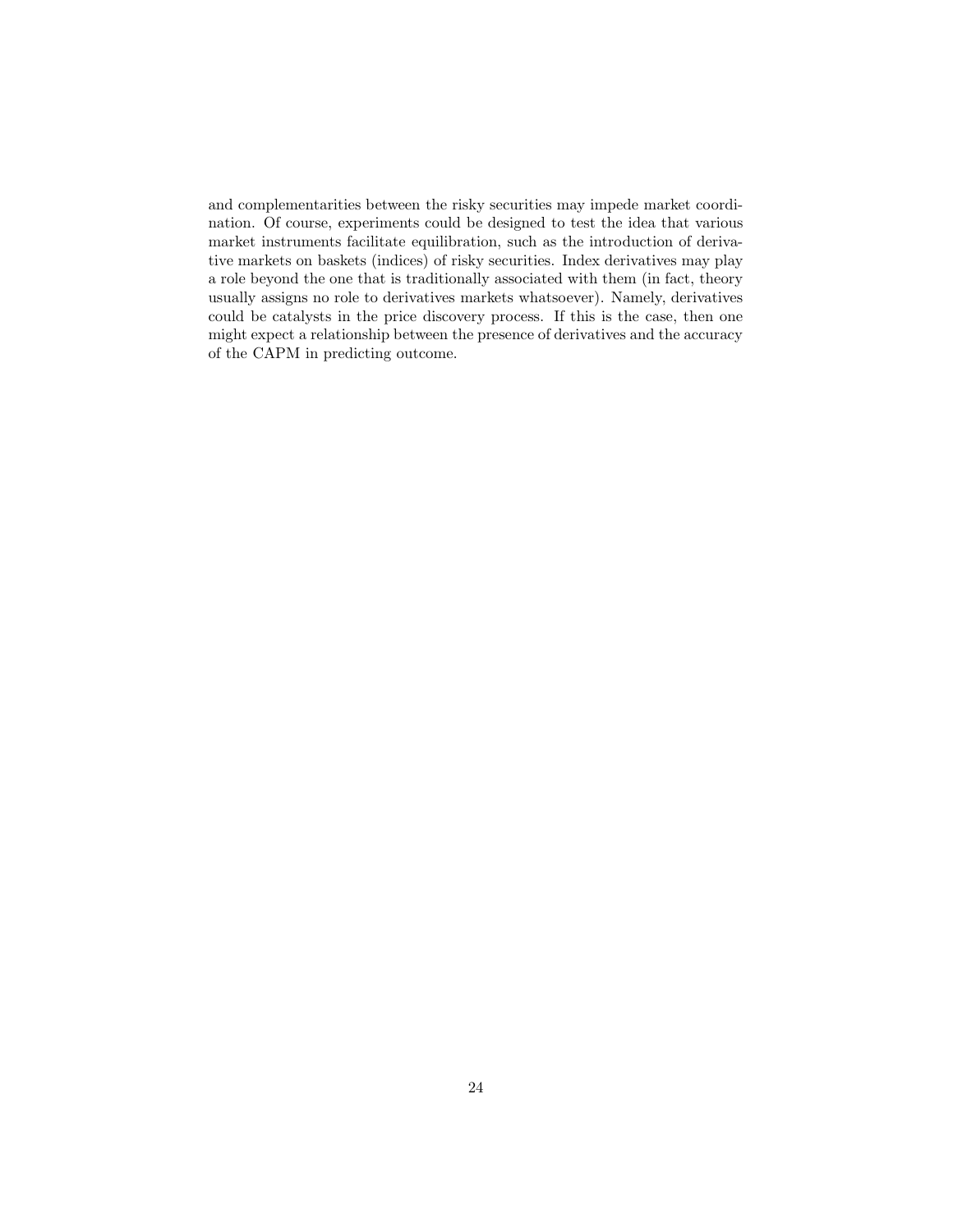## Appendix 1

 $\bf{Appendix\ 1}$ <br>We collect here the major facts about the CAPM that are of relevance to the<br>analysis of experimental data. Unless explicitly stated otherwise, we assume We collect here the major facts about the CAPM that are of relevance to the analysis of experimental data. Unless explicitly stated otherwise, we assume throughout that individuals demand mean-variance ontimal portfolios analysis of experimental data. Unless explicitly stated otherwise, we assume throughout that individuals demand mean-variance optimal portfolios.

We start with repeating the single main fact and its implications that have guided empirical research.

Fact 1 In equilibrium, the market portfolio is mean-variance efficient.

**Fact 1** In equilibrium, the market portfolio is mean-variance efficient.<br>As mentioned before, this result obtains primarily because of the convexity of the set of mean-variance optimal portfolios. The following two implic As mentioned before, this result obtains primarily because of the convexity of the set of mean-variance optimal portfolios. The following two implications have inspired empirical research on the  $CAPM$ the set of mean-variance optimal portfolios. The following two implications have inspired empirical research on the CAPM.

inspired empirical research on the CAPM.<br> **Implication 1** In equilibrium, the market portfolio has the highest possible<br>
Sharpe ratio **Implication 1**<br>Sharpe ratio.

Sharpe ratio.<br> **Implication 2** In equilibrium, the SML is one-to-one and linear; its intercept<br>
equals the riskfree rate  $R_{\text{D}+}$  and its slope is positive **Implication 2** In equilibrium, the SML is one-to-one equals the riskfree rate  $R_{Ft}$  and its slope is positive. als the riskfree rate  $R_{Ft}$  and its slope is positive.<br>We now state an observation which is due to Nielsen [1988].

We now state an observation which is due to I<br>Fact 2 The model can have multiple equilibria.

Fact 2 The model can have multiple equilibria.<br>This immediately leads to the following implication regarding experimental results.

sults.<br>**Implication 3** In capital market experiments with the same subjects, the same<br>market and navoff configurations, prices may settle at different market Sharne **Implication 3** In capital market experiments with the same subjects, the same<br>market and payoff configurations, prices may settle at different market Sharpe<br>ratios and imply different SMLs market and payoff configurations, prices may settle at different market Sharpe ratios and imply different SMLs.

ratios and imply different SMLs.<br>We did see evidence of this only in the 4/30 experiment. According to the SR<br>test in Table 2, mean-variance efficiency of the market portfolio cannot be re-We did see evidence of this only in the  $4/30$  experiment. According to the SR test in Table 2, mean-variance efficiency of the market portfolio cannot be re-We did see evidence of this only in the  $4/30$  experiment. According to the SR test in Table 2, mean-variance efficiency of the market portfolio cannot be rejected in periods 1 and 7 of that experiment. Yet, prices settle test in Table 2, mean-variance efficiency of the market portfolio cannot be re-<br>jected in periods 1 and 7 of that experiment. Yet, prices settled at substantially<br>different levels. More information can be obtained by conta different levels. More information can be obtained by contacting the authors.<br>The next fact appeals to some properties of the mean-variance efficient from-

different levels. More information can be obtained by contacting the authors.<br>The next fact appeals to some properties of the mean-variance efficient fron-<br>tier. To obtain clean statements, we focus on a particular portfol The next fact appeals to some properties of the mean-variance efficient fron-<br>tier. To obtain clean statements, we focus on a particular portfolio that plays<br>a prominent role in mean-variance analysis, namely, the minimum a prominent role in mean-variance analysis, namely, the minimum second moment, meant portfolio, MSMP. The MSMP minimizes the noncentral second moment, a prominent role in mean-variance analysis, namely, the minimum second mo-<br>ment portfolio, MSMP. The MSMP minimizes the noncentral second moment,<br>i.e.,  $E[R_{et}^2]$ , instead of the volatility. The MSMP sits on the lower par ment portfolio, MSMP. The MSMP min<br>i.e.,  $E[R_{et}^2]$ , instead of the volatility. The<br>mean-variance frontier. Also, let  $R_t^-$  der<br>variance portfolio of only the risky secure ⊤ den P minimizes the noncentral second moment,<br>y. The MSMP sits on the lower part of the<br> $\frac{1}{t}$  denote the return on the global minimum<br>securities i.e.,  $E[R_{et}^2]$ , instead of the volatility. The MSN<br>mean-variance frontier. Also, let  $R_t^-$  denote the<br>variance portfolio of only the risky securities. variance portfolio of only the risky securities.<br>Fact 3 If shortsales in the MSMP are allowed, then in equilibrium,  $R_{Ft} \leq$ 

 $E[R_t^-]$ .

 $E[R_t^-]$ .<br>This can easily be proven by contradiction. If the riskfree rate is above  $E[R_t^-]$ ,<br>then the mean-variance frontier without shortsale restrictions consists of com- $\bar{t}$ ], This can easily be proven by contradiction. If the riskfree rate is above  $E[R_t^{-}]$ ,<br>then the mean-variance frontier without shortsale restrictions consists of com-<br>binations of positive positions in the riskfree security, then the mean-variance frontier without shortsale restrictions consists of combinations of positive positions in the riskfree security, financed by selling short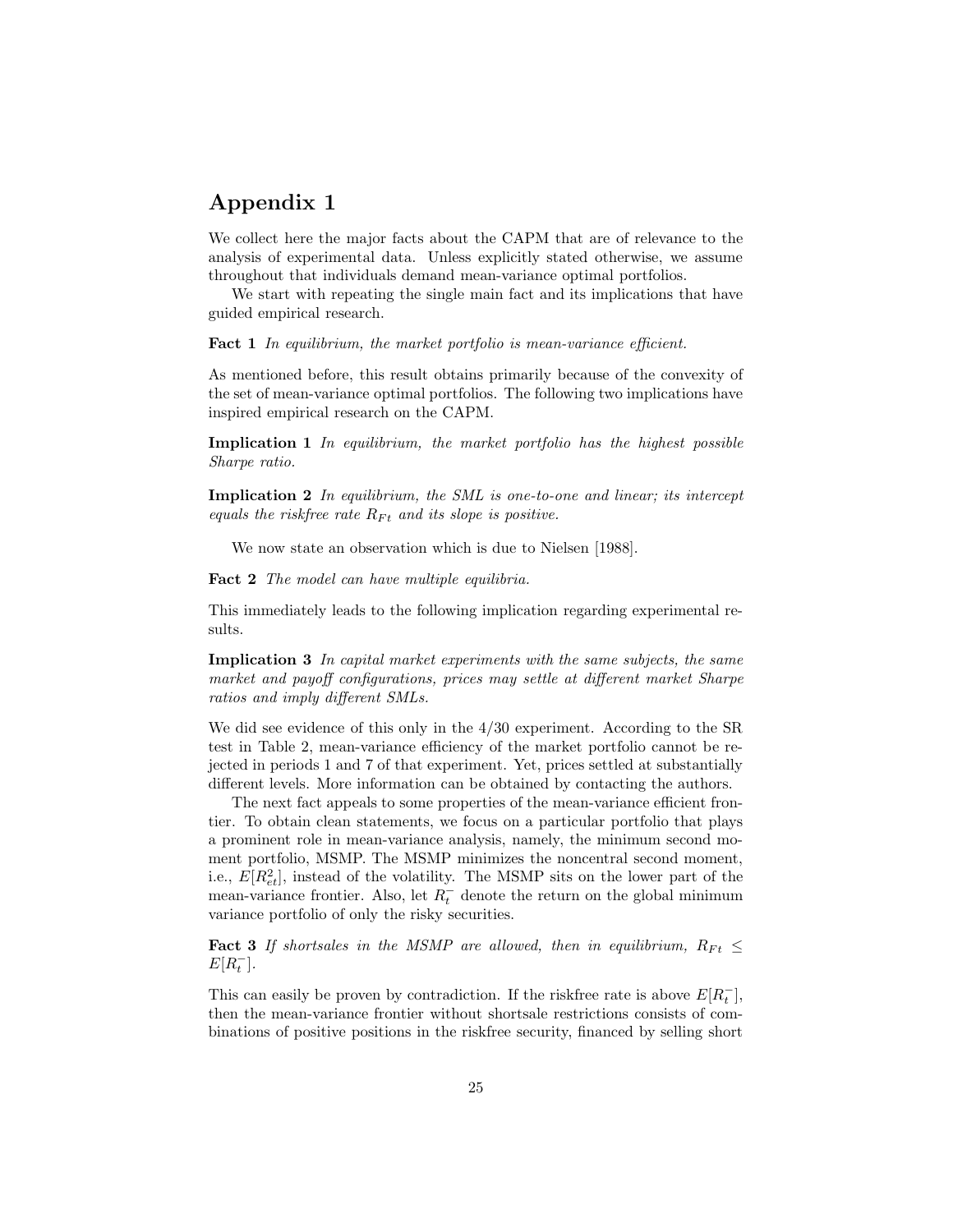the MSMP. Since the MSMP takes positive positions in (some or all) risky secu-<br>rities, but all investors prefer to short the MSMP, there is negative demand for the MSMP. Since the MSMP takes positive positions in (some or all) risky securities, but all investors prefer to short the MSMP, there is negative demand for (some or all) risky securities. Since risky securities are in po rities, but all investors prefer to short the MSMP, there is negative demand for (some or all) risky securities. Since risky securities are in positive net supply, the market cannot be in equilibrium. (some or all) risky securities. Since risky securities are in positive net supply,

The following implication turns the above proposition around.

The following implication turns<br> **Implication 4** If  $R_{Ft} > E[R_t^{-}]$  in<br>
tions turns the above proposition around.<br>  $\overline{t}$ ] in equilibrium, there must be shortsale restrictions.

tions.<br>We often observed that  $R_{Ft} > E[R_t^{-}]$  in<br>shortsale constraints on risky securities  $\left[\frac{1}{t}\right]$  in our experiments. Because there were We often observed that  $R_{Ft} > E[R_t^-]$  in our experiments. Because there were shortsale constraints on risky securities, this finding does not necessarily contradict equilibrium shortsale constraints on risky securities, this finding does not necessarily contradict equilibrium.

The presence of shortsale constraints on the risky securities in the expertradict equilibrium.<br>The presence of shortsale constraints on the risky securities in the exper-<br>iments does not overturn the convexity of the mean-variance efficient frontier<br>(the crucial ingredient to derive the CAPM). H The presence of shortsale constraints on the risky securities in the experiments does not overturn the convexity of the mean-variance efficient frontier (the crucial ingredient to derive the CAPM). However, it does reposit frontier.

Fact 4 If there are shortsale restrictions on the risky securities, then the maximum Sharpe ratio decreases as  $R_{Ft}$  increases.

imum Sharpe ratio decreases as  $R_{Ft}$  increases.<br>This fact was taken into account in performing the SR tests to be reported<br>below. The result is obvious from a geometric representation of the problem This fact was taken into account in performing the SR tests to be reported below. The result is obvious from a geometric representation of the problem.<br>In the experimental configuration, there were only two risky securitie below. The result is obvious from a geometric representation of the problem.<br>In the experimental configuration, there were only two risky securities. Con-

sider in that case the mean-variance efficient frontier composed *only* of risky securities, which we refer to subsequently as the *mean-variance frontier of risky* sider in that case the mean-variance efficient frontier composed *only* of risky<br>securities, which we refer to subsequently as the *mean-variance frontier of risky*<br>securities. If there are only two securities, the market securities, which we refer to subsequently as the *mean-variance frontier of risky*<br>securities. If there are only two securities, the market portfolio will always be<br>on the frontier of risky securities, whether the CAPM ho on the frontier of risky securities, whether the CAPM holds or not. This has the following implications regarding the SML.

the following implications regarding the SML.<br> **Fact 5** If there are only two risky securities, then the SML of portfolios com-<br>
rosed of only risky securities is one-to-one, and is linear, with an intercent **Fact 5** If there are only two risky securities, then the SML of portfolios composed of only risky securities is one-to-one, and is linear, with an intercept generally different from  $R_{\text{D}}$ . posed of only risky securities is one-to-one, and is linear, with an intercept generally different from  $R_{Ft}$ .<br>Because the market portfolio is always on the mean-variance frontier of risky

Because the market portfolio is always on the mean-variance frontier of risky<br>securities only, (3) will hold for some choice of riskfree rate  $R_{Ft}^*$ . If the market<br>is globally mean-variance efficient, then  $R^* = R_{Ft}$ . Because the market portfolio is always on the mean-variance frontier of risky<br>securities only, (3) will hold for some choice of riskfree rate  $R_{Ft}^*$ . If the market<br>is globally mean-variance efficient, then  $R_{Ft}^* = R_{F$ 

is globally mean-variance efficient, then  $R_{Ft}^* = R_{Ft}$ .<br>When plotting the SML on the basis of portfolios that include riskfree positions as well, however, rejections of the CAPM should become obvious.

tions as well, however, rejections of the CAPM should become obvious.<br> **Fact 6** If there are only two risky securities and the market portfolio is mean-<br>
variance inefficient, then for the SML not to be one-to-one, linear, **Fact 6** If there are only two risky securities and the market portfolio is mean-<br>variance inefficient, then for the SML not to be one-to-one, linear, or not to<br>have a positive slope, portfolios with positions in the riskf variance inefficient, then for the SML not to be one-to-one, linear, or not to have a positive slope, portfolios with positions in the riskfree security must be included in the plot. have a positive slope, portfolios with positions in the riskfree security must be

included in the plot.<br>The market portfolio is always mean-variance efficient relative to portfolios of<br>risky securities only. Hence, the SML will be one-to-one and linear. If this still The market portfolio is always mean-variance efficient relative to portfolios of<br>risky securities only. Hence, the SML will be one-to-one and linear. If this still<br>holds when the SML is constructed for all portfolios, incl risky securities only. Hence, the SML will be one-to-one and linear. If this still holds when the SML is constructed for all portfolios, including those containing risky securities only. Hence, the SML will be one-to-one and linear. If this still<br>holds when the SML is constructed for all portfolios, including those containing<br>riskfree positions, and if its slope is positive, then mea holds when the SML is contradicted.<br>
riskfree positions, and if<br>
would be contradicted.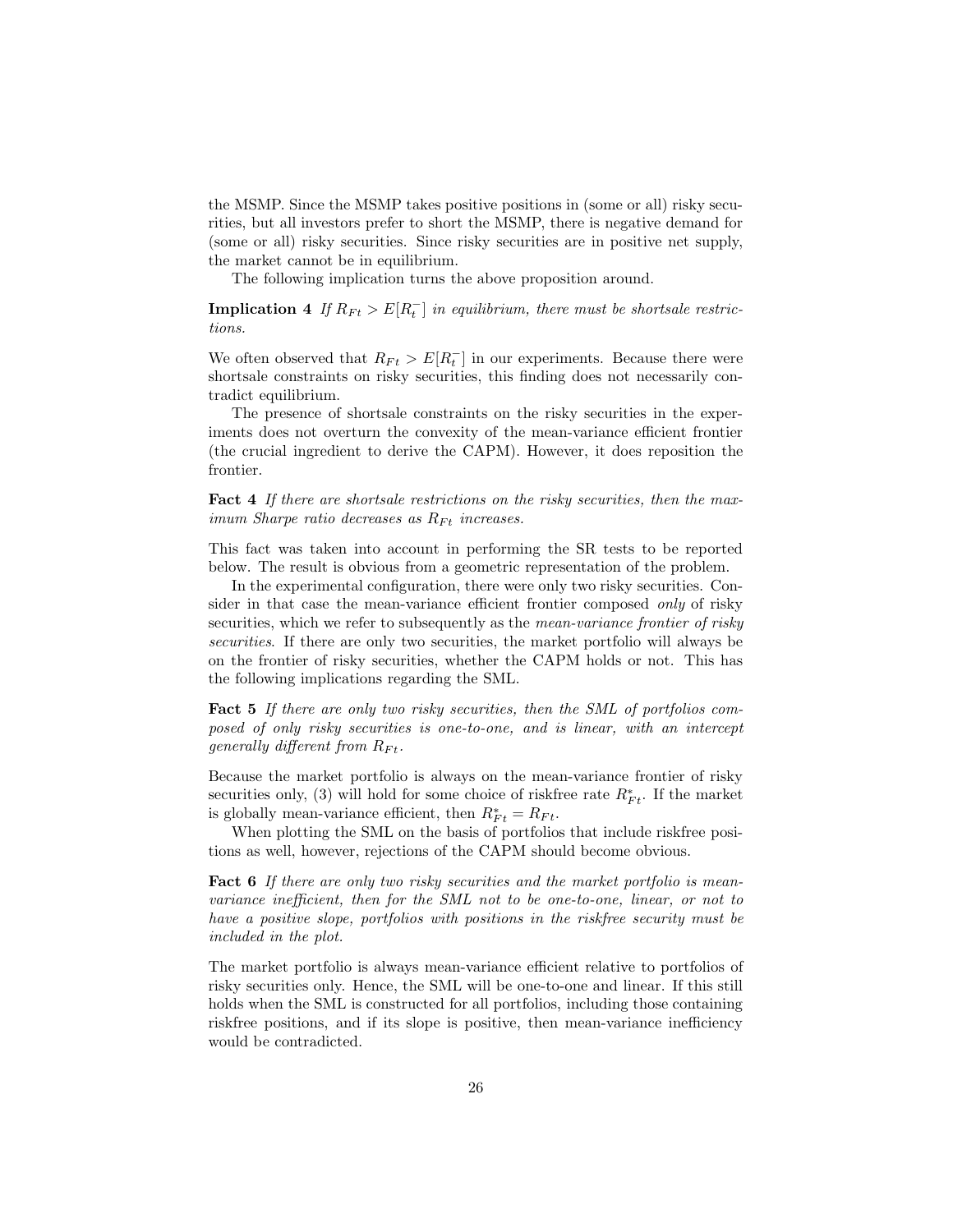We now turn to the study of convergence to equilibrium. One fact stands out.

### Fact 7 The CAPM involves complementary goods.

The CAPM is based on portfolio analysis, which studies the combination of The CAPM is based on portfolio analysis, which studies the combination of securities to form optimal portfolios. Optimal portfolios involve taking positions in several risky securities. In the CAPM equilibrium, optimal po The CAPM is based on portfolio analysis, which studies the combination of<br>securities to form optimal portfolios. Optimal portfolios involve taking positions<br>in several risky securities. In the CAPM equilibrium, optimal por in several risky securities. In the CAPM equilibrium, optimal portfolios have a peculiar feature: when scaling up the risk of one's portfolio, all positions have in several risky securities. In the CAPM equilibrium, optimal portfolios have a<br>peculiar feature: when scaling up the risk of one's portfolio, all positions have<br>to be increased simultaneously (financed by selling riskfree peculiar feature: when scaling up the risk of one's portfolio, all positions have<br>to be increased simultaneously (financed by selling riskfree securities); when<br>decreasing the risk of one's portfolio, the positions in risk to be increased simultaneously (financed by selling riskfree securities); when<br>decreasing the risk of one's portfolio, the positions in risky securities have to be<br>simultaneously decreased, investing the proceeds in the ri decreasing the risk of one's portfolio, the positions in risky<br>simultaneously decreased, investing the proceeds in the risk<br>risky securities are complementary goods in the CAPM.<br>I ittle is known shout convergence to equili ultaneously decreased, investing the proceeds in the riskfree security. Hence,<br>y securities are complementary goods in the CAPM.<br>Little is known about convergence to equilibrium. Since optimal portfolios<br>sist of complement

risky securities are complementary goods in the CAPM.<br>Little is known about convergence to equilibrium. Since optimal portfolios<br>consist of complementary securities, however, we can draw some conclusions<br>using the scarce r Little is known about convergence to equilibrium. Since optimal portfolios consist of complementary securities, however, we can draw some conclusions using the scarce results that are available for convergence to equilibri consist of complementary securities, lusing the scarce results that are avail<br>markets with complementary goods. markets with complementary goods.<br>Implication 5 Tatonnement convergence is expected to be slow or even non-

## existent.

 $\emph{exists}.$ <br>This follows H. Scarf's well-known study of tatonnement convergence.<sup>11</sup> While<br>the experimental markets are organized around the structure of a double auc-This follows H. Scarf's well-known study of tatonnement convergence.<sup>11</sup> While the experimental markets are organized around the structure of a double auction as opposed to tatonnement, they have generated similar instabi This follows H. Scarf's well-known study of tatonnement convergence.<sup>11</sup> While<br>the experimental markets are organized around the structure of a double auc-<br>tion, as opposed to tatonnement, they have generated similar insta the experimental markets are organized around the structure of a double auction, as opposed to tatonnement, they have generated similar instabilities. See Plott and George [1992]. Thus, we do take Implication 5 to be sugge fion, as opposed to tatonnement, they have generated similar instabilities. See<br>Plott and George [1992]. Thus, we do take Implication 5 to be suggestive of<br>features that we may observe in double auctions as well. And, inde Plott and George [1992]. Thus, we do take Implication 5 to be sugfeatures that we may observe in double auctions as well. And, indenotice slow convergence in our experiments (see Figures 2 and 3). In the CAPM theory indiv notice slow convergence in our experiments (see Figures 2 and 3).<br>In the CAPM theory, individuals are supposed to buy mean-variance optimal

portfolios. In practice, subjects apparently do not adjust to full optimality. This In the CAPM theory, individuals are supposed to buy mean-variance optimal<br>portfolios. In practice, subjects apparently do not adjust to full optimality. This<br>means that subjects may settle for slightly mean-variance sub-op portfolios. In practice, subjects apparently do not adjust to full optimality. This<br>means that subjects may settle for slightly mean-variance sub-optimal positions.<br>Additional gains are possible, in theory. The phenomenon Additional gains are possible, in theory. The phenomenon can be observed in almost all experimental markets. Usually, small trading commissions will guarantee tight convergence. In our context, the behavior is optimal, as will be explained later. At this point, one wonders how this affects equilibrium. The market portfolio will obviously be mean-variance inefficient, b explained later. At this point, one wonders how this affects equilibrium. The explained later. At this point, one wonders how this affects equilibrium. The<br>market portfolio will obviously be mean-variance inefficient, but one wonders<br>how far below the frontier it may lie. In other words, what is the market portfolio will obviously be mean-variance inefficient, but one wonders<br>how far below the frontier it may lie. In other words, what is the range of<br>differences between the maximum Sharpe ratio and the Sharpe ratio of market? erences between the maximum Sharpe ratio and the Sharpe ratio of the<br>
result can be derived.<br>
When there are only two risky securities, a simple result can be derived.<br>
ume that investors trade up to positions which are at

When there are only two risky securities, a simple result can be derived.<br>Assume that investors trade up to positions which are at a fixed distance in<br>terms of mean return (say  $2\%$ ) from the efficient frontier keeping v Assume that investors trade up to positions which are at a fixed distance in terms of mean return (say,  $2\%$ ) from the efficient frontier, keeping volatility constant.

Fact 8 Assume investors settle for portfolios that are a fixed (vertical) distance<br>from the mean-variance efficient frontier. As the range of investors' risk aver-**Fact 8** Assume investors settle for portfolios that are a fixed (vertical) distance from the mean-variance efficient frontier. As the range of investors' risk aver-<br>sion increases, the range of potential differences betwe from the mean-variance efficient frontier. As the range of investors' risk aver-<br>sion increases, the range of potential differences between the maximum Sharpe ratio and the Sharpe ratio of the market increases as well.

<sup>11</sup>See Hens for a recent attempt to address the problem.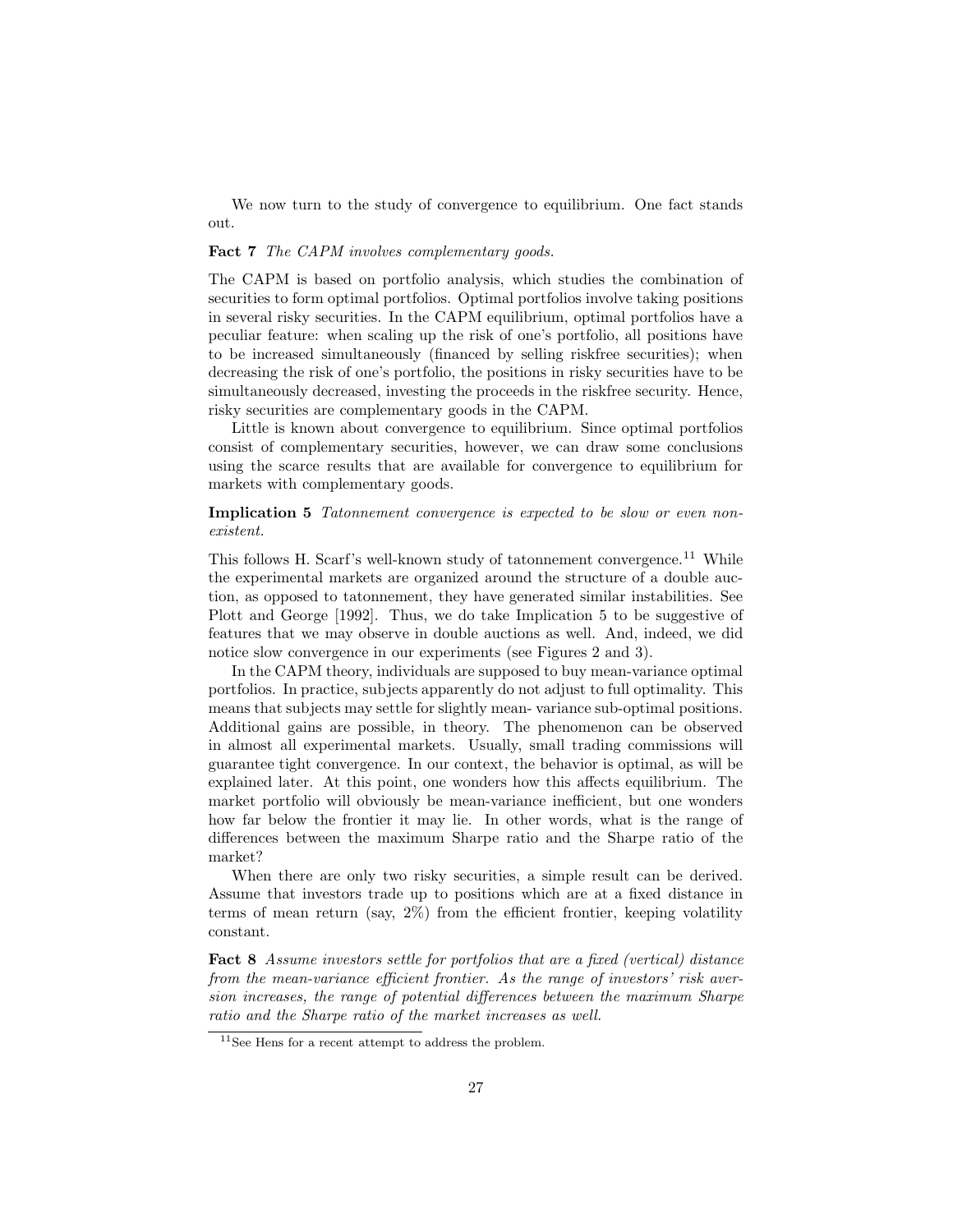A geometric argument supports the claim. An investor's sub-portfolio of only<br>risky securities is located at the intersection between a line through the risk-A geometric argument supports the claim. An investor's sub-portfolio of only risky securities is located at the intersection between a line through the risk-<br>free rate and the investor's actual position (including riskfree risky securities is located at the intersection between a line through the risk-<br>free rate and the investor's actual position (including riskfree securities), and risky securities is located at the intersection between a line through the risk-<br>free rate and the investor's actual position (including risk free securities), and<br>the mean-variance frontier of risky securities. As the ran free rate and the investor's actual position (including riskfree securities), and<br>the mean-variance frontier of risky securities. As the range of risk aversion in-<br>creases, the range of preferred volatilities increases, an the mean-variance frontier of risky securities. As the range of risk aversion in-<br>creases, the range of preferred volatilities increases, and, hence, the section of<br>the mean-variance frontier of risky securities that indiv creases, the range of preferred volatilities increases, and, hence, the section of<br>the mean-variance frontier of risky securities that individuals invest in enlarges.<br>Since the market portfolio is an aggregate of individua Since the market portfolio is an aggregate of individual holdings (convex linear combination), it must be somewhere on this section. As the section enlarges, the range of potential differences between the maximum Sharpe ratio and the Sharpe ratio of the market increases as well. the range of potential differences between the maximum Sharpe ratio and the

Figure 7 illustrates the argument. In Panel A, the range of risk aversion Sharpe ratio of the market increases as well.<br>Figure 7 illustrates the argument. In Panel A, the range of risk aversion<br>is low, indicated by the short range of volatilities that investors settle for; the<br>section of the mea Figure 7 illustrates the argument. In Panel A, the range of risk aversion<br>is low, indicated by the short range of volatilities that investors settle for; the<br>section of the mean- variance frontier of risky securities where be is commensurately small. Panel B displays a case where the range of risk section of the mean-variance frontier of risky securities where the market could<br>be is commensurately small. Panel B displays a case where the range of risk<br>aversion is large. The section of the mean-variance frontier of r be is commensurately small. Panel B displays a case<br>aversion is large. The section of the mean-variance f<br>where the market could be is correspondingly large.<br>Notice that the argument does not denend on the where the market could be is correspondingly large.<br>Notice that the argument does not depend on the number of individuals in

the market. Only the range matters. One could refine it if the distribution of risk aversion is known.

Simple graphical examples should convince one that the differences between risk aversion is known.<br>Simple graphical examples should convince one that the differences between<br>the maximum Sharpe ratio and the Sharpe ratio of the market can be quite sub-<br>stantial when the range of risk aversion is h Simple graphical examples should convince one that the differences between<br>the maximum Sharpe ratio and the Sharpe ratio of the market can be quite sub-<br>stantial when the range of risk aversion is high. Conversely, when ri the maximum Sharpe ratio and the Sharpe ratio of the market can be quite substantial when the range of risk aversion is high. Conversely, when risk aversion does not differ across individuals, everybody will eventually hol stantial when the range of risk aversion is high. Conversely, when risk aversion<br>does not differ across individuals, everybody will eventually hold the market<br>portfolio, and, hence, the difference in Sharpe ratios is const portfolio, and, hence, the difference in Sharpe ratios is constrained by the fact that individuals trade up to a certain distance below the frontier. trolio, and, hence, the difference in Sharpe ratios is constrained by the fact<br>t individuals trade up to a certain distance below the frontier.<br>Let us return to the question why individuals are not fully (mean-variance)<br>im

that individuals trade up to a certain distance below the frontier.<br>Let us return to the question why individuals are not fully (mean-variance)<br>optimizers. In our experimental context, there is a plausible reason. Marginal optimizers. In our experimental context, there is a plausible reason. Marginal improvements in a portfolio require one to execute trades simultaneously in at optimizers. In our experimental context, there is a plausible reason. Marginal<br>improvements in a portfolio require one to execute trades simultaneously in at<br>least two markets, which our market architecture does not allow improvements in a portfolio require one to execute trades simultaneously in at<br>least two markets, which our market architecture does not allow. For instance,<br>consider the portfolio that is located at the left end of the so least two markets, which our market architecture does not allow. For instance,<br>consider the portfolio that is located at the left end of the solid line 2% below<br>the frontier in Panel B of Figure 7. This portfolio is domina consider the portfolio that is located at the left end of the solid line 2% below<br>the frontier in Panel B of Figure 7. This portfolio is dominated in mean-variance<br>space by the riskfree security. So, the holder may improve space by the risk free security. So, the holder may improve her portfolio's performance by selling all holdings of both risky securities. But this is not an easy space by the riskfree security. So, the holder may improve her portfolio's per-<br>formance by selling all holdings of both risky securities. But this is not an easy<br>task: if the holder manages to sell only holdings of secur formance by selling all holdings of both risky securities. But this is not an easy task: if the holder manages to sell only holdings of security A, (s) he moves *down* in mean-variance space. In other words, the new posit task: if the holder manages to sell only holdings of security A, (s)he moves *down*<br>in mean-variance space. In other words, the new position is dominated by her<br>old one! If (s)he only sells security B, the new position is in mean-variance space. In other words, the new position is dominated by her old one! If (s)he only sells security B, the new position is not dominated by the old one, but it involves higher risk, which may not be preferre old one! If (s)he only sells security B, the new position is not dominated by<br>the old one, but it involves higher risk, which may not be preferred. In this<br>sense, satisfying behavior is in fact optimal in view of the tradi the old one, but it involves higher risk, w<br>sense, satisfying behavior is in fact optimal<br>imposed by our market structure. Hence:

## imposed by our market structure. Hence:<br> **Fact 9** Inability to simultaneously trade in multiple markets leads fully rational<br>
investors to settle for subontimal portfolios **Fact 9** Inability to simultaneously trade in m<br>investors to settle for suboptimal portfolios. investors to settle for suboptimal portfolios.<br>Facts 8 and 9 demonstrate that the forces that move market prices towards

Facts 8 and 9 demonstrate that the forces that move market prices towards<br>the CAPM equilibrium may not be strong enough, even when all investors are<br>mean-variance optimizers. The forces appear to depend on the range of ris Facts 8 and 9 demonstrate that the forces that move market prices towards<br>the CAPM equilibrium may not be strong enough, even when all investors are<br>mean-variance optimizers. The forces appear to depend on the range of ris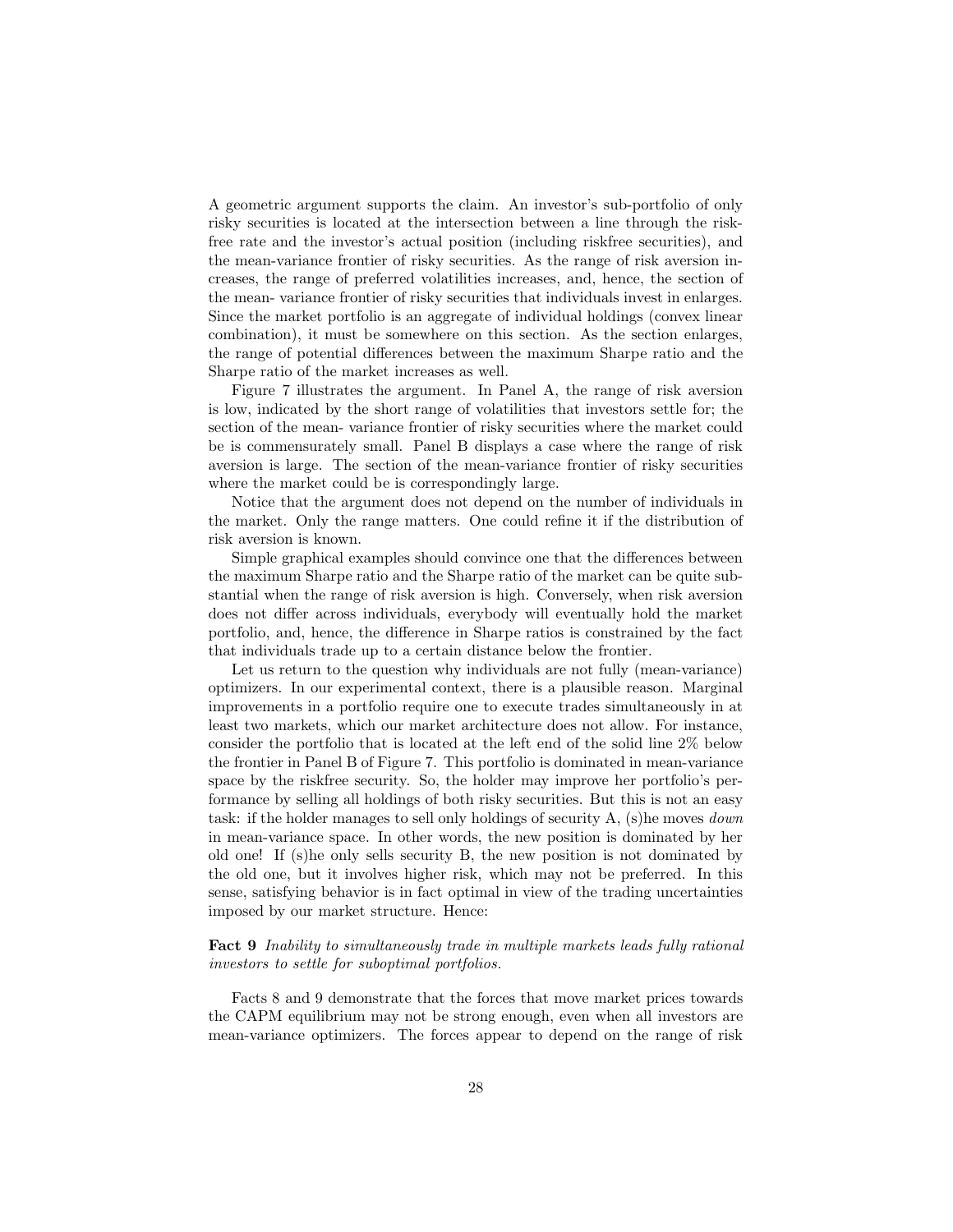aversion across investors and on the degree of synchrony across markets. The latter is of course intimately related to market thinness aversion across investors and on the degree of synchrony and latter is, of course intimately related to market thinness. latter is, of course intimately related to market thinness.<br>  ${\Large\bf Appendix~2}$ 

Instruction Sheets. Attached to the back of the paper.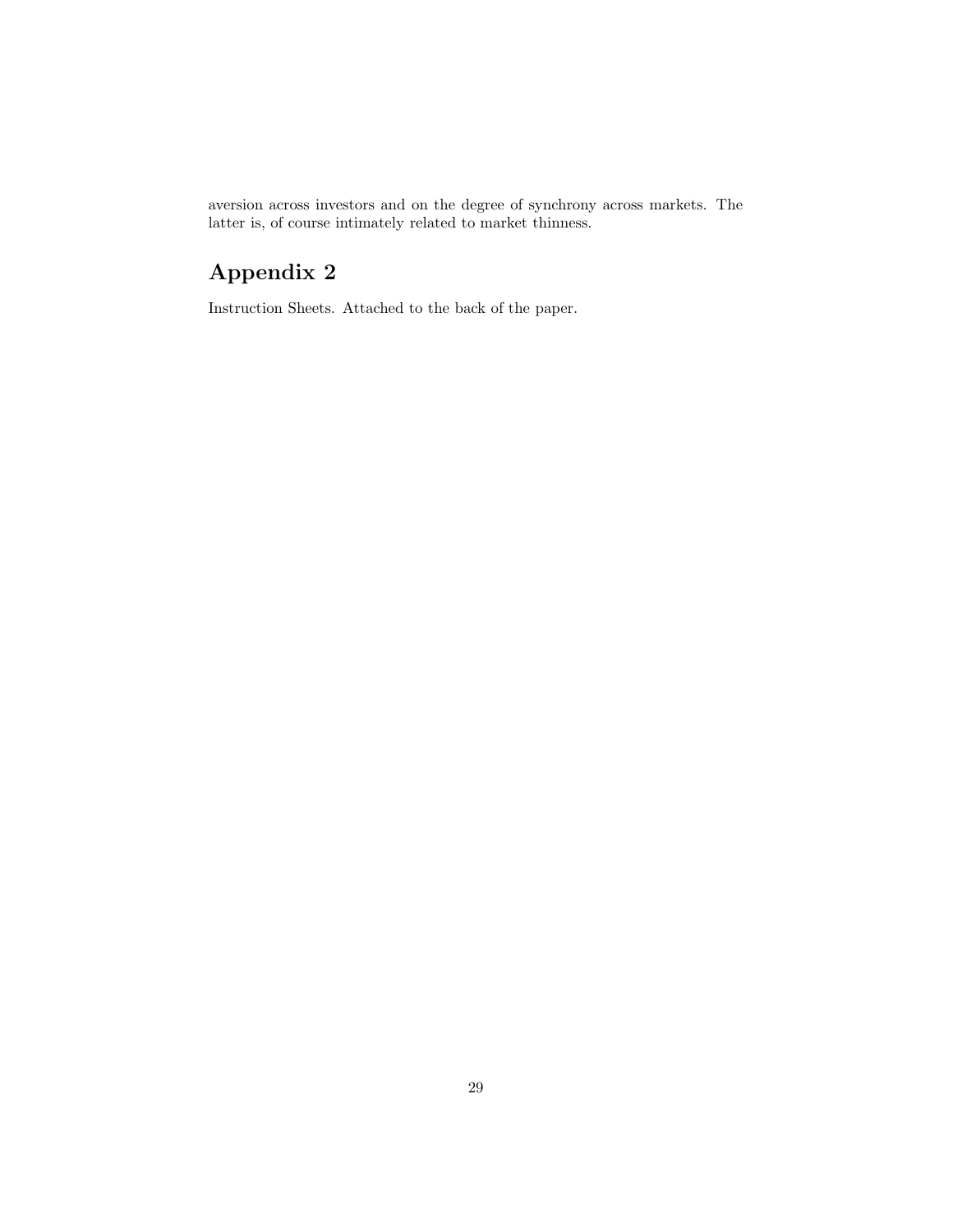## References

- **References**<br>Black, F. (1972): "Capital Market Equilibrium With Restricted Borrowing,"<br>Lournal of Business 45, 444-454 k, F. (1972): "Capital Market Equation of Business 45, 444-454.
- *Journal of Business* 45, 444-454.<br>Black, F., M. Jensen and M. Scholes (1972): "The Capital Asset Pricing Model:<br>Some Empirical Tests " in: M. Jensen, ed., *Studies in the Theory of Can*k, F., M. Jensen and M. Scholes (1972): "The Capital Asset Pricing Model:<br>Some Empirical Tests," in: M. Jensen, ed., *Studies in the Theory of Cap-*<br>*ital Markets* New York: Pragger Some Empirical Tests," in: M. Jensen, ed., Studies in the Theory of Capital Markets. New York: Praeger.
- Brennan, M., T. Chordia and A. Subrahmanyam (1996): "A Re-Examination nan, M., T. Chordia and A. Subrahmanyam (1996): "A Re-Examination<br>Of Some Popular Security Return Anomalies," Anderson School of Mannan, M., T. Chordia and A. Subrahman<br>Of Some Popular Security Return Anom<br>agement, UCLA, working paper 13-96.
- agement, UCLA, working paper 13-96.<br>Fama, E. and K. French (1992): "The Cross-section of Expected Stock Rea, E. and K. French (1992): "The Cross<br>turns," *Journal of Finance* 47, 427-465. turns," *Journal of Finance* 47, 427-465.<br>Fama, E. and K. French (1996): "Multifactor Explanations Of Asset Pricing
- Anomalies," *Journal of Finance* 51, 55-84.
- Anomalies," *Journal of Finance* 51, 55-84.<br>Fama, E. and J. MacBeth (1973): "Risk, Return and Equilibrium: Empirical<br>Tests " *Journal of Political Economy* 71, 607-636 a, E. and J. MacBeth (1973): "Risk, Return and Eq. (1953): "Risk, 70. Tests," *Journal of Political Economy*, 71, 607-636.
- Tests," Journal of Political Economy, 71, 607-636.<br>Gibbons, M., S. Ross and J. Shanken (1989): "A Test of the Efficiency of a<br>Given Portfolio." Econometrica 57, 1121-1152 bons, M., S. Ross and J. Shanken (1989): "A Te Given Portfolio," *Econometrica*, 57, 1121-1152. Given Portfolio," *Econometrica*, 57, 1121-1152.<br>Harrison, M. and D. Kreps (1979): "Martingales and Arbitrage in Multiperiod
- ison, M. and D. Kreps (1979): "Martingales and Arbitrage in MuSecurities Markets," *Journal of Economic Theory* 20, 381-408.
- Securities Markets," Journal of Economic Theory 20, 381-408.<br>Hens, T. (1997): "Stability of tatonnement processes of short period equilibria<br>with rational expectations" Journal of Mathematical Economics 28, 41-Hens, T. (1997): "Stability of taton mement processes of short period equilibria<br>with rational expectations," *Journal of Mathematical Economics* 28, 41-67.
- 67.<br>Kroll, Y., H. Levy and A. Rapaport (1988): "Experimental Tests of the Separa-<br>tion Theorem and the Capital Asset Pricing Model." American Economic 1, Y., H. Levy and A. Rapaport (1988): "Experimental Tests of the Separation Theorem and the Capital Asset Pricing Model," *American Economic* Review 78, 500-519 tion Theorem and the Capital Asset Pricing Model," American Economic Review 78, 500-519.
- Review 78, 500-519.<br>Levy, Haim (1997): "Risk and Return: An Experimental Analysis," *International Economic Review* 38, 119-149. tional Economic Review 38, 119-149.<br>
Here  $R$  and  $R$  Economic Review 38, 119-149.
- tional Economic Review 38, 119-149.<br>Lintner, J. (1965): "The Valuation of Risk Assets and the Selection of Risky In-<br>vestments in Stock Portfolios and Capital Budgets." Review of Economics ner, J. (1965): "The Valuation of Risk Assets and the Selection of Risky Investments in Stock Portfolios and Capital Budgets," *Review of Economics* and *Statistics* 47, 13-37 vestments in Stock Portfolios and Capital Budgets," Review of Economics and Statistics 47, 13-37.
- Nielsen, L. (1988): "Uniqueness of Equilibrium in the Classical Capital Asset Pricing Model," Journal of Financial and Quantitative Analysis 23, 329- 336.
- 336.<br>Plott, C.R. and S. Sunder (1988): "Rational Expectations and the Aggregation<br>of Diverse Information in Laboratory Security Markets." Econometrica 56 t, C.R. and S. Sunder (1988): "Rational Expectations and the Aggregation<br>of Diverse Information in Laboratory Security Markets," *Econometrica* 56,<br>1085-1118 1085-1118.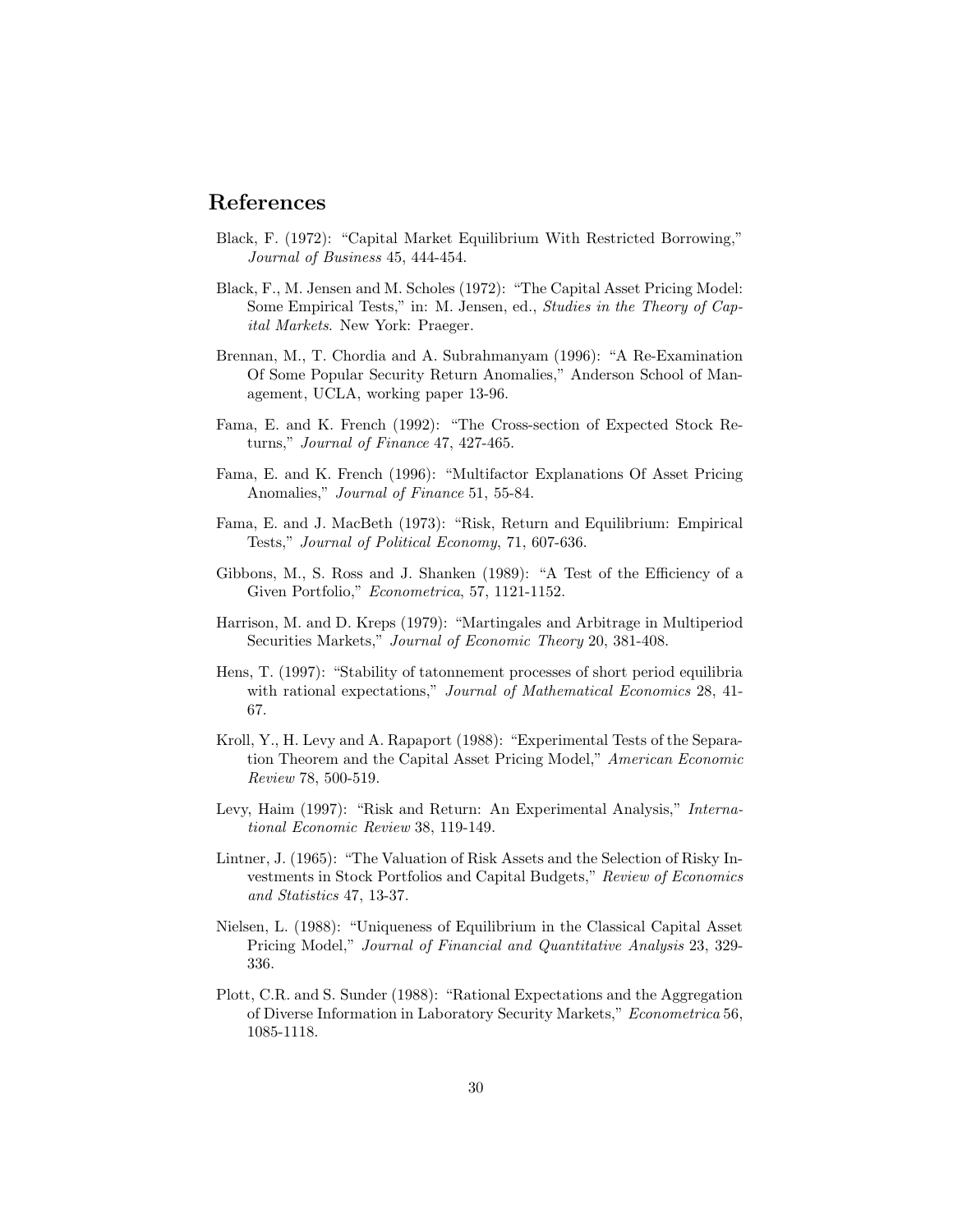- Plott, C.R. and G. George (1992): "Marshallian vs. Walrasian Stability in an<br>Experimental Market" *The Economic Journal* 102, 437-460 t, C.R. and G. George (1992): "Marshallian vs. Walrasian Stal<br/>Experimental Market,"  $\emph{The Economic Journal}$ 102, 437-460.
- Experimental Market," *The Economic Journal* 102, 437-460.<br>Roll, R. and S. Ross (1994): "On The Crosssectional Relationship Between<br>Expected Returns And Betas." *Iournal of Finance* 49, 101-121 R. and S. Ross (1994): "On The Crosssectional Relationship I Expected Returns And Betas," Journal of Finance 49, 101-121.
- Expected Returns And Betas," Journal of Finance 49, 101-121.<br>Ross, S. (1976): "The Arbitrage Theory of Capital Asset Pricing," Journal of<br>Economic Theory 13, 341-360 S. (1976): "The Arbitrage Theory, 13, 341-360.
- Economic Theory, 13, 341-360.<br>Sharpe, W. (1964): "Capital Asset Prices: A Theory of Market Equilibrium<br>Under Conditions of Risk " *Lournal of Finance* 19, 425-442 pe, W. (1964): "Capital Asset Prices: A Theory of Market l<br>Under Conditions of Risk," *Journal of Finance* 19, 425-442.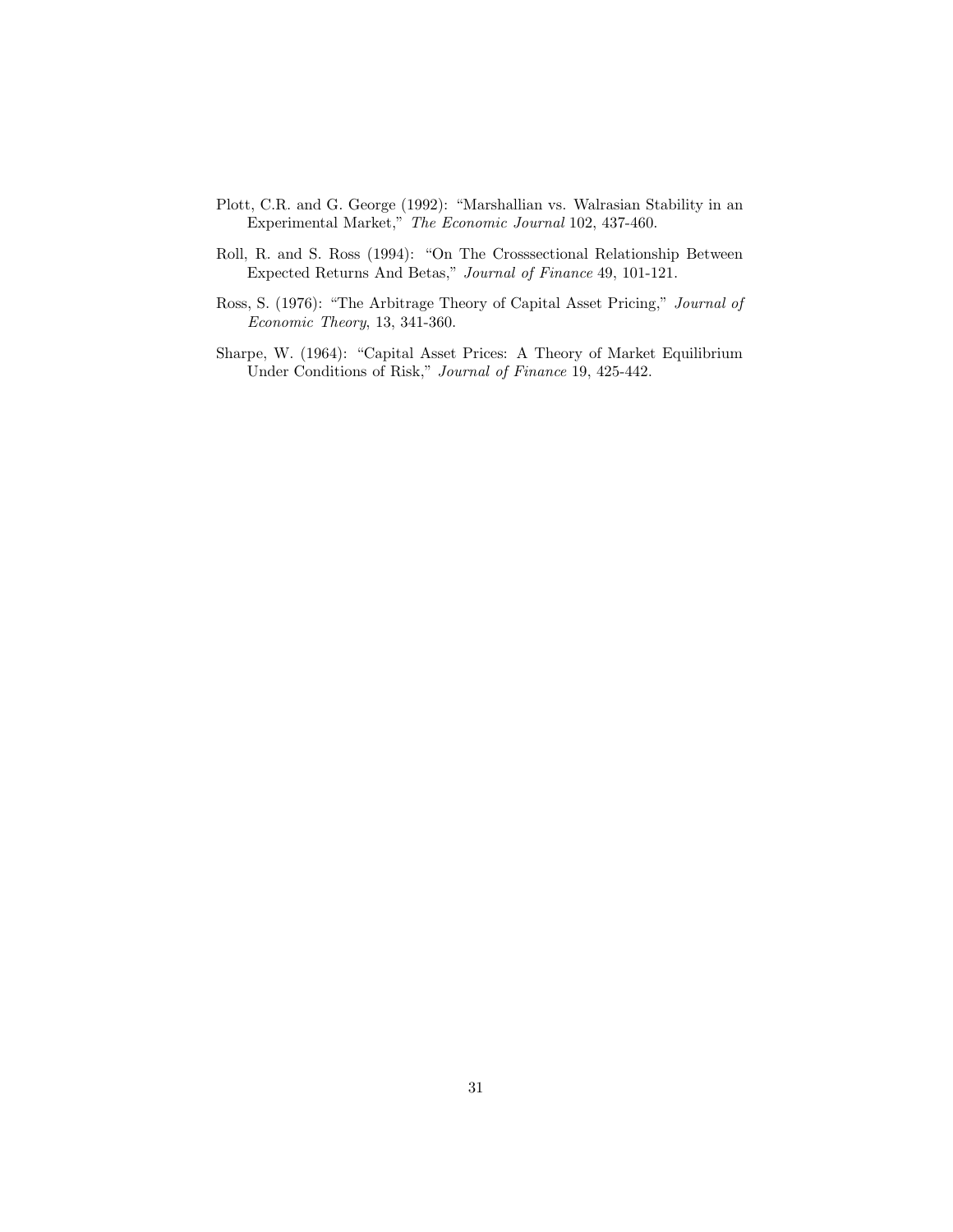Table 1<br>ntal Design Experimental Design Data

| Experiment | Subject  |   |                                |          |     |             | Experimental Design Data |     |     |     |     |     |     |              |  |  |  |  |  |
|------------|----------|---|--------------------------------|----------|-----|-------------|--------------------------|-----|-----|-----|-----|-----|-----|--------------|--|--|--|--|--|
|            |          |   | Payoff Per State<br>Endowments |          |     |             |                          |     |     |     |     |     |     | $\sqrt{$F$}$ |  |  |  |  |  |
|            | Category | А | в                              | C        |     | С<br>в<br>А |                          |     |     |     |     |     |     |              |  |  |  |  |  |
|            | (Number) |   |                                |          | X   | Y           | z                        | Х   | Y   | Ζ   | Х   | Y   | Ζ   |              |  |  |  |  |  |
| /18        | (12)     | 4 | 4                              | 0        | 475 | 50          | 75                       | 125 | 275 | 200 | 200 | 200 | 200 | 0.03         |  |  |  |  |  |
| /27        | (10)     | 4 | 4                              | $\Omega$ | 475 | 50          | 75                       | 125 | 275 | 200 | 200 | 200 | 200 | 0.02         |  |  |  |  |  |
| 4/20       | (8)      | 4 | 4                              | 0        | 475 | 50          | 75                       | 125 | 275 | 200 | 200 | 200 | 200 | 0.02         |  |  |  |  |  |
| 4/30       | (5)      | 4 | 4                              | $\Omega$ | 475 | 50          | 75                       | 125 | 275 | 200 | 200 | 200 | 200 | 0.005        |  |  |  |  |  |
| 5/13       | 13       | 4 | 4                              | $\Omega$ | 475 | 50          | 75                       | 125 | 275 | 200 | 200 | 200 | 200 | 0.03         |  |  |  |  |  |
| 5/19       | 1(11)    | 4 | 4                              | $\Omega$ | 475 | 50          | 75                       | 125 | 275 | 200 | 200 | 200 | 200 | 0.03         |  |  |  |  |  |
| 6/9        | (4)      | 8 | $\Omega$                       | $\Omega$ | 275 | 50          | 275                      | 125 | 275 | 200 | 200 | 200 | 200 | 0.03         |  |  |  |  |  |
|            | П<br>(4) |   | 8                              | 0        | 275 | 50          | 275                      | 125 | 275 | 200 | 200 | 200 | 200 | 0.03         |  |  |  |  |  |
|            | III(1)   | 4 | 4                              | 0        | 275 | 50          | 275                      | 125 | 275 | 200 | 200 | 200 | 200 | 0.03         |  |  |  |  |  |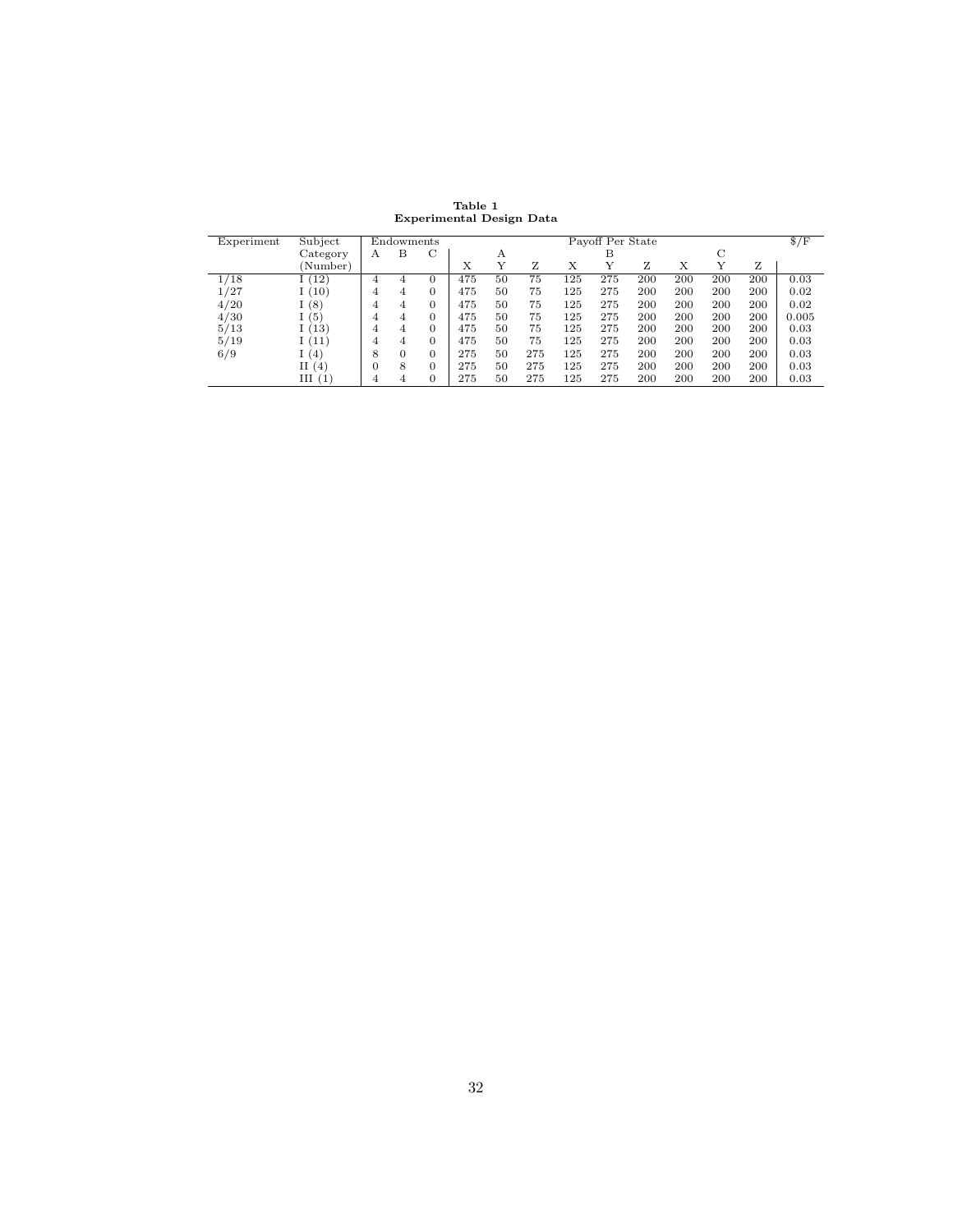| Sharpe Ratio (SR) Tests Of The CAPM |                  |                   |                       |                          |                |                  |                       |            |                  |  |  |  |
|-------------------------------------|------------------|-------------------|-----------------------|--------------------------|----------------|------------------|-----------------------|------------|------------------|--|--|--|
| Experiment                          |                  | $\Delta_L$        | $\overline{\Delta}_H$ | Choice                   | Experiment     |                  | $\overline{\Delta}_L$ | $\Delta_H$ | Choice           |  |  |  |
| and Period                          |                  |                   |                       | and Period               |                |                  |                       |            |                  |  |  |  |
| 1/18                                | $\,1$            | $\overline{0.05}$ | 0.12                  | $\overline{0}$           | $\frac{4}{30}$ | $\mathbf 1$      | $\overline{0.01}$     | 0.07       | $\overline{0}$   |  |  |  |
|                                     | $\boldsymbol{2}$ | $0.01\,$          | 0.34                  | $\boldsymbol{0}$         |                | $\overline{4}$   | $0.04\,$              | 0.06       | $\boldsymbol{0}$ |  |  |  |
|                                     | 3                | $0.01\,$          | 0.07                  | $\boldsymbol{0}$         |                | $\bf 5$          | 0.06                  | 0.14       |                  |  |  |  |
|                                     | $\overline{4}$   | 0.34              | 0.48                  |                          |                | $\overline{6}$   | $0.12\,$              | 0.48       |                  |  |  |  |
|                                     | $\overline{5}$   | 0.22              | 0.24                  |                          |                | $\overline{7}$   | $0.01\,$              | 0.20       | $\boldsymbol{0}$ |  |  |  |
|                                     | $\sqrt{6}$       | 0.06              | 0.23                  |                          |                | 8                | 0.14                  | $0.26\,$   |                  |  |  |  |
|                                     | $\overline{7}$   | $\rm 0.24$        | $0.27\,$              | $\overline{\phantom{0}}$ | 5/13           | $\,1$            | 0.00                  | $0.07\,$   | $\boldsymbol{0}$ |  |  |  |
|                                     | 8                | $0.11\,$          | $0.19\,$              |                          |                | $\overline{2}$   | $0.18\,$              | 0.22       |                  |  |  |  |
|                                     | $\boldsymbol{9}$ | 0.17              | 0.20                  |                          |                | 3                | $0.12\,$              | 0.17       |                  |  |  |  |
|                                     | $10\,$           | 0.07              | 0.10                  |                          |                | $\overline{4}$   | 0.10                  | 0.15       |                  |  |  |  |
|                                     | 11               | 0.12              | 0.15                  |                          |                | $\overline{5}$   | 0.14                  | 0.19       |                  |  |  |  |
| 1/27                                | $\,1\,$          | 0.75              | 1.26                  |                          |                | $\boldsymbol{6}$ | 0.17                  | 0.20       |                  |  |  |  |
|                                     | $\overline{2}$   | 0.06              | 0.22                  |                          |                | $\overline{7}$   | 0.15                  | 0.18       |                  |  |  |  |
|                                     | 3                | 0.17              | 0.23                  |                          |                | 8                | 0.13                  | 0.16       |                  |  |  |  |
|                                     | $\overline{4}$   | 0.19              | 0.27                  |                          | 5/19           | $\,1$            | 0.13                  | 0.17       |                  |  |  |  |
|                                     | $\overline{5}$   | 0.13              | 0.22                  |                          |                | $\overline{2}$   | $0.15\,$              | 0.18       |                  |  |  |  |
|                                     | $\sqrt{6}$       | 0.16              | 0.56                  |                          |                | 3                | 0.14                  | 0.16       |                  |  |  |  |
|                                     | $\overline{7}$   | $0.19\,$          | 0.24                  |                          |                | $\overline{4}$   | 0.14                  | 0.17       |                  |  |  |  |
|                                     | 8                | $0.02\,$          | 0.08                  | $\boldsymbol{0}$         |                | $\bf 5$          | 0.15                  | 0.18       |                  |  |  |  |
|                                     | $\boldsymbol{9}$ | 0.11              | 0.22                  | $\boldsymbol{0}$         |                | $\overline{6}$   | $0.17\,$              | 0.18       |                  |  |  |  |
|                                     | 10               | 0.00              | 0.05                  | $^{+}$                   |                | $\overline{7}$   | 0.12                  | 0.14       |                  |  |  |  |
|                                     | 11               | 0.04              | 0.15                  | $\boldsymbol{0}$         |                | 8                | 0.10                  | 0.12       |                  |  |  |  |
|                                     | $12\,$           | $0.00\,$          | $0.06\,$              | $\boldsymbol{0}$         |                | $\overline{9}$   | 0.11                  | 0.14       |                  |  |  |  |
| 4/20                                | $\mathbf 1$      | 0.03              | $0.25\,$              | $\boldsymbol{0}$         | 6/9            | $\,1$            | $0.07\,$              | 0.09       |                  |  |  |  |
|                                     | $\overline{2}$   | 0.02              | $0.12\,$              | $\boldsymbol{0}$         |                | $\overline{2}$   | 0.10                  | 0.11       |                  |  |  |  |
|                                     | 3                | $0.15\,$          | $\rm 0.21$            |                          |                | 3                | 0.05                  | 0.09       | $\boldsymbol{0}$ |  |  |  |
|                                     | $\overline{4}$   | 0.00              | 0.02                  | $^{+}$                   |                | $\overline{4}$   | $\rm 0.03$            | 0.09       | $\boldsymbol{0}$ |  |  |  |
|                                     | $\overline{5}$   | 0.00              | 0.04                  | $\overline{+}$           |                | $\bf 5$          | 0.03                  | 0.08       | $\boldsymbol{0}$ |  |  |  |
|                                     | $\,6$            | 0.35              | 0.38                  |                          |                | $\,6$            | 0.02                  | $0.06\,$   | $\boldsymbol{0}$ |  |  |  |
|                                     | $\overline{7}$   | 0.08              | 0.28                  |                          |                | $\!\!7$          | 0.00                  | 0.02       | $^{+}$           |  |  |  |
|                                     |                  |                   |                       |                          |                | 8                | 0.06                  | 0.10       |                  |  |  |  |

Table 2<br>R) Tests Of Sharpe Ratio (SR) Tests Of The CAPM

Remarks: Choice: – if reject CAPM ( $\Delta_L > 0.05$ ), 0 if fail to reject CAPM<br>  $(\Delta_L < 0.05 < \Delta_H)$  + if strong evidence in support of CAPM ( $\Delta_H < 0.05$ ).  $\Delta_H$ **Remarks:** Choice: – if reject CAPM ( $\Delta_L > 0.05$ ), 0 if fail to reject CAPM ( $\Delta_L \leq 0.05 < \Delta_H$ ), + if strong evidence in support of CAPM ( $\Delta_H \leq 0.05$ ).  $\Delta_L$  and  $\Delta_H$  are the lower bound and upper bound of the 95% conf  $(\Delta_L \le 0.05 < \Delta_H)$ , + if strong evidence in support of CAPM ( $\Delta_H \le 0.05$ ).  $\Delta_L$ and  $\Delta_H$  are the lower bound and upper bound of the 95% confidence interval of the difference between the maximum Sharpe ratio and the Sharpe ratio of the market, respectively. Confidence intervals are estimated by boots the difference between the maximum Sharpe ratio and the Sharpe ratio of the the (weighted) empirical distribution of transaction prices.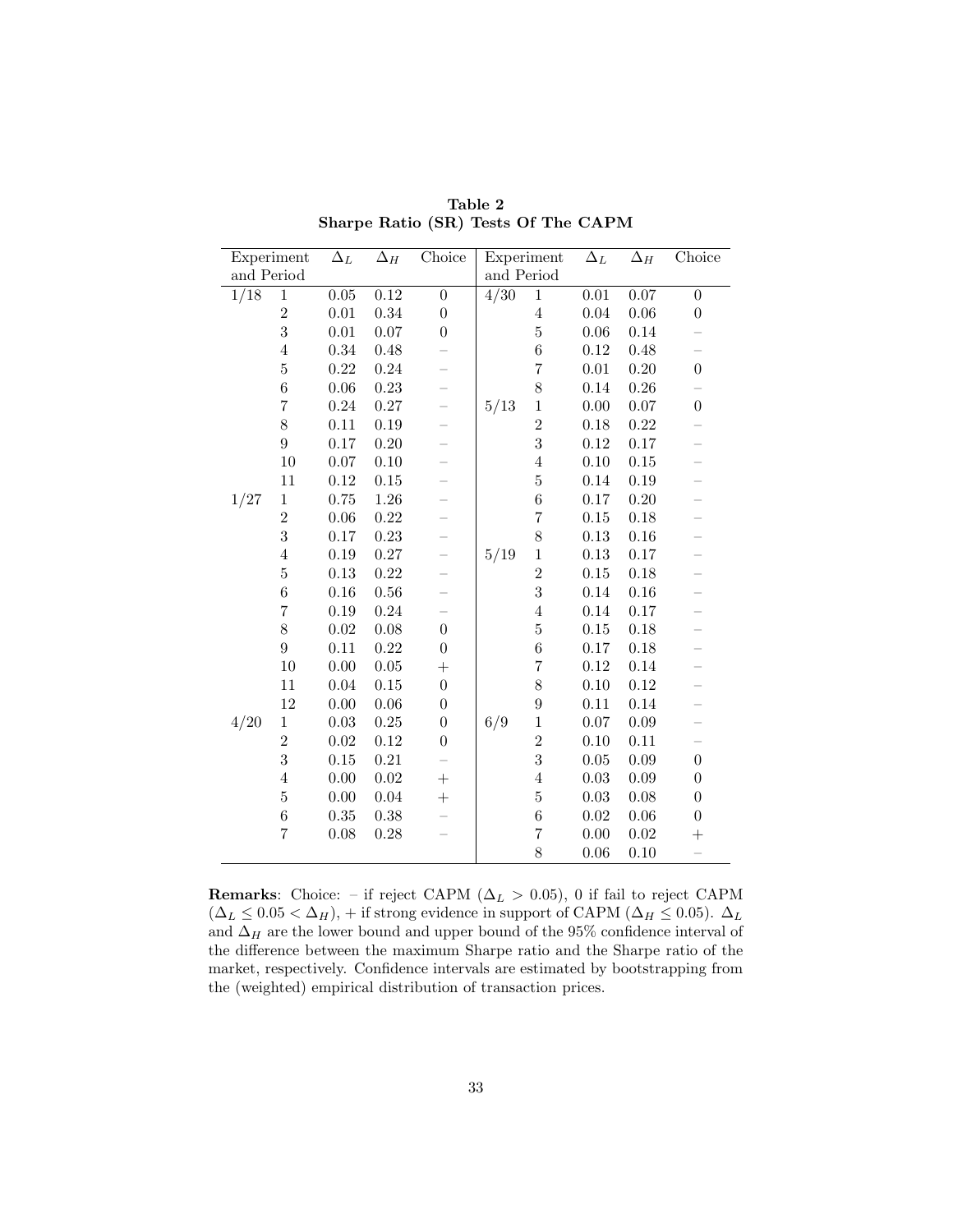| Security Market Line (SML) Tests Of The CAPM |                |          |         |           |        |        |            |                  |                    |        |           |     |       |
|----------------------------------------------|----------------|----------|---------|-----------|--------|--------|------------|------------------|--------------------|--------|-----------|-----|-------|
| Experiment                                   |                | $R_{Ft}$ |         | Intercept |        | Slope  | Experiment |                  | $\overline{R_F}_t$ |        | Intercept |     | Slope |
| and Period                                   |                |          | Low     | High      | Low    | High   | and Period |                  |                    | Low    | High      | Low | High  |
| 1/18                                         | $\overline{1}$ | 0.2      | $1.3\,$ | $2.2\,$   | 1.4    | 1.8    | 4/30       | $\overline{1}$   | 4.0                | 1.4    | 2.5       | 0.9 | 2.7   |
|                                              | $\overline{2}$ | 4.3      | 7.8     | 9.2       | 5.6    | 6.6    |            | $\overline{4}$   | 4.5                | 1.9    | 2.8       | 1.2 | 3.3   |
|                                              | 3              | 8.3      | 6.7     | 8.1       | 3.3    | 5.0    |            | $\bf 5$          | 5.0                | $-2.3$ | 1.5       | 6.3 | 7.3   |
|                                              | $\overline{4}$ | 4.2      | 10.5    | 12.0      | 16.2   | 18.9   |            | 6                | 10.0               | $-1.3$ | $-0.3$    | 7.7 | 8.6   |
|                                              | 5              | 0.7      | 6.2     | 6.6       | 11.1   | 11.8   |            | $\overline{7}$   | 6.7                | 1.4    | 6.6       | 2.2 | 7.2   |
|                                              | 6              | 1.9      | 5.6     | 6.2       | 8.6    | 9.1    |            | 8                | 9.0                | $-2.0$ | 0.4       | 8.1 | 9.8   |
|                                              | 7              | 0.6      | 6.2     | 6.7       | 17.4   | 18.9   | 5/13       | $\,1$            | 6.2                | 3.4    | 5.1       | 4.9 | 5.9   |
|                                              | 8              | 1.2      | 5.2     | 6.1       | 20.2   | 20.7   |            | $\,2$            | 9.8                | 1.1    | 2.6       | 2.6 | 3.4   |
|                                              | 9              | 1.0      | 5.2     | 5.8       | 19.7   | 20.7   |            | $\,3$            | 7.5                | 0.2    | 1.7       | 4.9 | 6.6   |
|                                              | 10             | 2.0      | 5.2     | 6.0       | 14.6   | 15.9   |            | $\overline{4}$   | 8.7                | 2.4    | 4.3       | 8.1 | 10.0  |
|                                              | 11             | 0.5      | 4.2     | 5.0       | 11.3   | 12.4   |            | $\,$ 5           | 6.3                | $-2.4$ | $-0.5$    | 7.2 | 8.1   |
| 1/27                                         | $\mathbf{1}$   | 1.6      | 13.5    | 22.6      | $-0.3$ | 3.2    |            | $\,6\,$          | 7.0                | $-1.6$ | $-0.5$    | 7.1 | 7.6   |
|                                              | $\overline{2}$ | 1.9      | 3.3     | $5.5\,$   | 2.4    | 3.2    |            | $\overline{7}$   | 5.6                | $-3.7$ | $-2.6$    | 8.0 | 9.2   |
|                                              | 3              | 1.5      | 5.3     | 6.0       | 11.8   | 12.7   |            | 8                | 5.4                | $-1.2$ | 0.0       | 8.5 | 9.0   |
|                                              | 4              | 1.1      | 6.8     | 8.3       | 18.4   | 20.1   | 5/19       | $\,1$            | 5.8                | $-1.0$ | 0.0       | 3.6 | 4.1   |
|                                              | 5              | $2.2\,$  | 6.6     | 7.8       | 18.5   | 19.3   |            | $\,2$            | 4.1                | $-2.3$ | $-1.9$    | 5.0 | 5.5   |
|                                              | 6              | 1.1      | 6.1     | 12.3      | 21.7   | 22.6   |            | $\,3$            | 4.5                | $-3.7$ | $-3.4$    | 9.1 | 9.5   |
|                                              | 7              | 1.7      | 6.7     | 8.1       | 12.3   | 14.9   |            | $\overline{4}$   | 3.3                | $-4.7$ | $-3.7$    | 5.3 | 7.4   |
|                                              | 8              | 2.3      | 3.5     | 4.3       | 3.6    | 4.8    |            | $\overline{5}$   | 3.7                | $-5.0$ | $-4.2$    | 6.5 | 7.7   |
|                                              | 9              | 2.1      | 6.0     | 8.2       | 15.3   | 16.8   |            | $\,6$            | 4.2                | $-5.8$ | $-5.4$    | 7.9 | 8.2   |
|                                              | 10             | 4.5      | 4.0     | 5.0       | 4.2    | 5.7    |            | $\overline{7}$   | 2.8                | $-4.5$ | $-4.1$    | 6.6 | 7.3   |
|                                              | 11             | 2.1      | 3.3     | 4.7       | 0.5    | 1.3    |            | 8                | 3.7                | $-3.3$ | $-1.3$    | 8.0 | 8.4   |
|                                              | 12             | 3.0      | 1.3     | 2.1       | $-0.8$ | $-0.3$ |            | $\boldsymbol{9}$ | 4.7                | $-1.8$ | $-1.1$    | 7.6 | 8.3   |
| 4/20                                         | 1              | 4.5      | 7.1     | 11.8      | 16.2   | 23.5   | 6/9        | $\,1$            | 2.5                | 0.8    | 1.2       | 0.4 | 0.8   |
|                                              | $\overline{2}$ | 7.1      | 2.7     | $5.2\,$   | 2.3    | 4.9    |            | $\,2$            | 2.5                | 0.4    | 0.7       | 0.4 | 0.6   |
|                                              | 3              | 9.4      | 1.9     | 2.7       | 0.8    | 3.0    |            | 3                | 1.9                | 0.4    | 0.8       | 0.3 | 0.6   |
|                                              | $\overline{4}$ | 4.6      | 4.3     | 5.0       | 2.5    | 3.4    |            | $\overline{4}$   | 1.9                | 0.4    | 0.8       | 0.7 | 0.9   |
|                                              | 5              | 5.4      | 4.3     | 5.4       | 2.9    | 4.1    |            | $\bf 5$          | 2.0                | 0.9    | 1.2       | 0.2 | 0.4   |
|                                              | 6              | 0.7      | 5.7     | 6.0       | 5.5    | 6.2    |            | $\,6\,$          | 1.6                | 0.5    | 0.8       | 0.4 | 0.6   |
|                                              | 7              | 5.2      | 8.0     | 10.9      | 4.7    | 5.9    |            | 7                | 0.9                | 0.6    | 0.7       | 0.4 | 0.5   |
|                                              |                |          |         |           |        |        |            | 8                | 2.0                | 0.0    | 0.5       | 0.2 | 0.4   |

Table 3<br>(SML) Test Security Market Line (SML) Tests Of The CAPM

**Remarks:** The riskfree rate  $(R_{Ft})$  is an average based on two hundred bootstraps from the **Remarks**: The riskfree rate  $(R_{Ft})$  is an average based on two hundred bootstraps from the (weighted) empirical distribution of transaction prices. "Low" and "High" are the lower bound (weighted) empirical distribution of transaction prices. "Low" and "High" are the lower bound<br>and upper bound of the 95% confidence interval of the intercept and slope of the OLS fit of the Seand upper bound of the 95% confidence interval of the intercept and slope of the OLS fit of the Security Market Line (SML), respectively. Confidence intervals are estimated by bootstrapping from curity Market Line (SML), respectively. Confidence intervals are estimated by bootstrapping from<br>the (weighted) empirical distribution of transaction prices. The riskfree rate, intercept and slope of the (weighted) empirical distribution of transactic<br>the SML are all expressed in percentage points.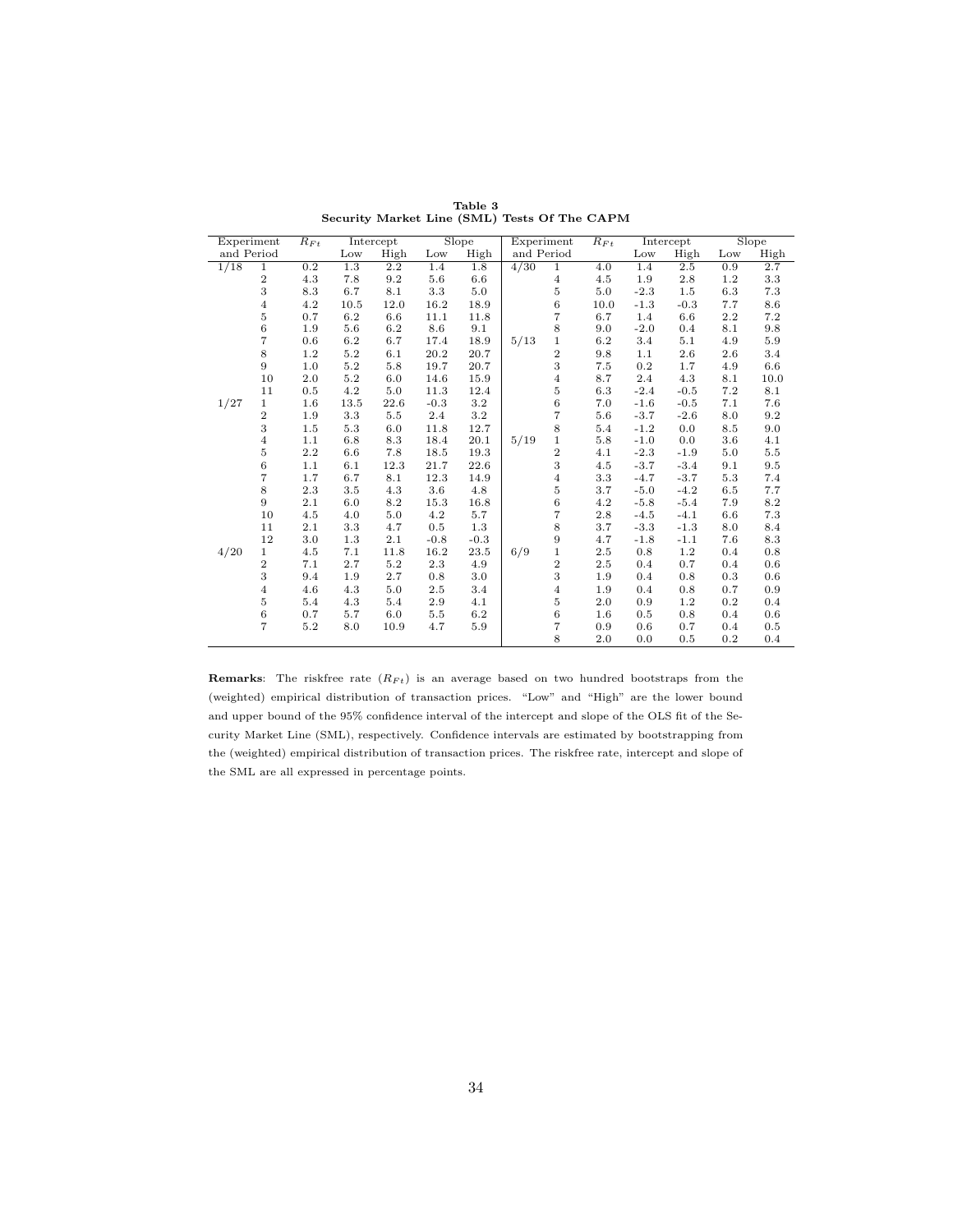|      | Table 4<br>State-Price Probabilities: 95% Confidence Intervals |      |         |         |         |         |         |            |                |      |         |      |         |         |         |  |
|------|----------------------------------------------------------------|------|---------|---------|---------|---------|---------|------------|----------------|------|---------|------|---------|---------|---------|--|
|      | Experiment<br>and Period                                       |      | State X |         | State Y |         | State Z |            | Experiment     |      | State X |      | State Y |         | State Z |  |
|      |                                                                |      | High    | Low     | High    | Low     | High    | and Period |                | Low  | High    | Low  | High    | Low     | High    |  |
| 1/18 | $\mathbf{1}$                                                   | 0.30 | 0.31    | 0.26    | 0.30    | 0.39    | 0.43    | 4/30       | $\mathbf{1}$   | 0.31 | 0.34    | 0.37 | 0.46    | 0.21    | 0.32    |  |
|      | 2                                                              | 0.22 | 0.26    | 0.15    | 0.32    | 0.41    | 0.62    |            | 4              | 0.30 | 0.33    | 0.43 | 0.46    | 0.21    | 0.27    |  |
|      | 3                                                              | 0.28 | 0.30    | 0.39    | 0.50    | 0.21    | 0.33    |            | 5              | 0.28 | 0.29    | 0.49 | 0.64    | 0.07    | 0.23    |  |
|      | $\overline{4}$                                                 | 0.13 | 0.15    | 0.05    | 0.12    | 0.74    | 0.82    |            | 6              | 0.27 | 0.39    | 0.62 | 1.30    | $-0.69$ | 0.12    |  |
|      | 5                                                              | 0.17 | 0.18    | 0.18    | 0.20    | 0.63    | 0.65    |            | $\overline{7}$ | 0.24 | 0.30    | 0.39 | 0.72    | $-0.02$ | 0.40    |  |
|      | 6                                                              | 0.20 | 0.22    | 0.19    | 0.30    | 0.48    | 0.61    |            | 8              | 0.26 | 0.30    | 0.67 | 0.91    | $-0.22$ | 0.07    |  |
|      | $\overline{7}$                                                 | 0.11 | 0.13    | 0.16    | 0.18    | 0.69    | 0.73    | 5/13       | $\mathbf{1}$   | 0.27 | 0.30    | 0.36 | 0.51    | 0.20    | 0.37    |  |
|      | 8                                                              | 0.10 | 0.11    | 0.22    | 0.27    | 0.63    | 0.68    |            | $\overline{2}$ | 0.33 | 0.35    | 0.70 | 0.80    | $-0.14$ | $-0.04$ |  |
|      | 9                                                              | 0.10 | 0.11    | 0.20    | 0.23    | 0.66    | 0.69    |            | 3              | 0.29 | 0.32    | 0.61 | 0.70    | $-0.01$ | 0.10    |  |
|      | 10                                                             | 0.14 | 0.16    | 0.27    | 0.29    | 0.55    | 0.59    |            | $\overline{4}$ | 0.24 | 0.27    | 0.57 | 0.66    | 0.07    | 0.18    |  |
|      | 11                                                             | 0.17 | 0.18    | 0.24    | 0.26    | 0.56    | 0.59    |            | 5              | 0.27 | 0.29    | 0.66 | 0.76    | $-0.05$ | 0.06    |  |
| 1/27 | $\mathbf{1}$                                                   | 0.21 | 0.24    | $-0.32$ | $-0.04$ | 0.80    | 1.10    |            | 6              | 0.28 | 0.29    | 0.72 | 0.78    | $-0.07$ | 0.00    |  |
|      | 2                                                              | 0.28 | 0.29    | 0.21    | 0.29    | 0.42    | 0.51    |            | $\overline{7}$ | 0.27 | 0.29    | 0.67 | 0.73    | $-0.02$ | 0.06    |  |
|      | 3                                                              | 0.18 | 0.19    | 0.19    | 0.22    | 0.60    | 0.63    |            | 8              | 0.25 | 0.26    | 0.64 | 0.72    | 0.03    | 0.11    |  |
|      | $\overline{4}$                                                 | 0.10 | 0.12    | 0.16    | 0.21    | 0.67    | 0.74    | 5/19       | $\mathbf{1}$   | 0.31 | 0.33    | 0.61 | 0.68    | $-0.01$ | 0.08    |  |
|      | 5                                                              | 0.11 | 0.12    | 0.19    | 0.25    | 0.63    | 0.70    |            | $\overline{2}$ | 0.29 | 0.30    | 0.67 | 0.71    | $-0.01$ | 0.04    |  |
|      | 6                                                              | 0.08 | 0.09    | 0.01    | 0.23    | 0.68    | 0.91    |            | 3              | 0.26 | 0.27    | 0.65 | 0.71    | 0.02    | 0.09    |  |
|      | $\overline{7}$                                                 | 0.15 | 0.17    | 0.18    | 0.22    | 0.61    | 0.67    |            | $\overline{4}$ | 0.28 | 0.32    | 0.65 | 0.70    | $-0.02$ | 0.07    |  |
|      | 8                                                              | 0.26 | 0.28    | 0.28    | 0.32    | 0.40    | 0.46    |            | 5              | 0.29 | 0.30    | 0.67 | 0.72    | $-0.02$ | 0.04    |  |
|      | 9                                                              | 0.13 | 0.15    | 0.19    | 0.27    | 0.59    | 0.67    |            | 6              | 0.29 | 0.29    | 0.70 | 0.73    | $-0.03$ | 0.01    |  |
|      | 10                                                             | 0.26 | 0.29    | 0.30    | 0.43    | 0.27    | 0.44    |            | $\overline{7}$ | 0.27 | 0.29    | 0.61 | 0.65    | 0.07    | 0.12    |  |
|      | 11                                                             | 0.30 | 0.32    | 0.25    | 0.30    | 0.38    | 0.45    |            | 8              | 0.26 | 0.27    | 0.57 | 0.62    | 0.11    | 0.17    |  |
|      | 12                                                             | 0.34 | 0.36    | 0.32    | 0.44    | 0.20    | 0.34    |            | 9              | 0.27 | 0.28    | 0.60 | 0.64    | 0.08    | 0.13    |  |
| 4/20 | $\mathbf 1$                                                    | 0.08 | 0.14    | 0.19    | 0.33    | 0.54    | 0.73    | 6/9        | $\mathbf{1}$   | 0.26 | 0.27    | 0.33 | 0.34    | 0.39    | 0.41    |  |
|      | $\overline{2}$                                                 | 0.29 | 0.33    | 0.42    | 0.59    | 0.08    | 0.29    |            | $\overline{2}$ | 0.24 | 0.26    | 0.33 | 0.33    | 0.41    | 0.43    |  |
|      | 3                                                              | 0.31 | 0.34    | 0.68    | 0.77    | $-0.11$ | 0.01    |            | 3              | 0.26 | 0.29    | 0.33 | 0.34    | 0.37    | 0.41    |  |
|      | $\overline{4}$                                                 | 0.29 | 0.31    | 0.32    | 0.39    | 0.30    | 0.39    |            | $\overline{4}$ | 0.26 | 0.30    | 0.33 | 0.35    | 0.35    | 0.40    |  |
|      | 5                                                              | 0.28 | 0.31    | 0.33    | 0.43    | 0.26    | 0.39    |            | 5              | 0.28 | 0.31    | 0.33 | 0.34    | 0.35    | 0.40    |  |
|      | 6                                                              | 0.24 | 0.25    | 0.12    | 0.14    | 0.61    | 0.64    |            | 6              | 0.28 | 0.32    | 0.33 | 0.34    | 0.34    | 0.39    |  |
|      | $\overline{7}$                                                 | 0.24 | 0.26    | 0.17    | 0.28    | 0.47    | 0.59    |            | $\overline{7}$ | 0.32 | 0.33    | 0.34 | 0.34    | 0.32    | 0.34    |  |
|      |                                                                |      |         |         |         |         |         |            | 8              | 0.26 | 0.28    | 0.32 | 0.33    | 0.39    | 0.42    |  |

Remarks: State-Price Probabilities are inverted from transaction prices. Confidence intervals are estimated by

bootstrapping two hundred times from the (weighted) empirical distribution of transaction prices.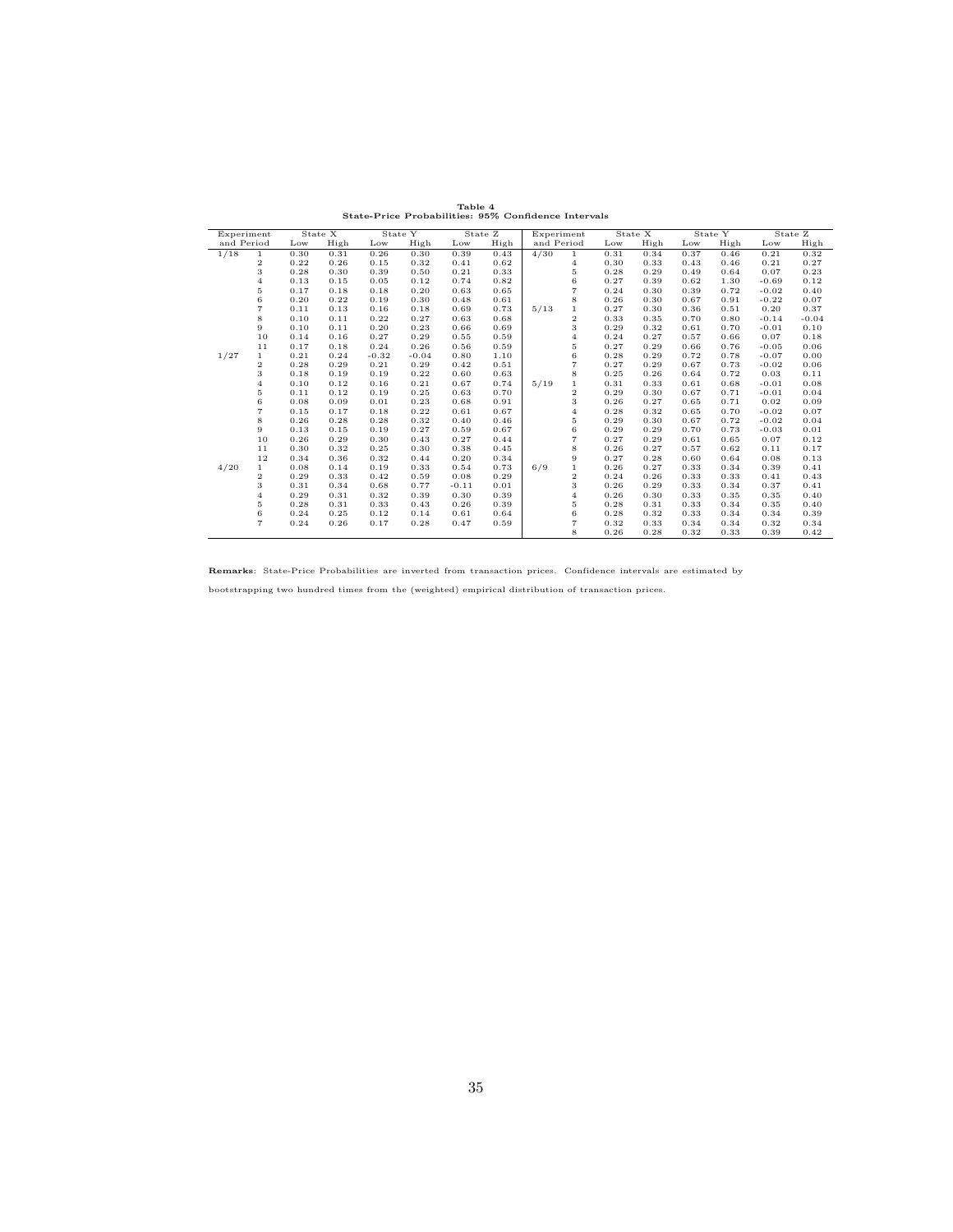Figure 1: Evolution of the prices of the three securities (A, B and C) in the 5/13 experiment. Time is measured in periods. Vertical bars delineate periods Figure 1: Evolution of the prices of the three securities (A, B and C) in the 5/13 experiment. Time is measured in periods. Vertical bars delineate periods.<br>Prices are undated whenever there is a new transaction. The first  $5/13$  experiment. Time is measured in periods. Vertical bars delineate periods. Prices are updated whenever there is a new transaction. The first observation in a period is computed only after each security traded at lea Prices are updated whenever there is a new transaction. The first observation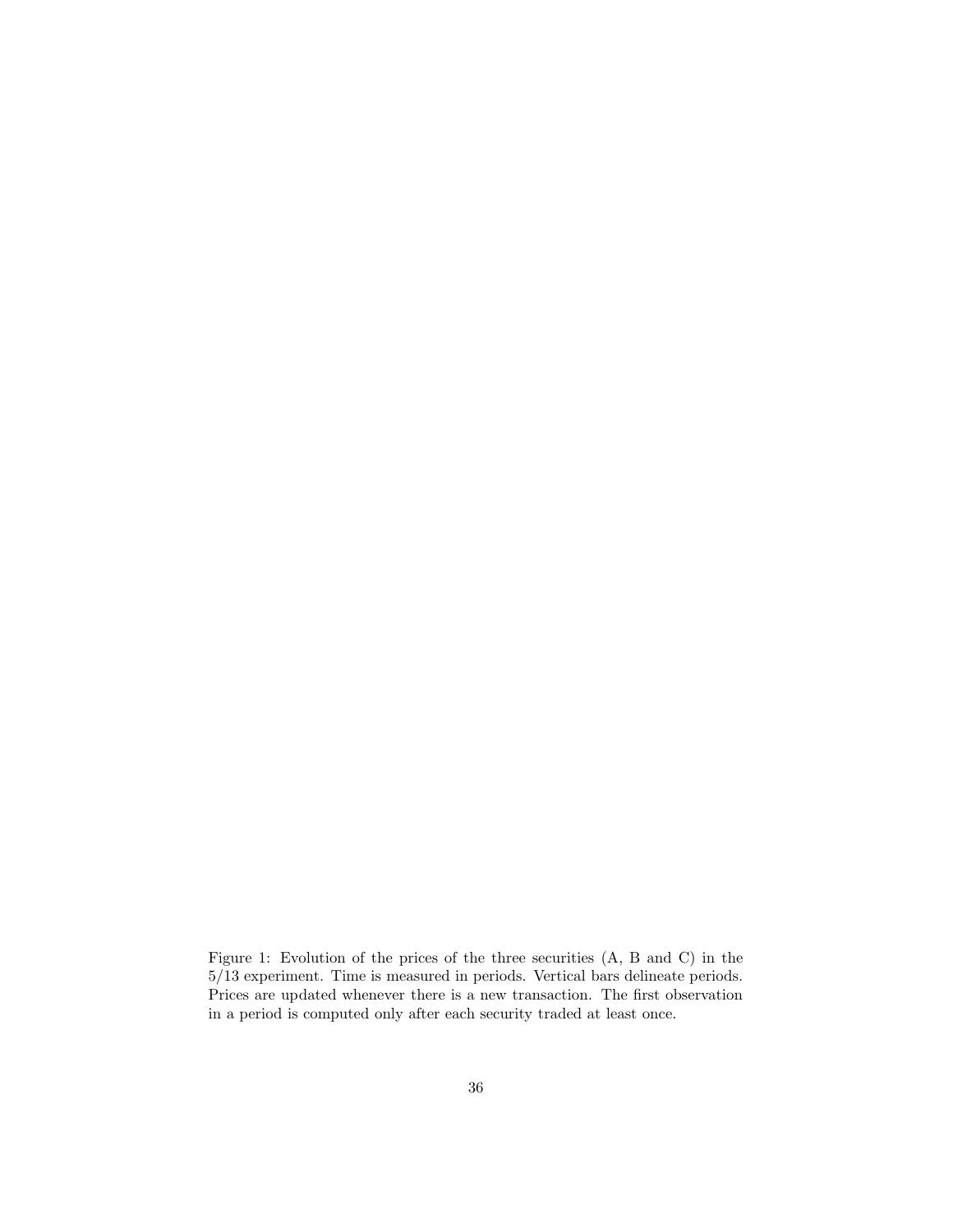Figure 2: Evolution of the difference between the maximum Sharpe ratio and<br>the Sharpe ratio of the market portfolio. The theoretical maximum difference Figure 2: Evolution of the difference between the maximum Sharpe ratio and the Sharpe ratio of the market portfolio. The theoretical maximum difference is zero. Time is measured in periods. The date of an experiment is ind the Sharpe ratio of the market portfolio. The theoretical maximum difference is zero. Time is measured in periods. The date of an experiment is indicated between the vertical bars that delineate it. Sharpe rate differences is zero. Time is measured in periods. The date of an experiment is indicated whenever there is a new transaction. The first Sharpe ratio difference in a period between the vertical bars that delineate it. Sharpe rate differences are updated<br>whenever there is a new transaction. The first Sharpe ratio difference in a period<br>is computed only after each security traded at least once. whenever there is a new transaction. The first<br>is computed only after each security traded<br>the securities did not trade are left empty.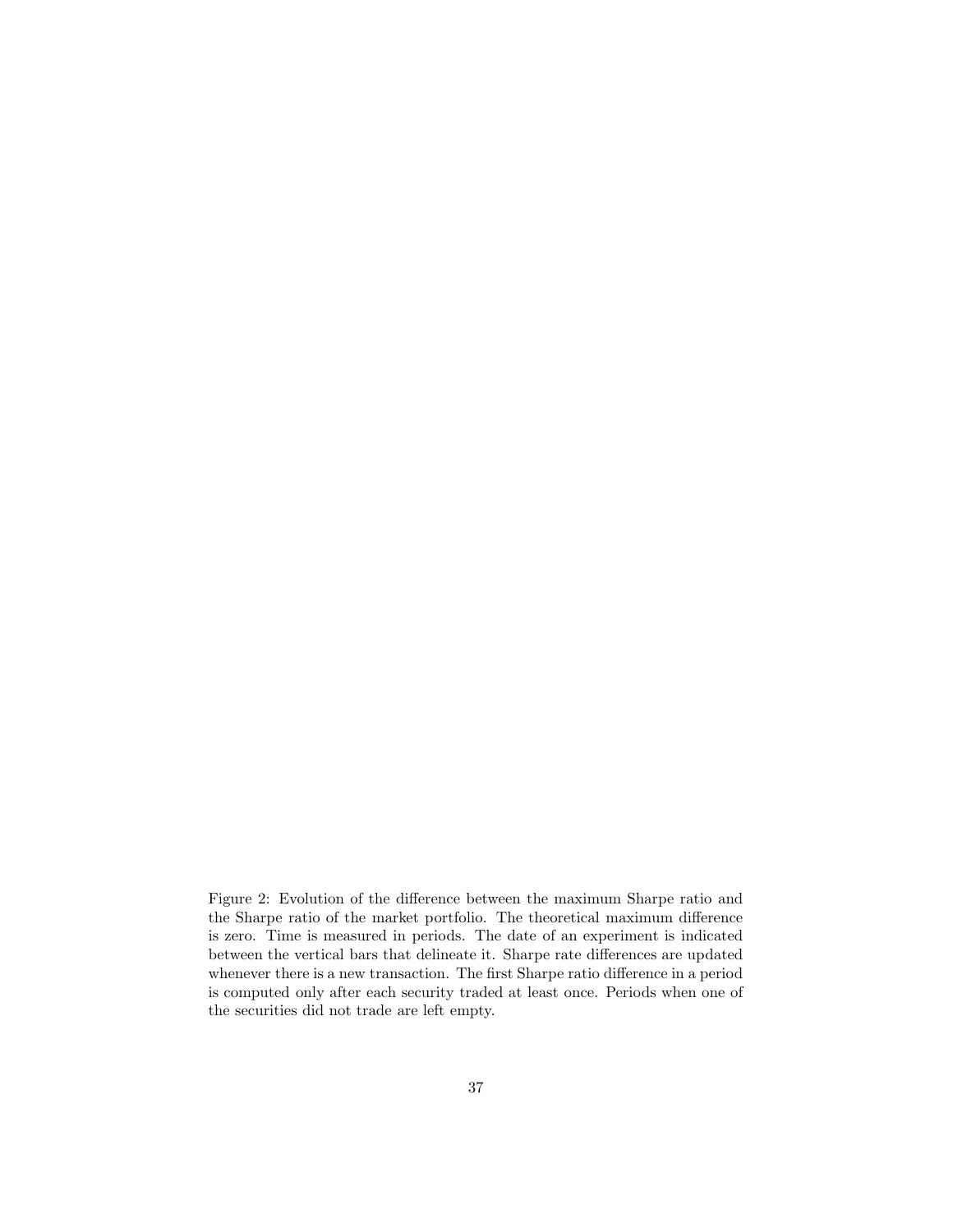Figure 3: Evolution of the intercept of the security market line (SML) (asterisks) Figure 3: Evolution of the intercept of the security market line (SML) (asterisks)<br>and the riskfree rate (solid lines). In the CAPM equilibrium, these should be<br>equal. Time is measured in periods. The date of an experiment Figure 3: Evolution of the intercept of the security market line (SML) (asterisks)<br>and the riskfree rate (solid lines). In the CAPM equilibrium, these should be<br>equal. Time is measured in periods. The date of an experiment equal. Time is measured in periods. The date of an experiment is indicated between the vertical bars that delineate it. Intercepts are updated whenever there is a new transaction. The first intercept in a period is compute between the vertical bars that delineate it. Intercepts are updated whenever between the vertical bars that delineate it. Intercepts are updated whenever<br>there is a new transaction. The first intercept in a period is computed only<br>after each security traded at least once. Periods when one of the se there is a new transaction. The first intercept in a period is computed only<br>after each security traded at least once. Periods when one of the securities<br>did not trade are left empty. The riskfree rate is estimated on the atter each security traded at least once. Periods when one of the securities<br>did not trade are left empty. The riskfree rate is estimated on the basis of<br>200 bootstraps from the empirical distribution of the transaction pr did not trade are left empty. T<br>200 bootstraps from the empirica<br>riskfree security in each period.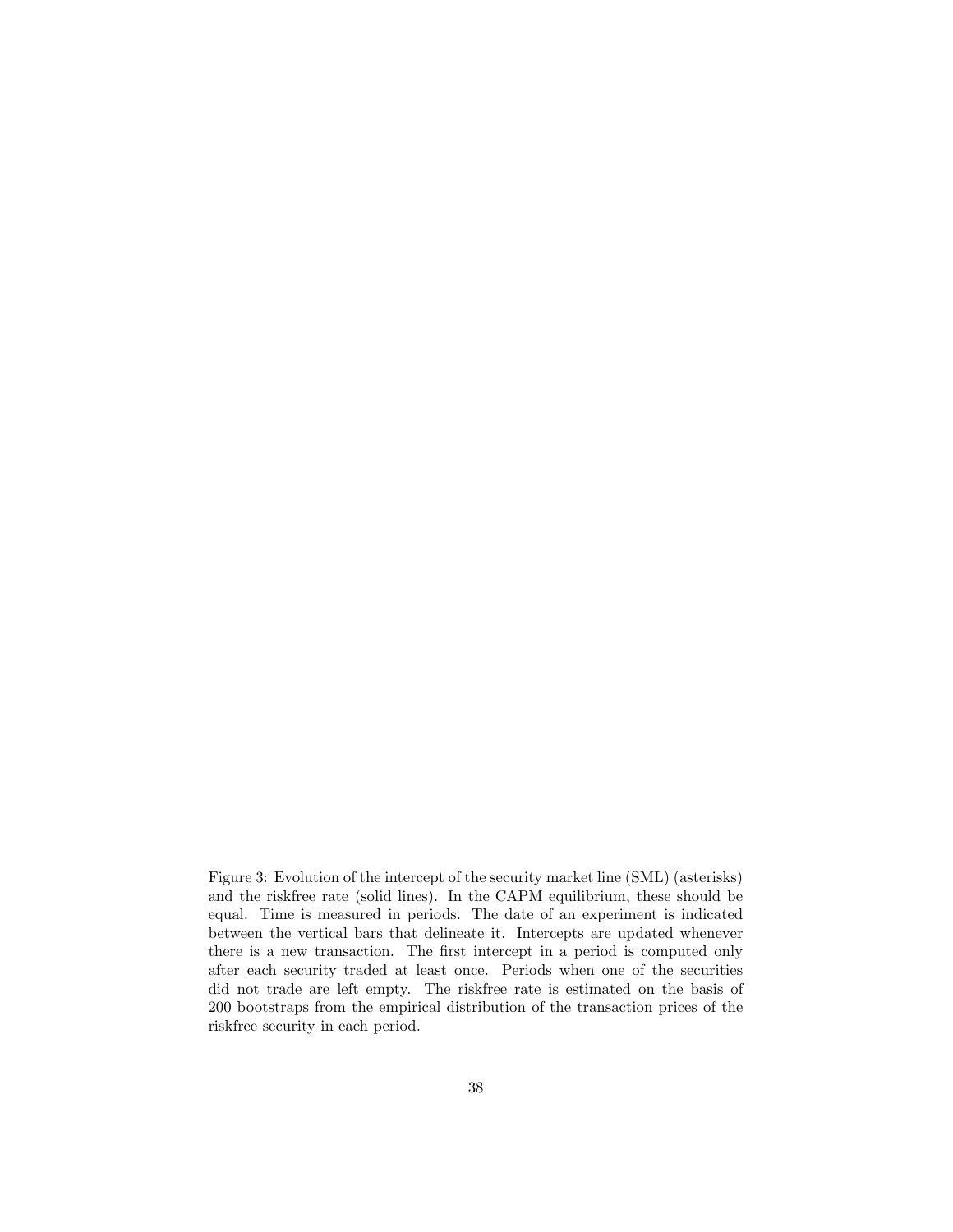Figure 4: Evolution of the state-price probabilities of state X (horizontal axis) Figure 4: Evolution of the state-price probabilities of state X (horizontal axis) and state Y (vertical axis) in each experiment. In equilibrium, these state-price probabilities should lie strictly inside the triangle. Sta Figure 4: Evolution of the state-price probabilities of state X (horizontal axis)<br>and state Y (vertical axis) in each experiment. In equilibrium, these state-price<br>probabilities should lie strictly inside the triangle. Sta and state Y (vertical axis) in each experiment. In equilibrium, these state-price<br>probabilities should lie strictly inside the triangle. State-price probabilities are<br>implied from the transaction prices of securities A, B probabilities should lie strictly inside t<br>implied from the transaction prices of se<br>whenever there is a new transaction.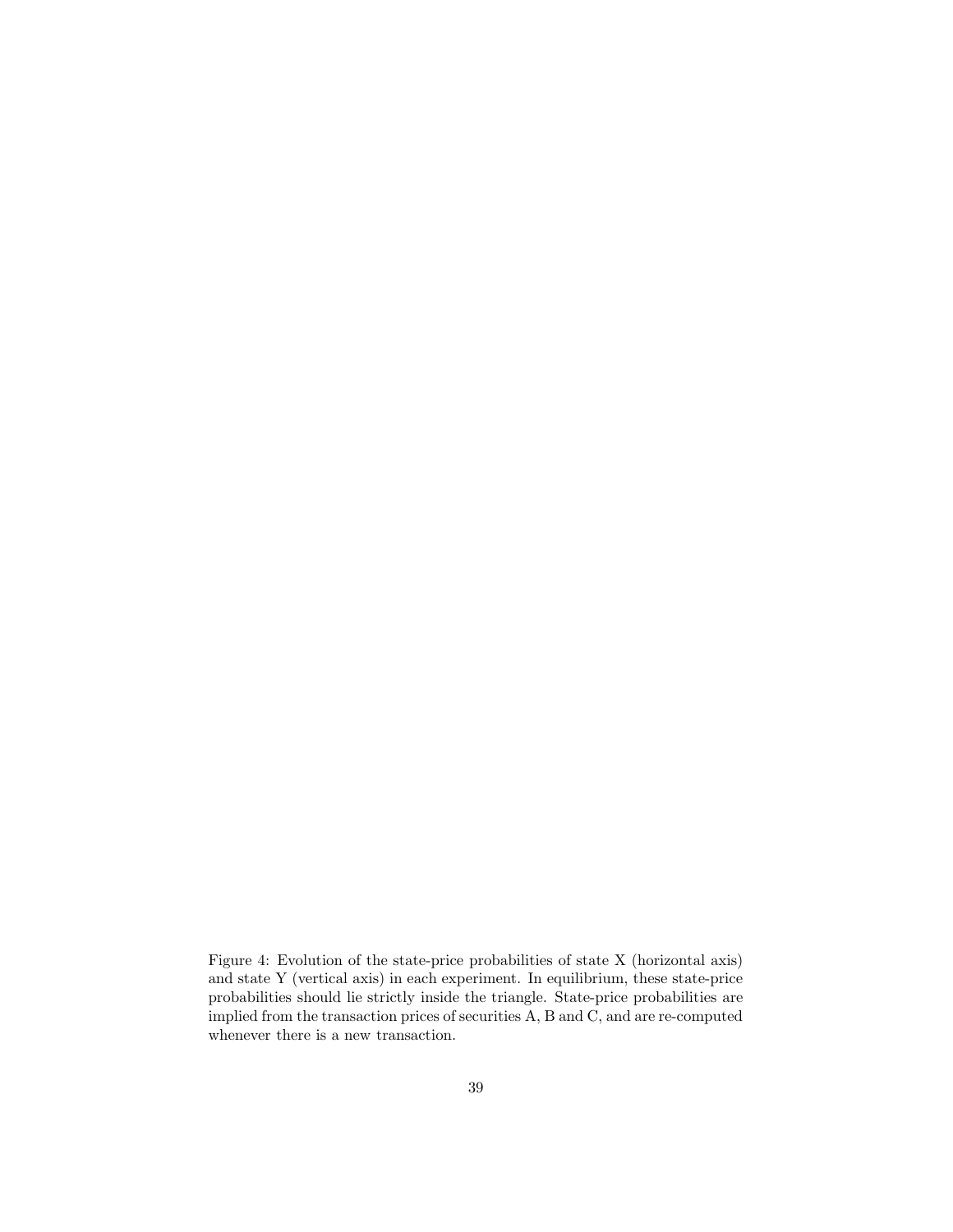Figure 5: Evolution of the state-price probabilities for the three states (X, Y Figure 5: Evolution of the state-price probabilities for the three states  $(X, Y, Z)$  and  $Z$ ). In equilibrium, all state-price probabilities should lie strictly inside the interval  $[0, 1]$  (between horizontal dotted lines) Figure 5: Evolution of the state-price probabilities for the three states (X, Y and Z). In equilibrium, all state-price probabilities should lie strictly inside the interval [0, 1] (betweenhorizontal dotted lines). Time is and  $Z$ ). In equilibrium, all state-price probabilities should lie strictly inside the<br>interval  $[0,1]$  (betweenhorizontal dotted lines). Time is measured in periods.<br>The date of an experiment is indicated between the ver interval  $[0,1]$  (betweenhorizontal dotted lines). Time is measured in periods.<br>The date of an experiment is indicated between the vertical bars that delineate<br>it. State-price probabilities are implied from the transactio it. State-price probabilities are implied from the transaction prices of securities A, B and C, and are re-computed whenever there is a new transaction. The first state-price probability in a period is computed only after A, B and C, and are re-computed whenever there is a new transaction. The first at least once. Periods when one of the securities did not trade are left empty.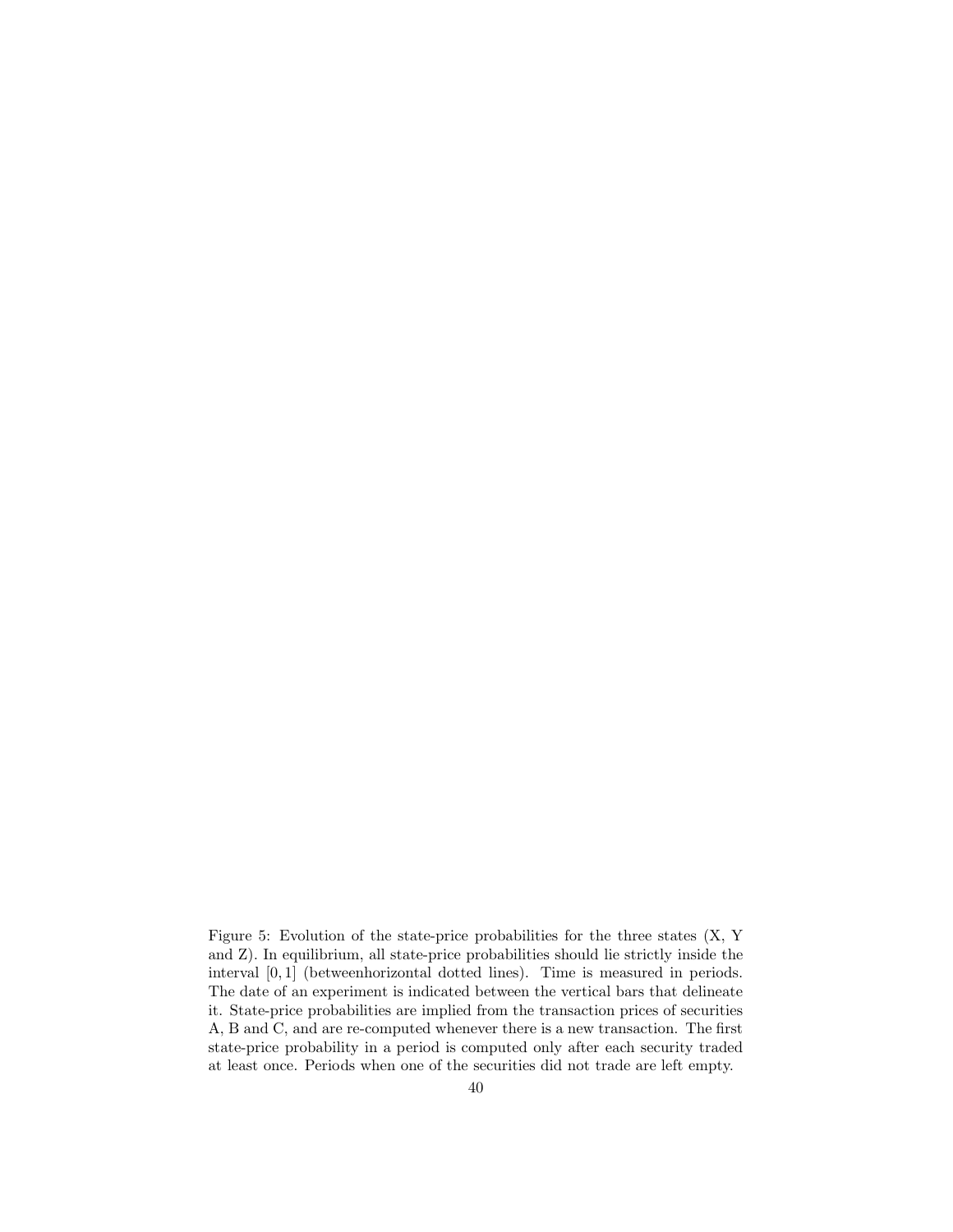Figure 6: An investor who holds position X may want to move to point C, Figure 6: An investor who holds position X may want to move to point C, because it has a higher return and lower (no) risk. Since X consists of a com-<br>bination of the positions A B and C both A and B have to be liquidated Figure 6: An investor who holds position X may want to move to point C,<br>because it has a higher return and lower (no) risk. Since X consists of a com-<br>bination of the positions A, B and C, both A and B have to be liquidat bination of the positions A, B and C, both A and B have to be liquidated and additional units of C have to be bought. If the investor manages only to sell bination of the positions A, B and C, both A and B have to be liquidated and additional units of C have to be bought. If the investor manages only to sell A, (s)he moves down to position Y, which is dominated by the origi additional units of C have to be bought. If the investor manages only to sell A, (s)he moves down to position Y, which is dominated by the original position  $(X)$ . If (s)he can only sell B, (s)he moves to Z, which has high  $(X)$ . If (s)he can only sell B, (s)he moves to Z, which has higher expected return, yet is more volatile.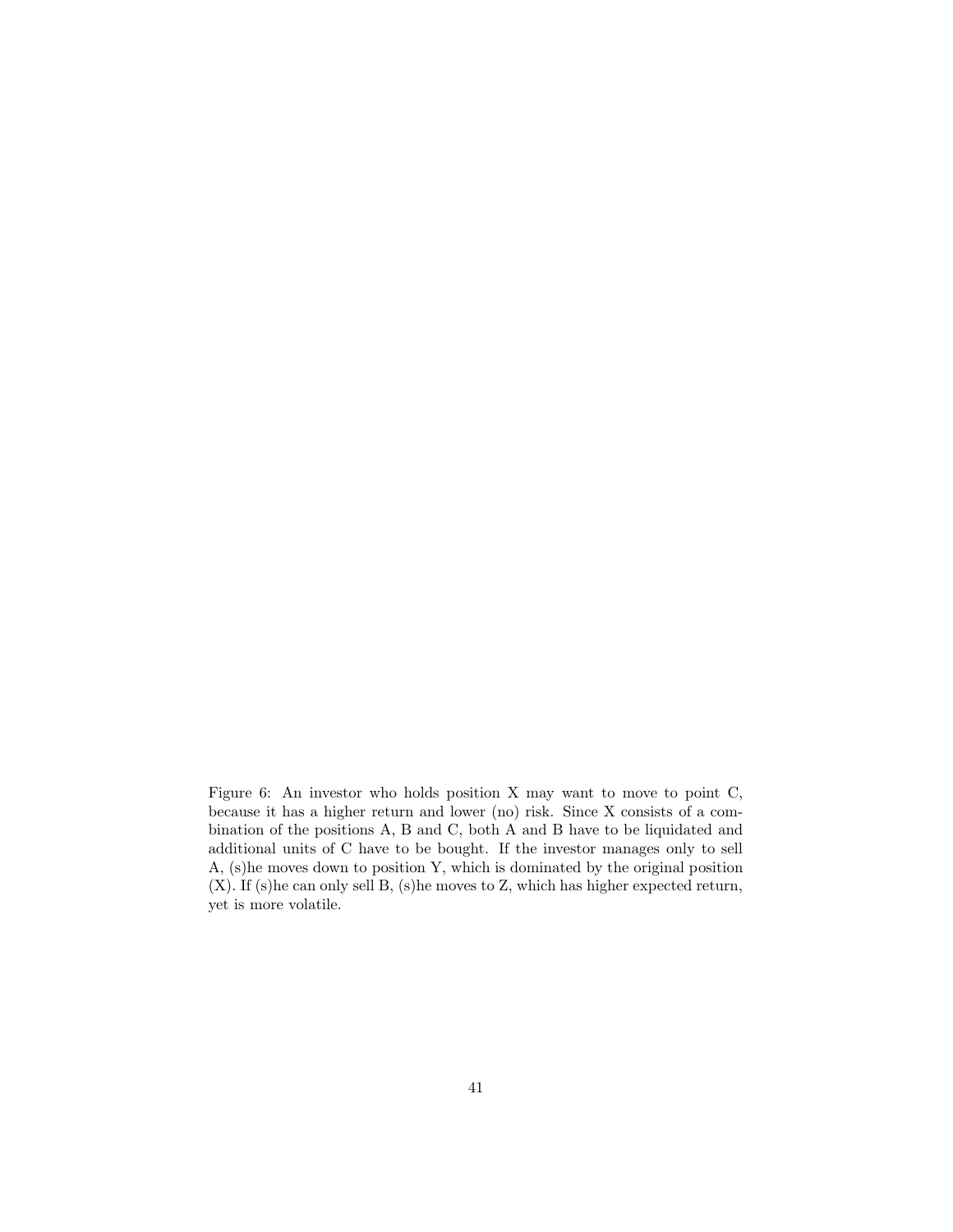Figure 7: Graphical illustration of the effect of the range of risk aversion (low in<br>Panel A: bigh in Panel B) on the possible position of the market portfolio when Figure 7: Graphical illustration of the effect of the range of risk aversion (low in Panel A; high in Panel B) on the possible position of the market portfolio when all individuals locate on a line 200 basis points  $(2\%)$ Panel A; high in Panel B) on the possible position of the market portfolio when all individuals locate on a line 200 basis points  $(2\%)$  below the mean-variance frontier. Individuals are positioned on the solid straight l all individuals locate on a line 200 basis points  $(2\%)$  below the mean-variance all individuals locate on a line 200 basis points  $(2\%)$  below the mean-variance<br>frontier. Individuals are positioned on the solid straight line below the (global)<br>mean-variance efficient frontier. The market portfolio wi frontier. Individuals are positioned on the solid straight line below the (global)<br>mean-variance efficient frontier. The market portfolio will be located anywhere<br>on the solid section of the mean-variance frontier of the t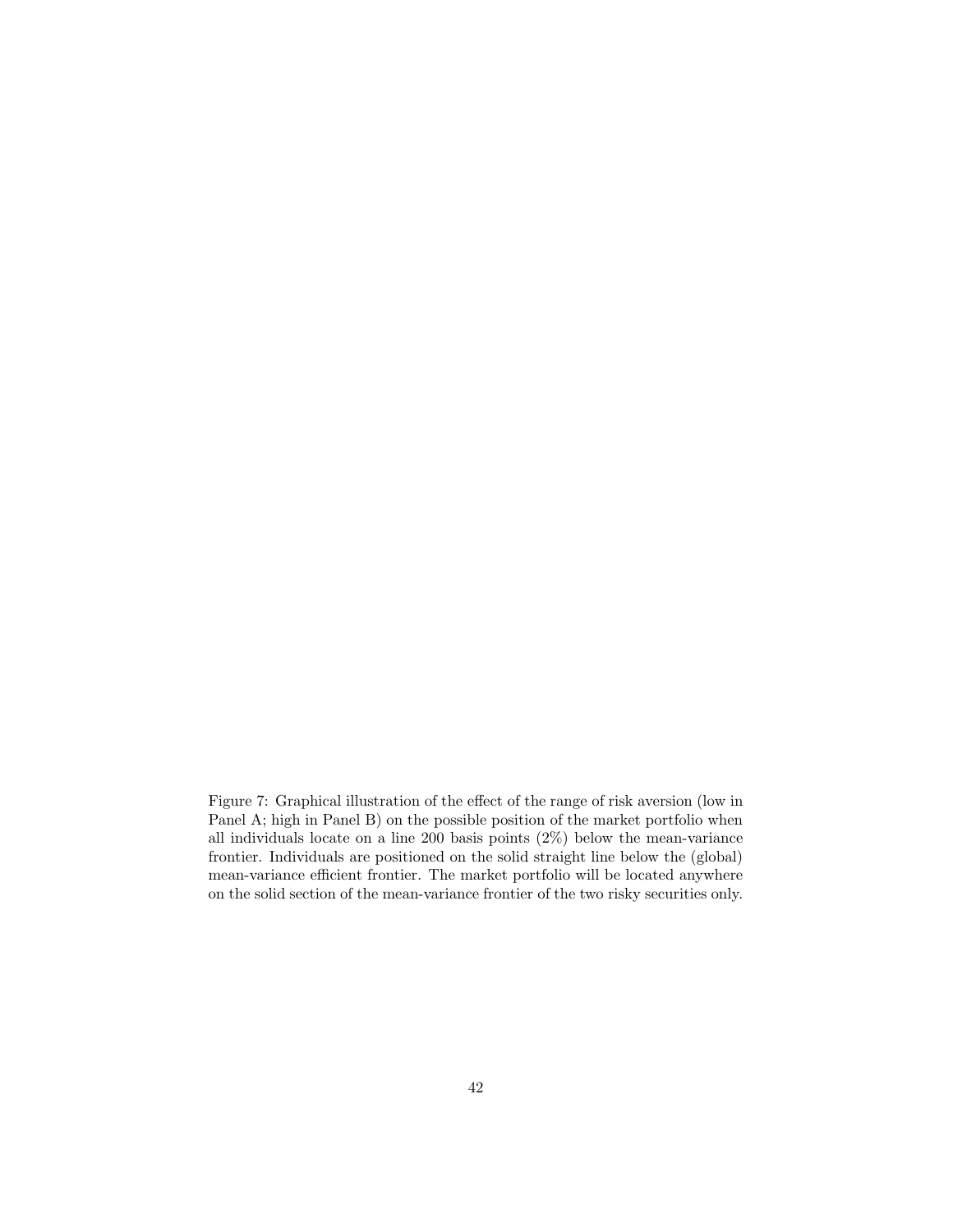Figure 8: Evolution of the prices of the three securities (A, B and C). Time is<br>measured in periods. The date of an experiment is indicated between the vertical Figure 8: Evolution of the prices of the three securities (A, B and C). Time is<br>measured in periods. The date of an experiment is indicated between the vertical<br>bars that delineate it. Prices are undated whenever there is measured in periods. The date of an experiment is indicated between the vertical bars that delineate it. Prices are updated whenever there is a new transaction. measured in periods. The date of an experiment is indicated between the vertical<br>bars that delineate it. Prices are updated whenever there is a new transaction.<br>The first observation in a period is computed only after each bars that delineate it. Prices are updated whenever there is a new transactic<br>The first observation in a period is computed only after each security traded<br>least once. Periods when one of the securities did not trade are l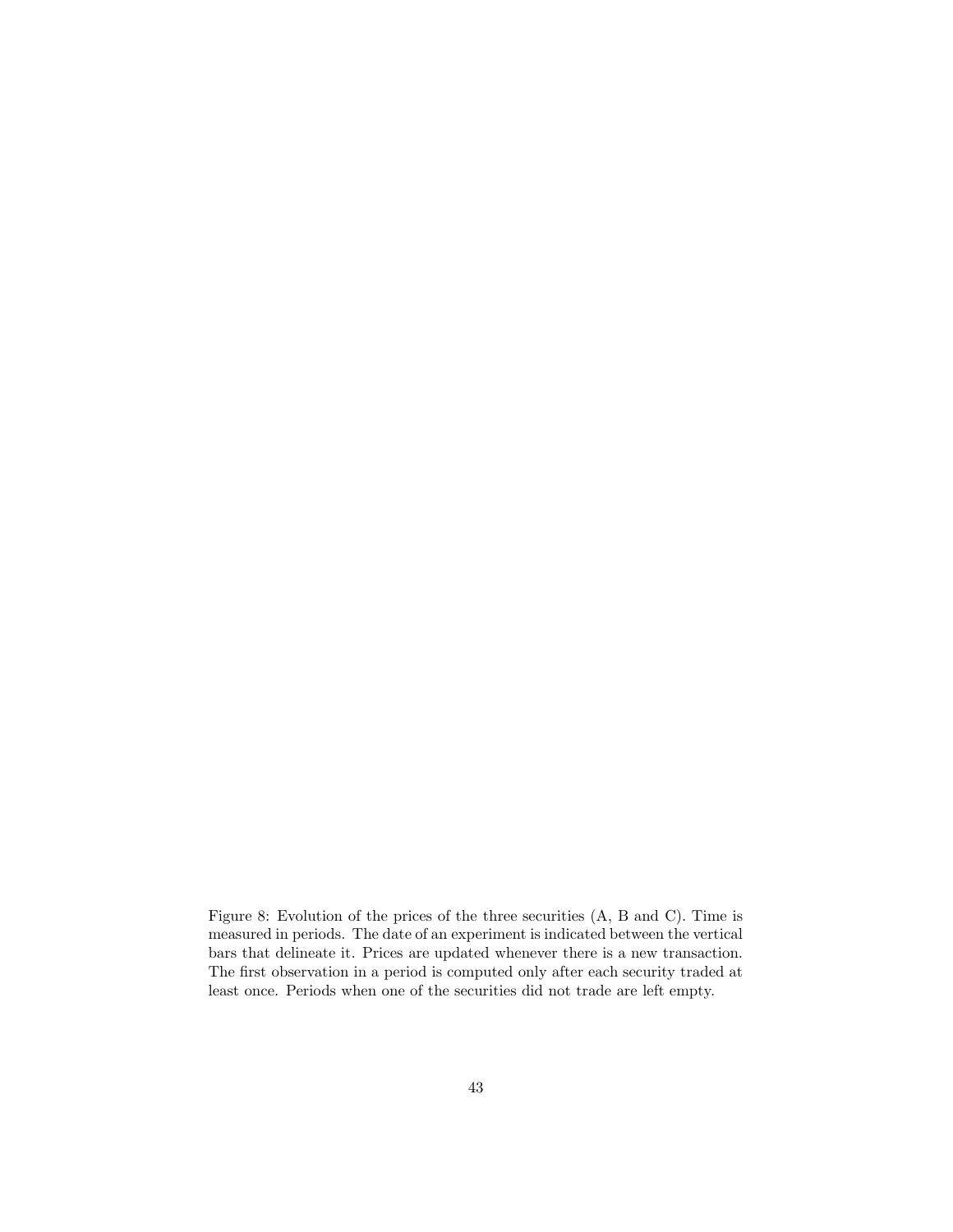Figure 9: Evolution of potential gains on individual positions (dots) and the<br>market portfolio (pluses) in the 5/19 experiment. Potential gains are defined Figure 9: Evolution of potential gains on individual positions (dots) and the market portfolio (pluses) in the  $5/19$  experiment. Potential gains are defined as the increase in expected return one obtains from moving up t Figure 9: Evolution of potential gains on individual positions (dots) and the market portfolio (pluses) in the 5/19 experiment. Potential gains are defined as the increase in expected return one obtains from moving up to t market portfolio (pluses) in the 5/19 experiment. Potential gains are defined<br>as the increase in expected return one obtains from moving up to the mean-<br>variance frontier, keeping volatility constant. Time is measured in t as the increase in expected return one obtains from moving up to the mean-<br>variance frontier, keeping volatility constant. Time is measured in transactions.<br>Vertical bars delineate periods. Potential gains are updated when variance frontier, keeping volatility constant. Time is measured in transactions.<br>Vertical bars delineate periods. Potential gains are updated whenever there is a<br>new transaction. The first potential gains in a period are new transaction. The first potential gains in a period are computed only after each security traded at least once.